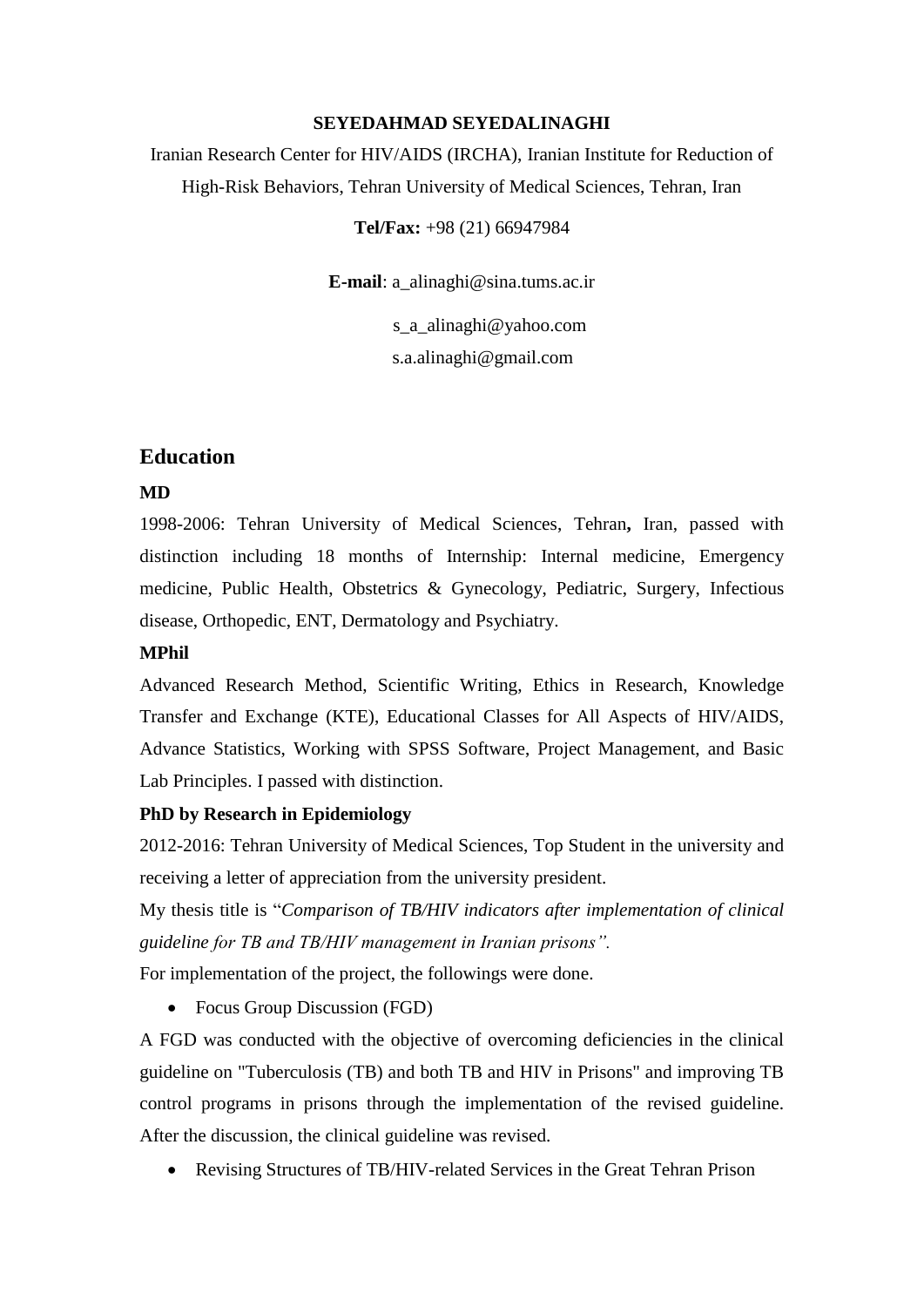- Training TB/HIV Diagnosis Services and HIV Rapid Test
- Training courses for "TB and HIV guideline in prisons" were held. Several training sessions were taken place and attended by a wide range of audiences, including healthcare staff, attorneys and healthcare communicators, security force, official personnel, prison governor, and the heads of prison types.
- Implementation of the guideline and extraction of the indicators
- The guideline for the control of HIV and TB and HIV in prison was piloted and the finalized version was named "Prison-based Active Health Services Provision" (PAHSP) which has been scaled up in 16 of 260 Iranian prisons.

### **Awards and Honors**

- The Exemplary Intern at Imam Khomeini Hospital Complex (in Infectious Diseases Ward), 2006
- The Exemplary Intern at Bahrami Pediatric Hospital, 2006.
- The Exemplary Student at the National Institute of English Language, 2000.
- I was part of superior students and received letters of commendation from Tehran University of Medical Sciences.
- Receiving recommendation letters from professors of Tehran University of Medical Sciences and also Prof. Willi McFarland (in UCSF)
- Receiving letter of commendation from head of treatment and care in Iranian Prison Organization for delivering TB and HIV services to inmates.
- The second researcher for the article with title "Environmental risk factors of lung cancer in Iran: A case-control study" in the Razi Festival, Iran, 2009.
- The fourth researcher for the article with title "HIV Seroconversion among Injection Drug Users in Detention, Tehran, Iran" in the Razi Festival, Iran, 2011
- The second young researcher for the article with title "Randomized Controlled Trial of Mindfulness-Based Stress Reduction Delivered to Human Immunodeficiency Virus-Positive Patients in Iran: Effects on CD4+ T Lymphocyte Count and Medical and Psychological Symptoms "in the Razi Festival, Iran, 2012
- October 2012 | Appreciation letter for playing role as coordinator in International AIDS Conference in Tehran
- Scientific Credits from Journal of AIDS and Clinical Research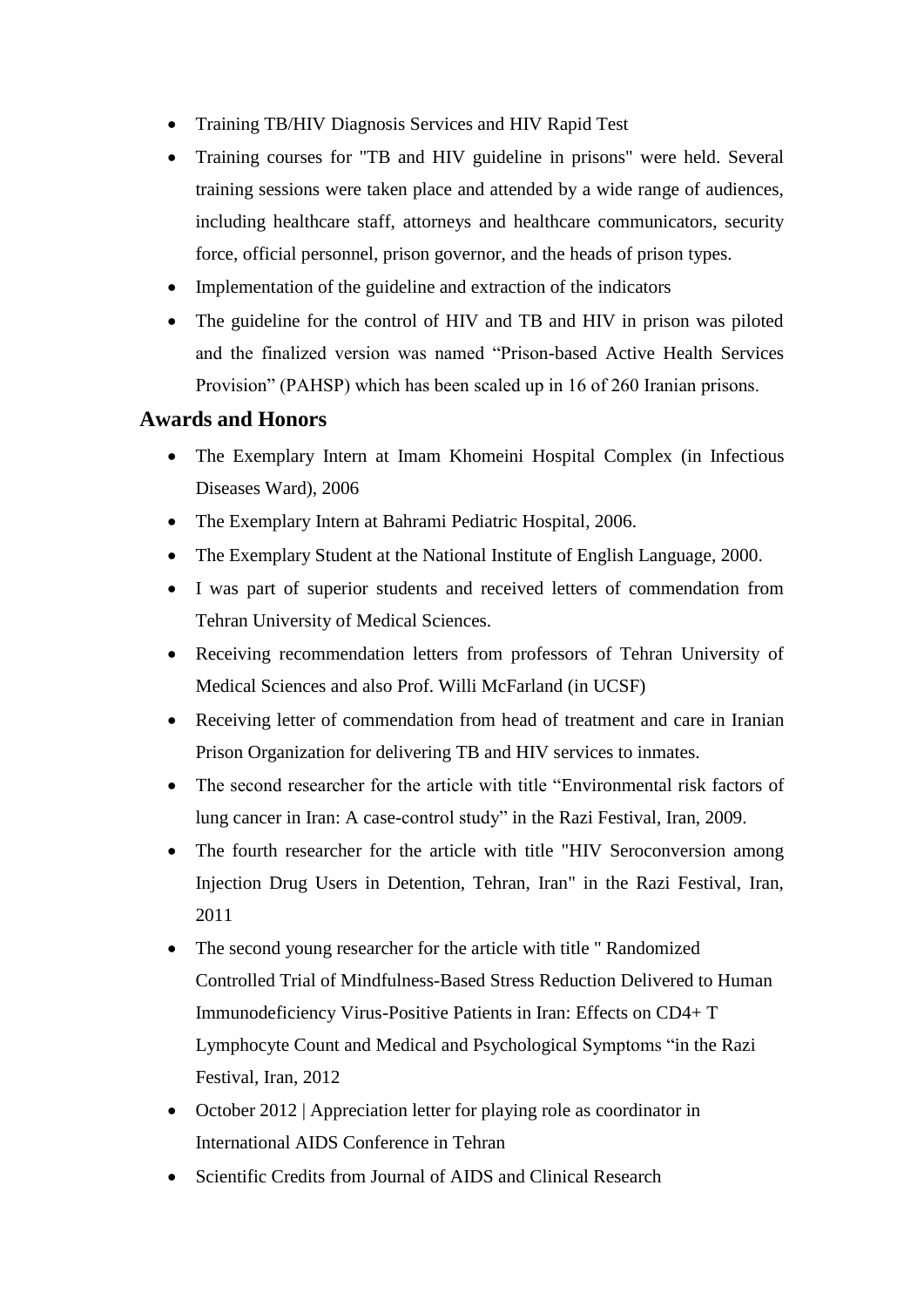- Member of credential fund for support of authors, journalists and artists in Iran
- The seventh rank among students' researchers in the Razi Festival, Iran, 2013
- The top researcher in Avicenna festival of Tehran University of Medical Sciences, December 2014
- Winner of Red Ribbon Award related to UNAIDS, 2016
- Second top research assistant in Imam Khomeini Hospital Complex, 2016
- Top Student for PhD course in the university and receiving a letter of appreciation from the university president, 2017
- The UNAIDS Program Coordinating Board (PCB) has held the meeting entitled "Ending tuberculosis and AIDS-a joint response in the era of the Sustainable Development Goals" for its 42nd meeting on 28 June 2018. UNAIDS introduced PAHSP as a good practice of joint responses in HIV and tuberculosis in the prisons of Iran.
- The top researcher as "Young Assistant Professor" in the field of research in the educational and research festival of Imam Khomeini Hospital Complex in 2019
- The top researcher in "International Axis" in the educational and research festival in Imam Khomeini Hospital Complex in 2019
- Associate Professor of Tehran University of Medical Sciences.

### **Professional Training Courses Attended**

- Participation "Elementary Searching" workshop at Tehran University of Medical Sciences
- Participation "Intermediate Searching" workshop at Tehran University of Medical Sciences
- Participation "Advanced Searching" workshop at Tehran University of Medical Sciences
- Participation "How to read paper" workshops at Tehran University of Medical **Sciences**
- Participation "EndNote" workshop at Tehran University of Medical Science
- Participation "Reference Manager" workshop at Tehran University of Medical **Sciences**
- Participation "Systematic Review" workshop at Tehran University of Medical **Sciences**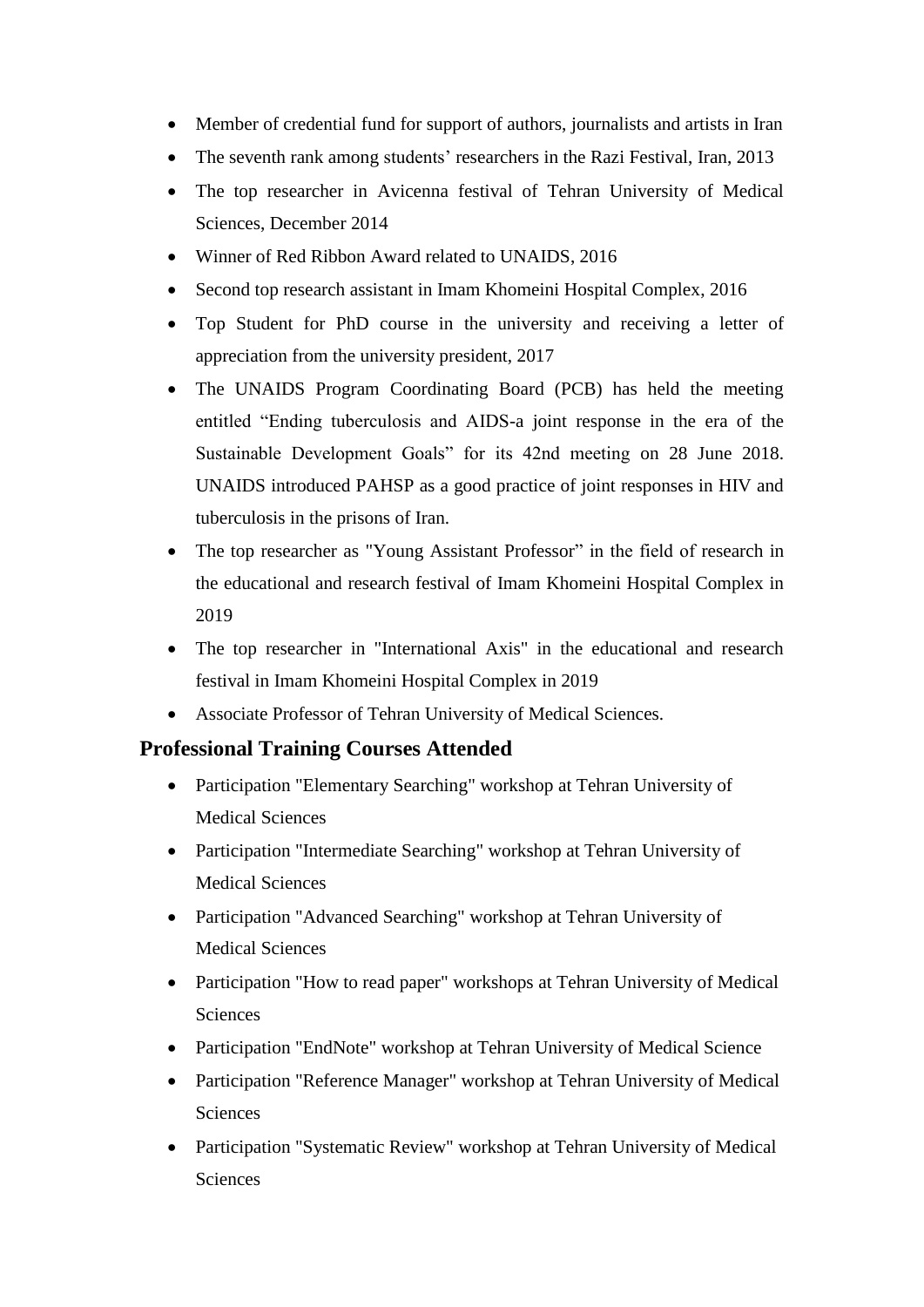- Participation "Elementary Scientific Writing" workshop at Tehran University of Medical Sciences
- Participation "Intermediate Scientific Writing" workshop at Tehran University of Medical Sciences
- Participation "Advanced Scientific Writing" workshop at Tehran University of Medical Sciences
- Participation "SPSS" classes at Tehran University of Medical Sciences
- Participated in PEP and nPEP Workshop, November 2008, Tehran, Iran
- I have been learning Advanced English Language at NBE from 2008 continuously.
- Participation in "Scientific Writing" at Army University of Medical Sciences for ten days in 2009
- Participation in "AIDS Paper Writing Workshop" at American University of Beirut for nine days in 2009
- Participation in "Scientific Writing" workshop at Shariati Hospital for 3 days in 2010
- Participation in "Evidence Based Medicine (EBM)" workshop at Tehran University of Medical Sciences in March 2011
- Participation in "Search routes and documents retrieval of research centers evaluation" workshop at Tehran University of Medical Sciences in April 2011
- Participation in "Retargeting universal access to antiretroviral treatment in the Middle East and North Africa", 24-25 April 2014, Casablanca, Morocco
- Participation in "Clear and Successful Scientific Writing" Workshop at National Institute for Medical Research Development (NIMAD), Tehran, Iran, December 3-4, 2016.
- Participation in "Research Methodology" workshop at Imam Khomeini Hospital Complex, 2016.
- Participation in "Role Modeling" workshop in Tehran University of Medical Sciences, October 2018.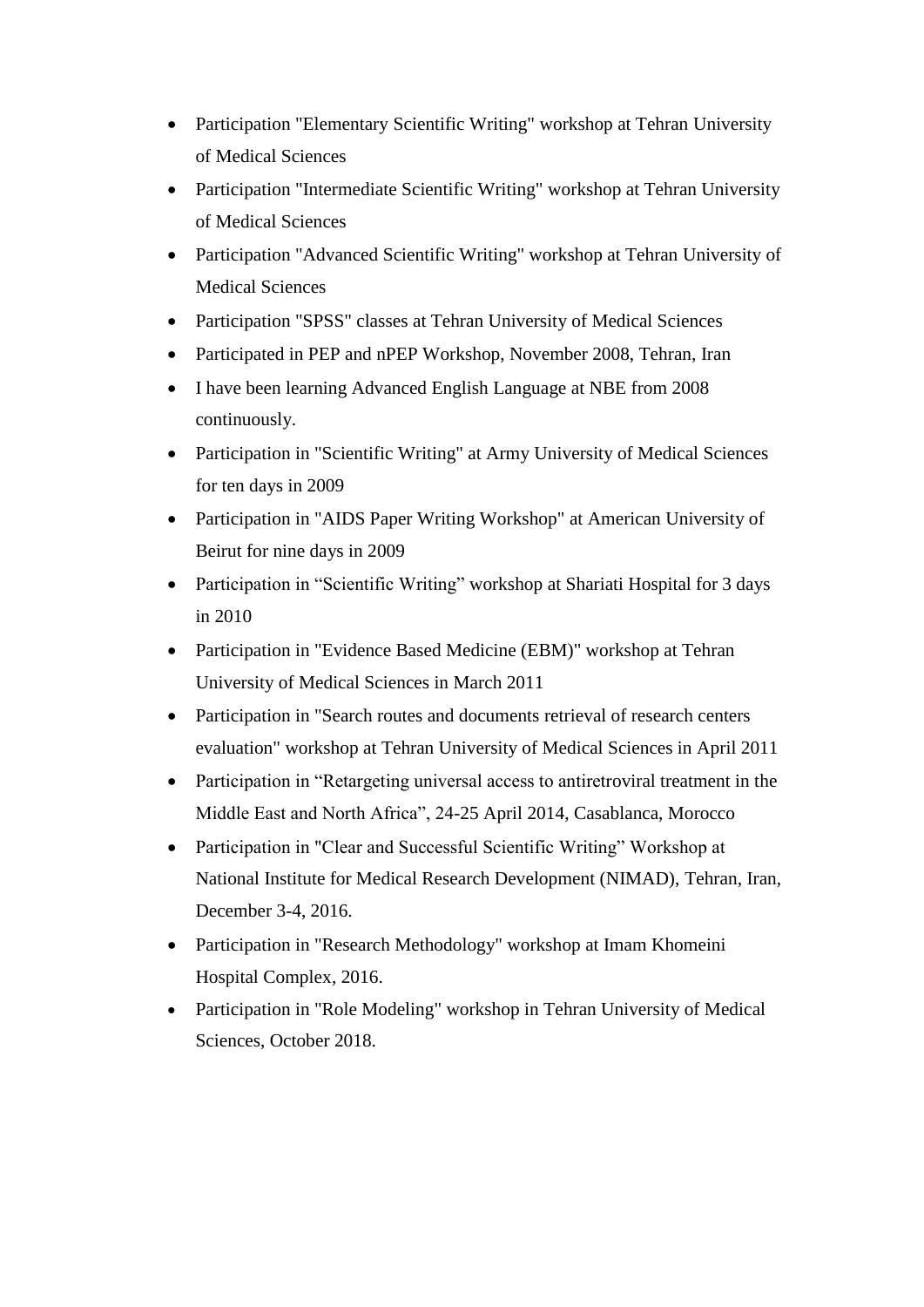# **Certificates achieved**

- April, 2007 | Attended the Asthma Congress in Iran.
- November, 2007 | Attended the Annual AIDS Research Congress in Iran.
- November, 2008 | Attended the Annual AIDS Research Congress in Iran.
- November, 2008 | Participated in the Annual AIDS Research Congress; Poster and Oral Presentation.
- Attended in Fellowship Course on HIV/AIDS Diagnosis, care and treatment, 16 August-03 September 2008, Tehran, Iran.
- November, 2009 | Participated in 3<sup>rd</sup> Annual Iranian Seminar on HIV/AIDS; Poster Presentation.
- December 2009 | Participated in  $18<sup>th</sup>$  Iranian Congress on Infectious Diseases and Tropical Medicine.
- 2010 | Participated in Bandar Abbas Workshop which was arranged by UNAIDS; Oral Presentation.
- 2010 | Participated in Niavaran Workshop on "Financial Accountability and Transparency" which was arranged by UNAIDS.
- 2010 | Participated in Niavaran Workshop on "Monitoring and Evaluation" which was arranged by UNAIDS
- April 2010 | Attended the ECCMID Congress in Austria, Vienna.
- 2010 | Participated in Niavaran Workshop on "Client-Oriented Services for a Better Response to HIV/AIDS" which was arranged by UNAIDS
- November 2010|Participated in workshop on "Facility Based HIV surveillance" which was arranged by WHO, Tehran, Iran.
- November 2010|Participated in 4<sup>th</sup> Annual Iranian Seminar on HIV/AIDS; Poster Presentation.
- December 2010 | Participated in workshop on "draft evaluation of specific guidance medical researches related to HIV/AIDS"
- 2011 | Participated in Mashad Workshop which was arranged by Mashad University of Medical Sciences, Iranian CDC and UNAIDS; Oral Presentation.
- 2011 | Participated in Kermanshah Workshop about making job which was arranged by Kermanshah University of Medical Sciences, Iranian CDC and UNAIDS.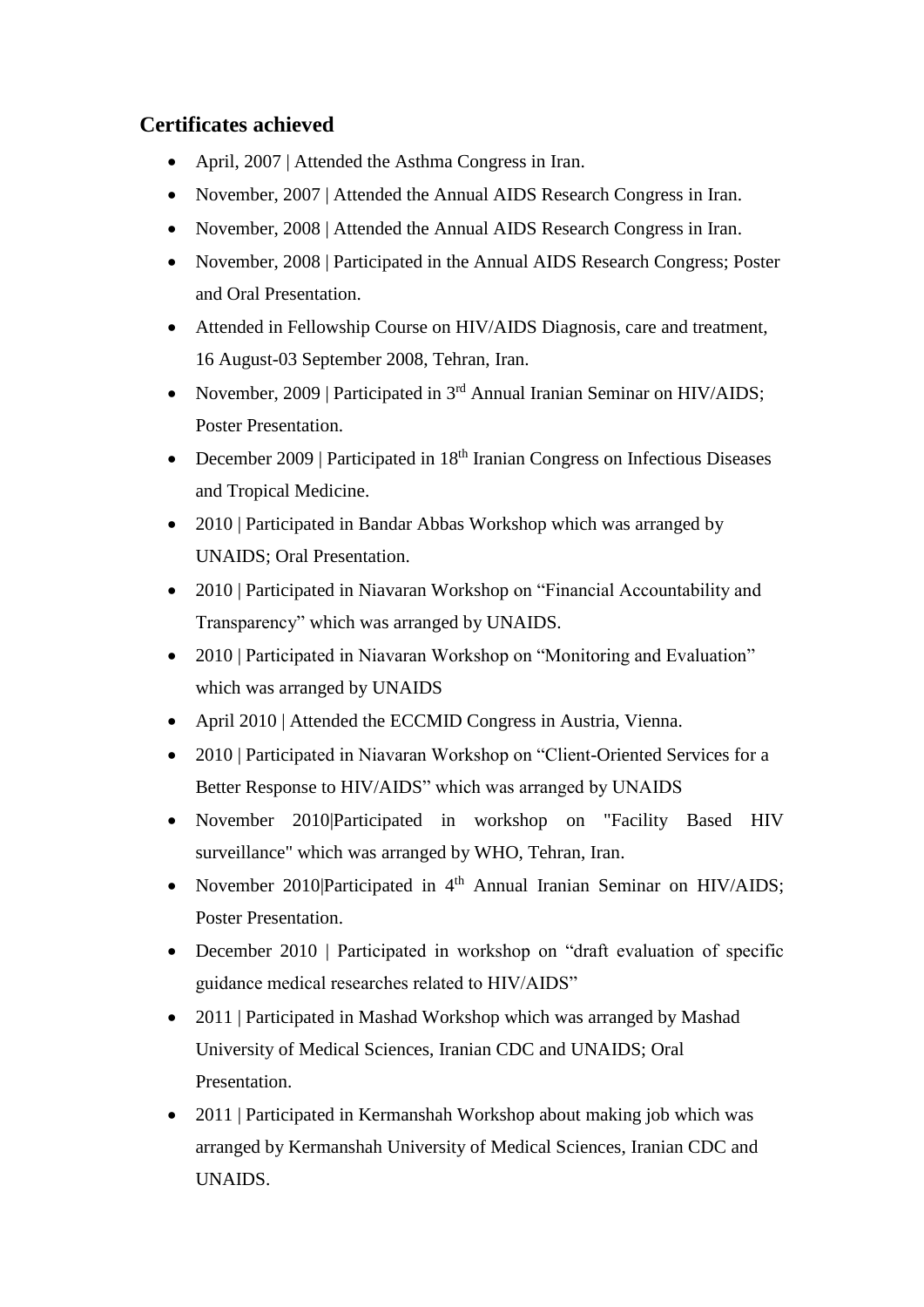- December 2010 | Participated in  $19<sup>th</sup>$  Iranian Congress on Infectious Diseases and Tropical Medicine
- April 2011| Participated in workshop on "specific guidance for medical researches related to HIV/AIDS"
- June, 2011 | Participated in workshop on "HIV/AIDS treatment and care"
- 2011| Participated in Workshop on "Client oriented service provision of Non-Governmental Sector working on HIV/AIDS, HIV/AIDS prevention and control programmes among Injecting Drug Users and partners of key populations at higher risk of HIV exposure, and advocacy in HIV/AIDS response" which was arranged by UNAIDS.
- 2011 | Participated in Workshop on "Code of conduct for Non-Governmental Sector activities on HIV/AIDS, and financial transparency and responsiveness of Non-Governmental Sector working on HIV/AIDS and monitoring and evaluation of HIV/AIDS programmes" which was arranged by UNAIDS.
- November 2011 | Participated in Workshop on "Sampling Methods and Analysis for Surveys among Populations at High Risk of HIV" which was arranged by WHO.
- January 2012 | Participated in Workshop on "HIV and Newborn"
- 2012|Participated in Kish Workshop which was arranged by UNAIDS; working as coordinator.
- July 2012|Participated in Kermanshah Congress on "New Treatments in HIV/AIDS".
- September 2012| Participated in "HIV Case Reporting and Analysis" Course, Tehran, Iran
- October 2012| Participated in  $5<sup>th</sup>$  National and  $1<sup>th</sup>$  International HIV /AIDS Congress; Poster and Oral Presentation, Tehran.
- December 2012 | Participated in  $4<sup>th</sup>$  annual Conference of Positive Clubs in Tehran which was arranged by UNAIDS and Iranian CDC.
- 18-22 July 2016|Attending in the 21st International AIDS Conference held in Durban, South Africa.
- Cultural, family and social workshops in Tehran University of Medical Sciences (2017 to now).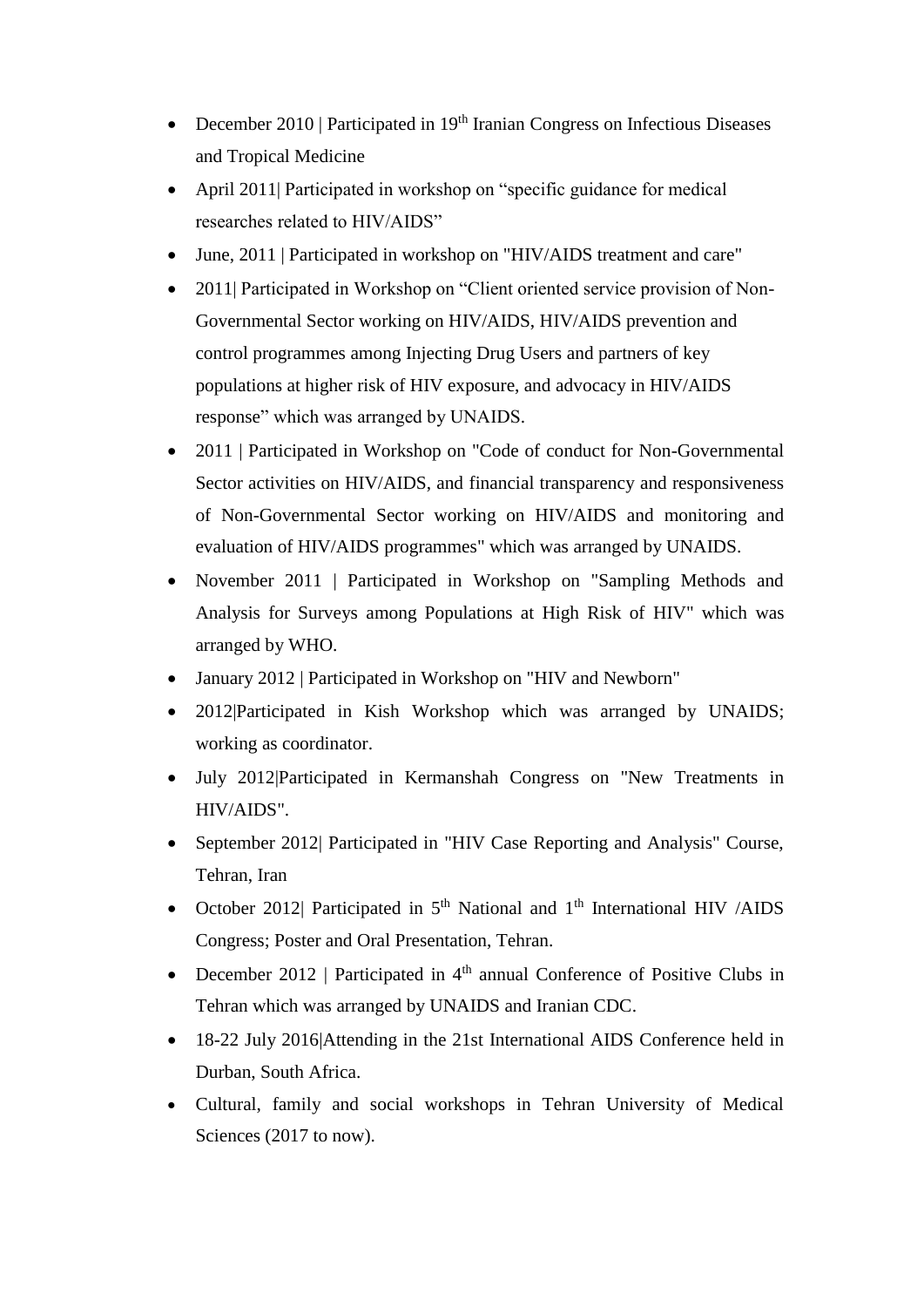#### **Affiliation & Membership**

- From 2006 to now in Iranian Research Center for HIV/AIDS (IRCHA), one of the best research center for HIV/AIDS in Iran, dealing and counseling with HIV/AIDS patients giving them the consistent opportunity to talk and share their problems, needs questioners and expectations and in return help them find ways to fulfill those needs and proper answer to their questions. Trying to be an accurate source of information and advice for high risk patients and showing the presentation ways. Offer my genuine interest in research on patients. I have been involved in education since I was highly interested in patients' education. For example, I teach "HIV and nutrition", "HIV and epidemiology", "HIV and prevention", "HIV and clinical manifestations", "HIV and treatment" at IRCHA and Positive Club for HIV positive patients and physicians.

- Associate Professor of Tehran University of Medical Sciences

- Research Deputy of IRCHA

- Member of Research Council of IRCHA

- Epidemiologist of Imam Khomeini Hospital Complex, 2018 to now

- Member of Research Council of Infectious Diseases Group affiliated to Tehran University of Medical Sciences

- Research Connector of IRCHA in Imam Khomeini Hospital Complex, Since 2016 to now

- Member of the national committee for epidemiological surveillance of HIV

- Member of National Steering Committee of HIV/Tuberculosis active case finding in Health and Treatment Office of Iranian Prisons Organization

- Consultant of WHO for the national project entitled "Development of a model for linkage of Comprehensive HIV services among PWIDs found in temporary shelters, residential facilities and camps" in 2019

- Reviewer of *Iranian Journal of Public Health (IJPH)* affiliated to Tehran University of Medical Sciences (TUMS)

- Reviewer of *Asian Pacific Journal of Tropical Biomedicine*

- Reviewer of *Journal of School of Public Health and Institute of Public Health Research* affiliated to Tehran University of Medical Sciences (TUMS)

- Reviewer of *Journal of AIDS Research and Treatment*

*-* Reviewer of *International Journal of High Risk Behaviors and Addiction*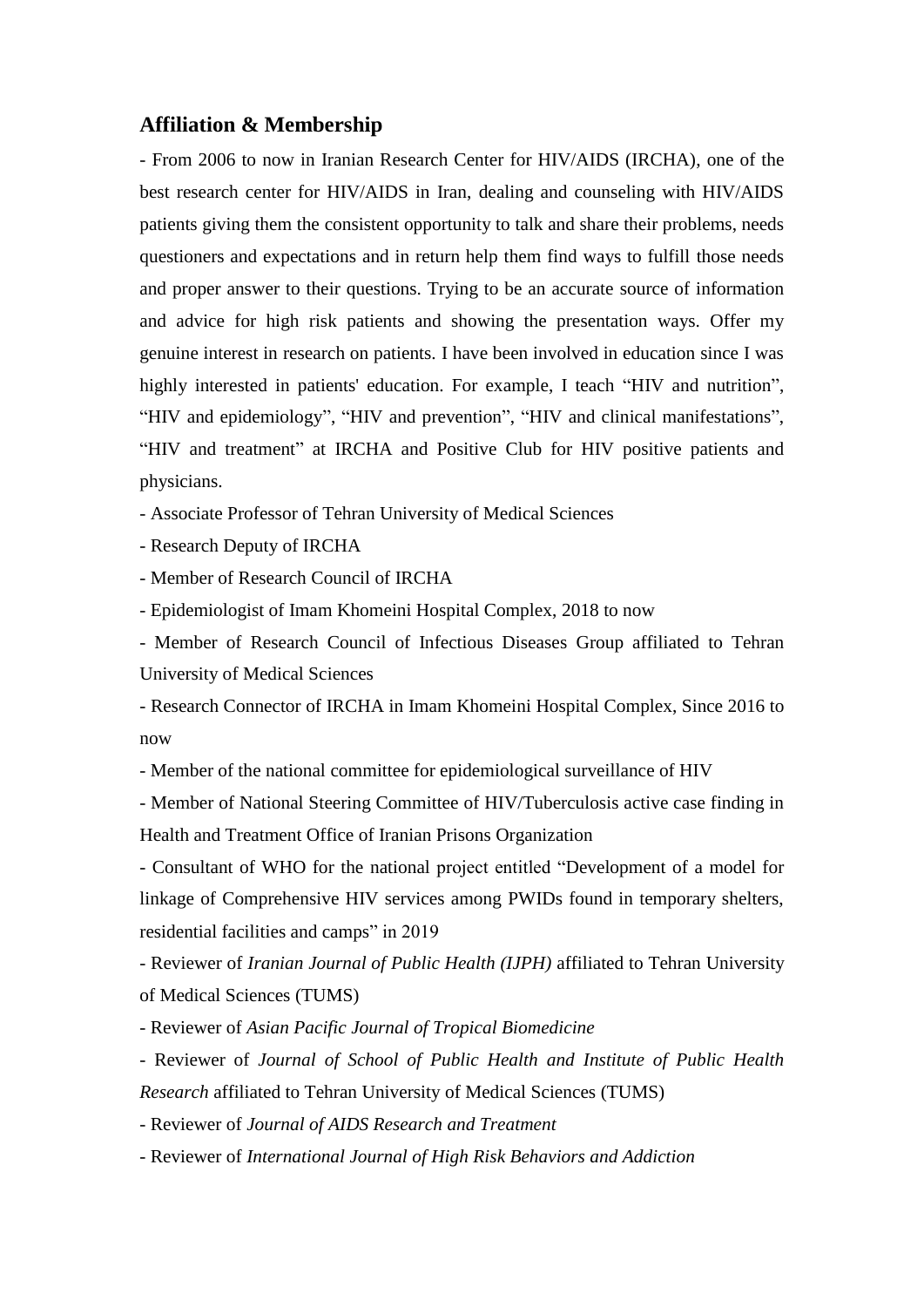- *-* Reviewer of *Journal of Iranian Medical Council (JIMC)*
- *-* Reviewer of *European Journal of Medical Research*
- Member of Editorial Board in *World Journal of Clinical Cases*
- *-* Member of Editorial Board in *World Journal of Virology*
- *-* Member of Editorial Board in *Journal of Therapy and Management in HIV Infection*
- *-* Member of Editorial Board in *Infectious Disorders-Drug Targets*
- *-* Member of Editorial Board in *Journal of HIV and STD Research*
- Member of Editorial Board in *Journal of "SHATAK"*
- *-* Member of Editorial Board in *Coronaviruses.*

# **Workshop Teaching**

| No.            | <b>Title</b>                   | <b>Place</b> | <b>Date</b> |
|----------------|--------------------------------|--------------|-------------|
| 1              | <b>Systematic Review</b>       | Imam         | 2021        |
|                |                                | Khomeini     |             |
|                |                                | Hospital     |             |
|                |                                | Complex      |             |
| $\overline{2}$ | Scientific Writing (1)         | Imam         | 2021        |
|                |                                | Khomeini     |             |
|                |                                | Hospital     |             |
|                |                                | Complex      |             |
| 3              | <b>Epidemiological Studies</b> | Imam         | 2020        |
|                |                                | Khomeini     |             |
|                |                                | Hospital     |             |
|                |                                | Complex      |             |
| $\overline{4}$ | Proposal Writing (1)           | Imam         | 2020        |
|                |                                | Khomeini     |             |
|                |                                | Hospital     |             |
|                |                                | Complex      |             |
| 5              | Proposal Writing (2)           | Imam         | 2020        |
|                |                                | Khomeini     |             |
|                |                                | Hospital     |             |
|                |                                | Complex      |             |
| 6              | Proposal Writing (3)           | Imam         | 2020        |
|                |                                | Khomeini     |             |
|                |                                | Hospital     |             |
|                |                                | Complex      |             |
| $\overline{7}$ | Proposal Writing (4)           | Imam         | 2020        |
|                |                                | Khomeini     |             |
|                |                                | Hospital     |             |
|                |                                | Complex      |             |
| 8              | Proposal Writing (5)           | Imam         | 2020        |
|                |                                | Khomeini     |             |
|                |                                | Hospital     |             |
|                |                                | Complex      |             |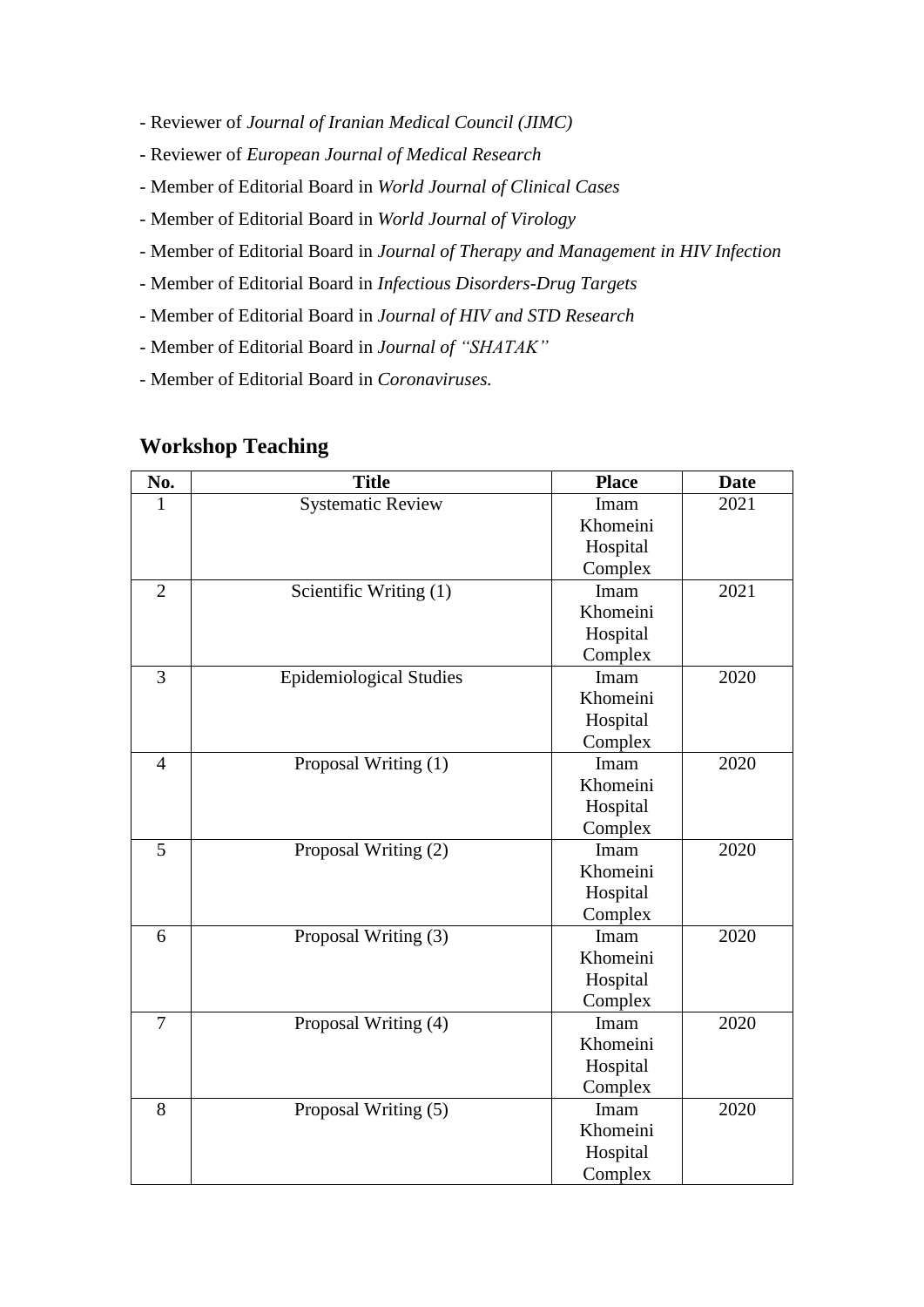| 9  | Proposal Writing (6)        | Imam     | 2019 |
|----|-----------------------------|----------|------|
|    |                             | Khomeini |      |
|    |                             | Hospital |      |
|    |                             | Complex  |      |
| 10 | <b>Research Methodology</b> | Imam     | 2020 |
|    |                             | Khomeini |      |
|    |                             | Hospital |      |
|    |                             | Complex  |      |
| 11 | Proposal Writing (7)        | Imam     | 2020 |
|    |                             | Khomeini |      |
|    |                             | Hospital |      |
|    |                             | Complex  |      |
| 12 | Proposal Writing (8)        | Imam     | 2019 |
|    |                             | Khomeini |      |
|    |                             | Hospital |      |
|    |                             | Complex  |      |
| 13 | Scientific Writing (2)      | Imam     | 2019 |
|    |                             | Khomeini |      |
|    |                             | Hospital |      |
|    |                             | Complex  |      |

### **Lectures**

**1-***"Bronchiolitis Obliterans Organizing Pneumonia (BOOP)"* at Imam Khomeini Hospital Complex (in Infectious Diseases Ward), 2006

**2-**"*AIDS (A CASE PROBLEM)"* at Imam Khomeini Hospital Complex (in Infectious Diseases Ward), 2006.

**3-***"Drug Allergy*" at Bahrami Pediatric Hospital, 2006

**4-***"HIV and Nutrition"* at Iranian Research Center for HIV/AIDS for Afghanian Physicians (2008)

**5-***"HIV and Nutrition"* at Iranian Research Center for HIV/AIDS for patients infected with HIV (2008, 2009)

**6**-*"HIV/AIDS: Statistics, Mode of transmission, prevention, diagnosis and symptoms and signs"* at Azad University for students and general population (December 6, 2010).

**7**- *"Role of Positive Club in psychosocial support for People Living with HIV* 

*(PLWHIV)" in* Mashad Workshop (January 27, 2011).

**8***-"Randomized Clinical Trials"* at Iranian Research Center for HIV/AIDS for researchers (October 10, 2011)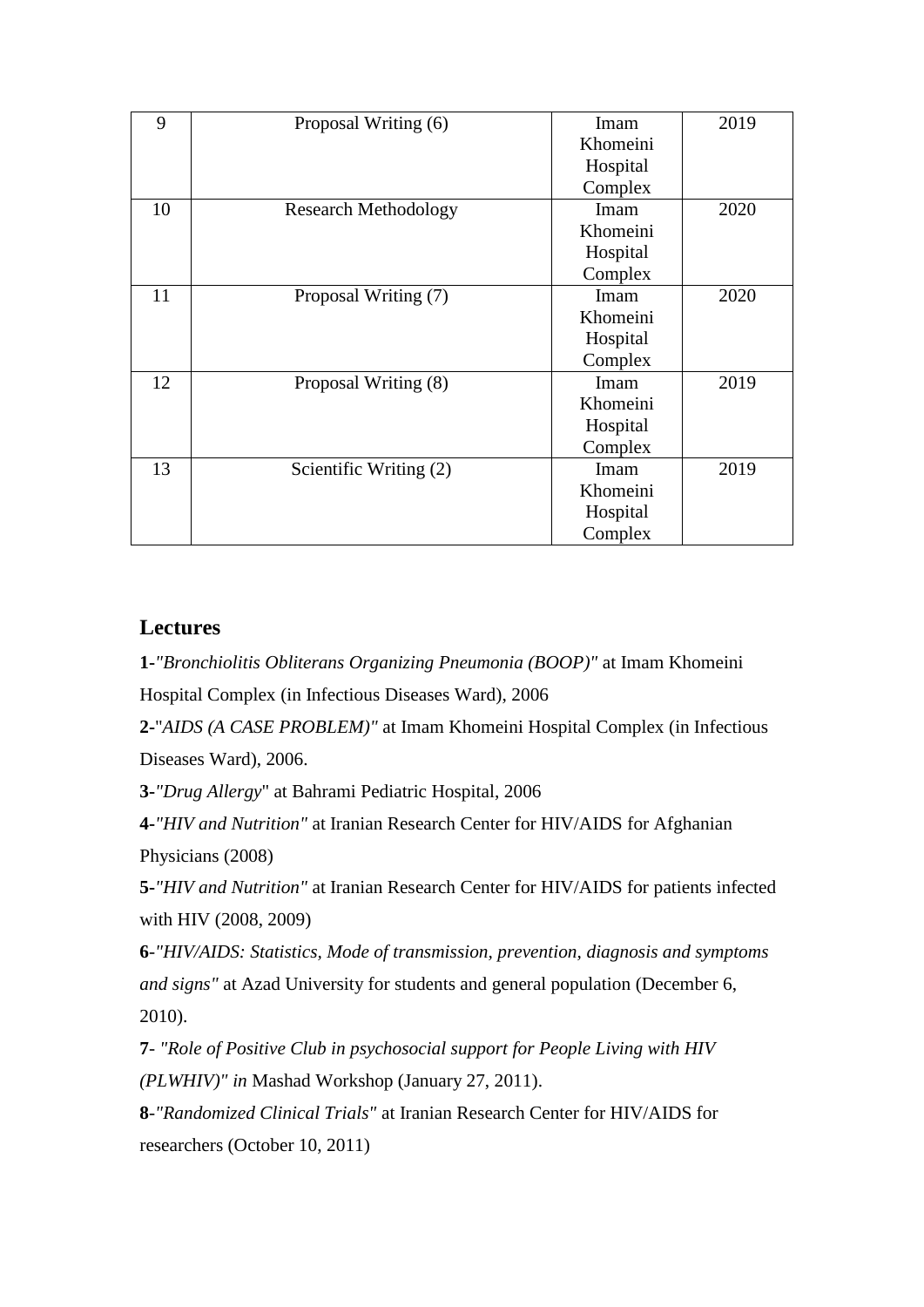**9**- *"Time Location Sampling (TLS)"* at Iranian Research Center for HIV/AIDS for researchers (December 12, 2011).

**10***-"Situation of IMOD in Iran"* at Iranian Research Center for HIV/AIDS for policy makers (March 05, 2012)

**11***-"HIV and Nutrition"* at Iranian Research Center for HIV/AIDS for researchers (March 12, 2012)

**12**- *"Adherence to antiretroviral treatment"* at Tehran Positive Club for people living with HIV/AIDS (April 30, 2012)

**13**- "*HIV discordant couples: HIV sero incidence and interventions for HIV prevention"* at Iranian Research Center for HIV/AIDS for researchers (May 21, 2012) **14**-"*How to Write a Case Report"* at Tehran University of Medical Sciences (TUMS) for PhD students (May 22, 2012)

**15-**"*Positive Club: Mission, Activities"* at Tehran South Health Center for Health Specialists (November 27, 2012) and at Students Scientific Research Center (SSRC) affiliated to TUMS (November 29, 2012)

**16-** "*TB and HIV*" in Great Tehran Prison in 2013

**17**- "*HIV Rapid Test*" in Great Tehran Prison in 2013

**18-** Process and results of implementation of "National Guideline for TB and HIV in Prisons" in 2015

**19**- "*HIV diagnosis notes in prison*" in prisons organization workshop, 2015

**20**- "*Introduction of forms and checklist in prisons*" in prisons organization workshop, 2015

**21**- "*Introduction of operational process algorithm in prison*" in prisons organization workshop, 2015

**22**- "*Importance of tuberculosis and HIV control in prison for society*" in prisons organization workshop, 2015

**23-**As a Red Ribbon Award Winner, about "*Tehran Positive Club Activities*", in the 21st International AIDS Conference held in Durban, South Africa, 18-22 July 2016

**24-** "*Instructions of Sexually Transmitted Infections (STIs) project, the project processes and the related questionnaires"* in prisons organization workshop, Great Tehran Prison, August 2016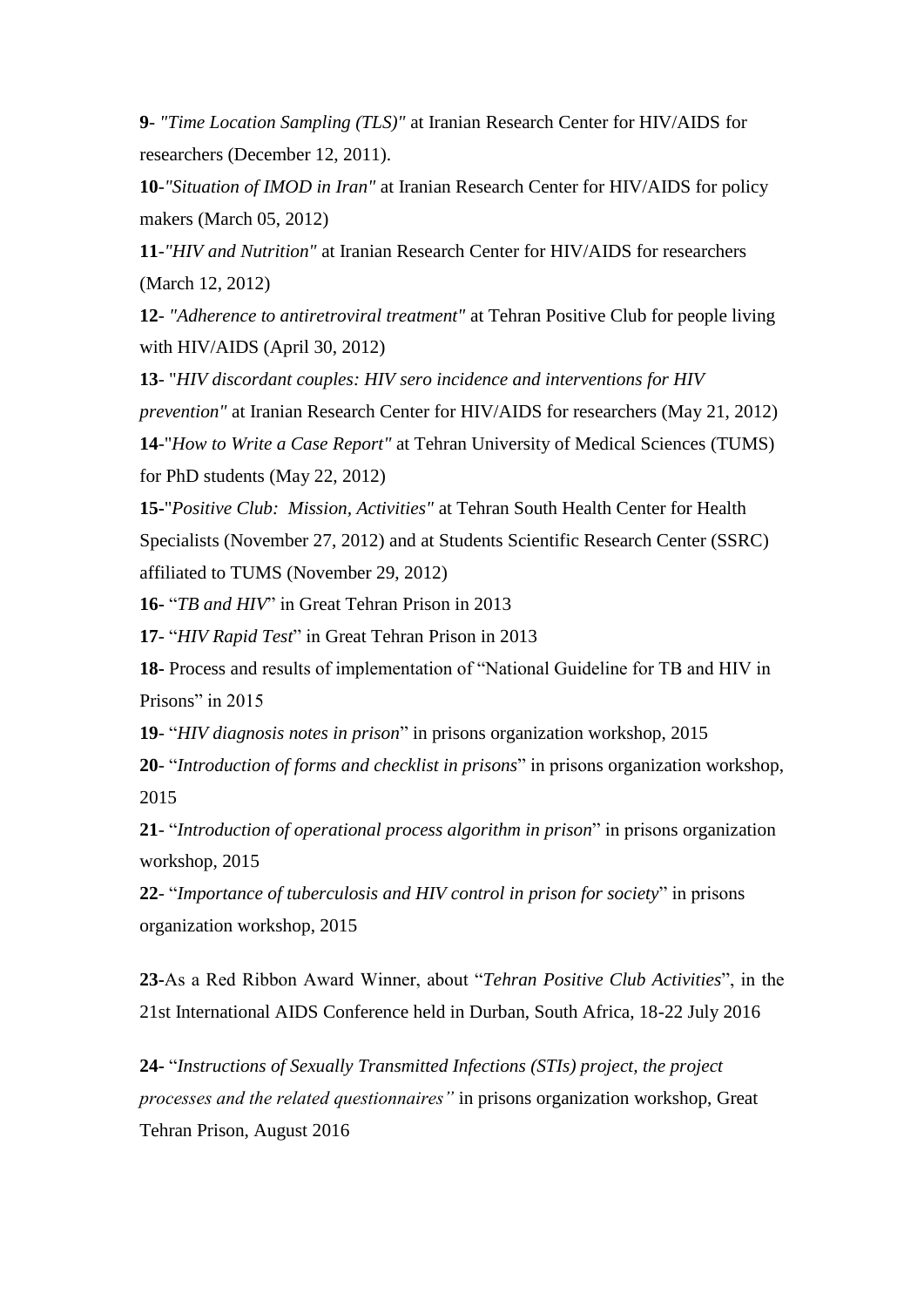**25-** *"HIV stigma and discrimination in prisons"* in prisons organization workshop, Rasht and Mashhad, August 2016

**26-** "*Introduction of HIV/TB Indicators in Prisons*" in prisons organization workshop, Tehran, October 2016

**27***-"HIV/TB services in Prison"* in Tehran University of Medical Sciences, Tehran, December 2016

**28-** "*Sleep disorders and physical activity in HIV patients"* in Tehran University of Medical Sciences, Tehran, 2019

**29-** "*Sleep and infectious diseases symposium"* in Imam Khomeini Hospital Complex, Tehran, 2019

# **Projects**

*Link:* https://www.researchgate.net/profile/Seyedahmad-Seyedalinaghi/projects

- **1**-Assessment of HIV risk among Iranian students with NSU methods
- **2**-Qualitative study of assessment the risk behavior of HIV among students
- **3**-Evaluation of the neurologic manifestations of HIV/AIDS in patients referring to Imam Khomeini Hospital
- **4**-Prevalence of HIV infection among sailors by rapid test
- **5**-Assessment of adherence to highly active antiretroviral therapy (HAART) and its determinants in AIDS patients
- **6**-Prevalence of HIV infection among truck drivers by HIV rapid test kits
- **7**-Prevalence of HIV infection among immigrant workers by rapid test
- **8** Calculation the Stigma Index among people living with HIV (PLWHIV) in six-cities in Iran
- **9** Evaluation of HIV related high risk behaviors among medical students in Tehran University of Medical Sciences in 2010
- **10**-Management and research in distribution, supervision and monitoring IMOD drug in 12 provinces in Iran (2011)
- **11**-Condom promotion for prevention STIs and HIV/AIDS and evaluation of condoms which are produced by Keyhan Bod Company
- **12**-Study of short time effect of "Faradarmani" on CD4 level and Psychological health of HIV positive patients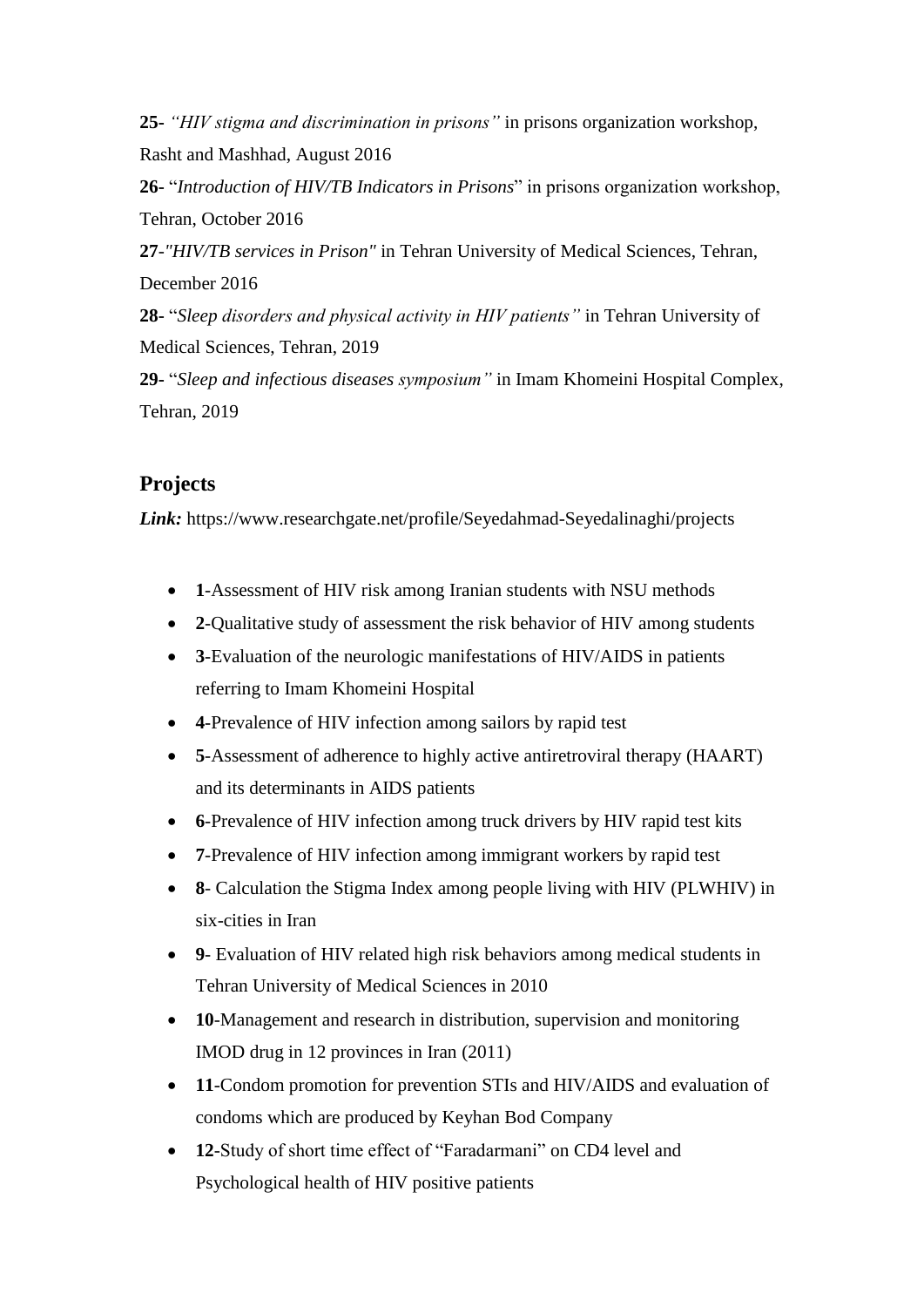- **13-**Hyperlipidemia due to second-line HIV drugs compared to first-line drugs in HIV patients referred to the Behavioral Counseling Center of Imam Khomeini Hospital in Tehran
- **14** Making job opportunity for People Living with HIV (PLWHIV) by book binding
- **15** Maximum tolerated dose (MTD) of Septimeb drug in Phase 1 clinical trial study
- **16** Safety and Efficacy of "Faramir" in HIV Positive Patients
- **17** Recommended Model for Integration of HIV/AIDS in Primary Health Network
- **18-** Management and research in distribution, supervision and monitoring IMOD drug in 20 provinces in Iran (2012)
- **19** Efficacy of "Queterpine" for treatment of chronic hepatitis C (HCV)
- **20-** An assessment of resilience and associated factors among PLWHIV and at risk population in Tehran
- **21** Prevalence of intimate partner violence and the associates among at risk women population in Tehran, Iran
- **22** Association of life expectancy and general health with death anxiety in HIV infected people
- **23** Adherence to "IMOD" and the associated factors
- **24** Evaluation of violence at home against women living with HIV
- **25** Efficacy of "Revayat Darmani" in HIV infected people
- **26** Services and activities in Tehran Positive Club (2008-2015)
- **27** Evaluation of Quality of life and satisfaction after IMOD therapy among people living with HIV
- **28** Effects of sport activities on CD4 count, [medical and psychological](http://www.ncbi.nlm.nih.gov/pubmed/22753635)  [symptoms among HIV positive patients](http://www.ncbi.nlm.nih.gov/pubmed/22753635)
- **29-**Evaluation of the association between Addiction Severity Index (ASI) and depression with adherence to anti-retroviral therapy among HIV infected patients with active addiction referred to VCT center of Imam Khomeini Hospital
- **30** Risk taking and impulsivity among HIV positive active heroin users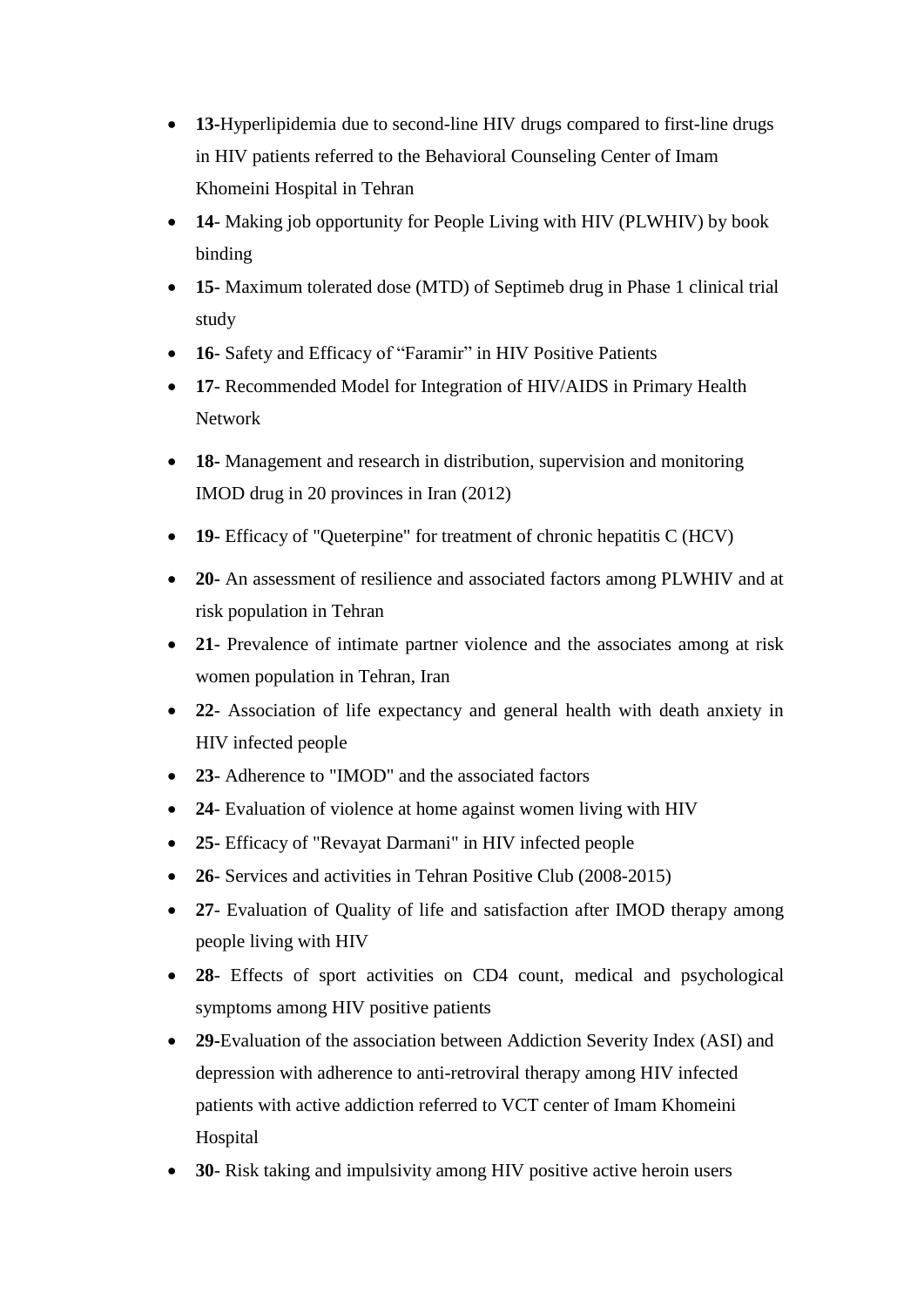- **31** Evaluation of barriers to adherence among HIV infected people in detention (a qualitative study)
- **32** Prevalence of allergic disease in HIV patients and assessment of CD4+ and C8+ T lymphocytes, eosinophil and basophil count in blood and level of serum tryptase in these patients
- **33** Management and research in distribution, supervision and monitoring IMOD drug in 20 provinces in Iran (2013)
- **34** Observatory of HIV/AIDS thorough evaluation of knowledge and practice of men with age 20 to 50 years regarding prevention routes and disease control
- **35-** To pilot national guideline for TB and HIV associated TB in prisons
- **36**-Assesment of coping strategies applied by HIV positive patients and correlation between coping strategies and depression, anxiety, and stress
- **37-** The relation between emotional schemas and emotion regulation strategies with resilience of people living with HIV
- **38-** Comparison of impulsivity and risk-taking behaviors among HIV positive and negative opiate addicts
- **39** Evaluation of conceivability of national protocol for TB management in prisons by Focus Group Discussion (FGD)
- **40** Evaluating serum levels of vitamin D, calcium, phosphorus and alkaline phosphatase in HIV positive patients in comparison with a healthy control group
- **41**-Causes of addiction in prison by doing Focus Group Discussion (FGD) among prisoners
- **42** Analysis of Six Focus Group Discussions (FGDs) about reasons of low HIV treatment coverage in Iran
- **43** Management and research in distribution, supervision and monitoring IMOD drug in 20 provinces in Iran (2014)
- **44-** Code of ethics in prevention, care and treatment of HIV/AIDS from patients' points of view
- **45**-Situational analysis for promotion of HIV/AIDS prevention and care programmes for female injection drug users in Iran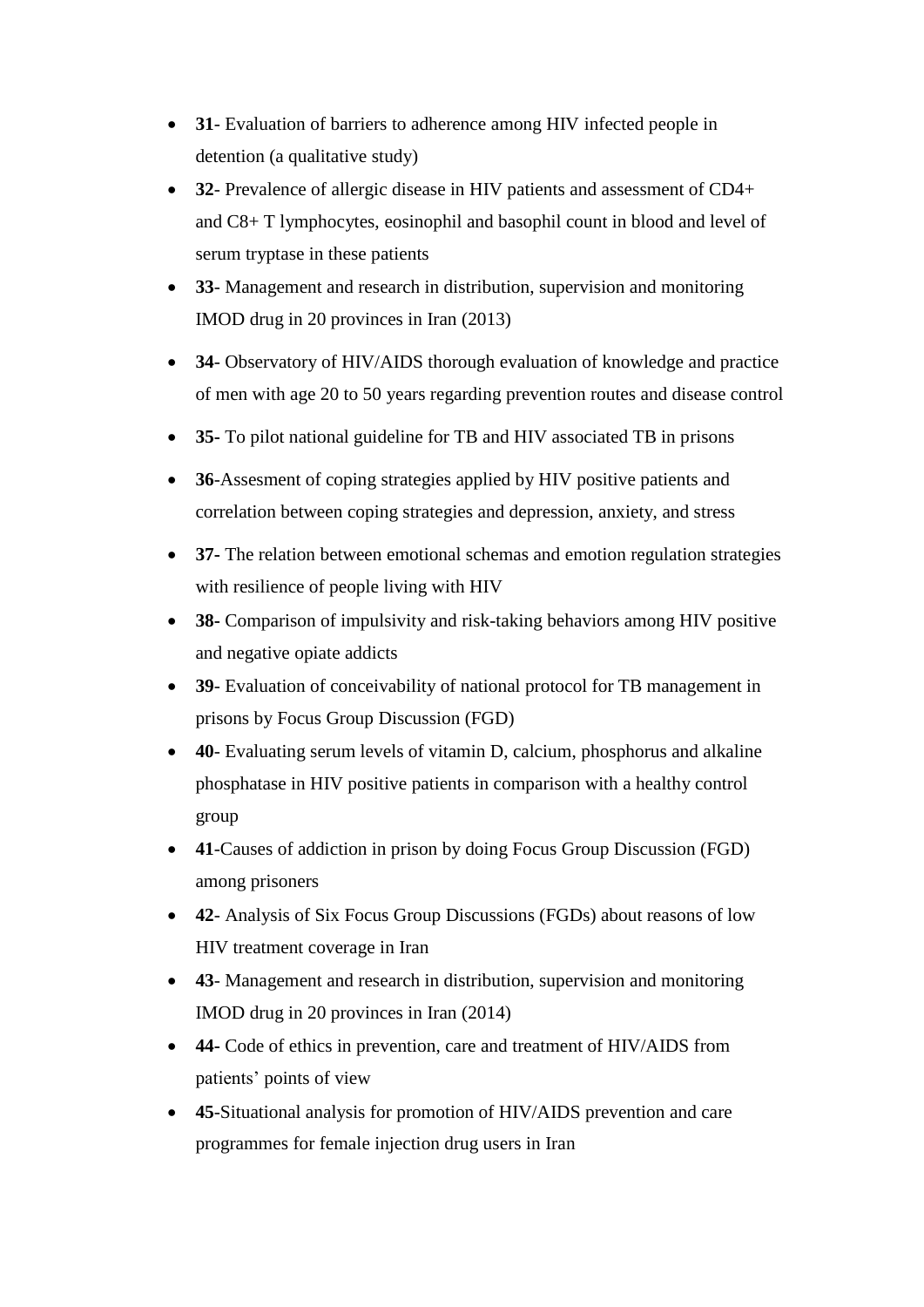- 46-Evaluation of change in quality of life among HIV<sup>+</sup> patients receiving IMOD™, during and after treatment
- **47**-Evaluation of executive process in residential centers subject article 16
- **48** Safety and efficacy of "Oral IMOD" as drop and tablet forms in HIV infected people
- **49**-Extension phase of "National Guideline for TB and HIV Associated TB" in five prisons, to pilot of improvement in follow up after release and integration of STIs in delivery model of active services
- **50** Effects of four months resistance training and recreational sport activities on BDNF level among HIV infected patients in Tehran Positive Club
- **51-** Clinical trial phase 3 for safety and efficacy of "Faramir" in HIV positive patients referred to Imam Khomeini Hospital
- **52-**Provision of Technical Support to Improve HIV Prevention, Treatment and Care under HIV/AIDS New Funding Model (NFM) Project
- **53** Structural equation modeling of everyday functioning and health-related quality of life based on prospective memory and depression in patients living with HIV
- **54**-The relationship between personality with risk perception and coping strategies in people with HIV
- **55-** Comprehensive package of health and educational services to empower people living with HIV
- **56-**Evaluation of IL-4-589T promoter and IL-4Rα I50V receptor polymorphism by PCR RFLP
- **57-**Investigation of the relationship between physical activity and body composition, fatigue and CD4 cell counts among HIV positive patients voluntary visiting the counseling and testing center of Imam Khomeini Hospital in Tehran
- **58-**The prevalence of cancers among people living with HIV referred to voluntary counseling and testing (VCT) center in Imam Khomeini Hospital, Tehran, Iran
- **59-**The role of early maladaptive schemas in predicting quality of life and selfcare behaviors in patients with HIV/AIDS: Modulator role of emotion regulation strategies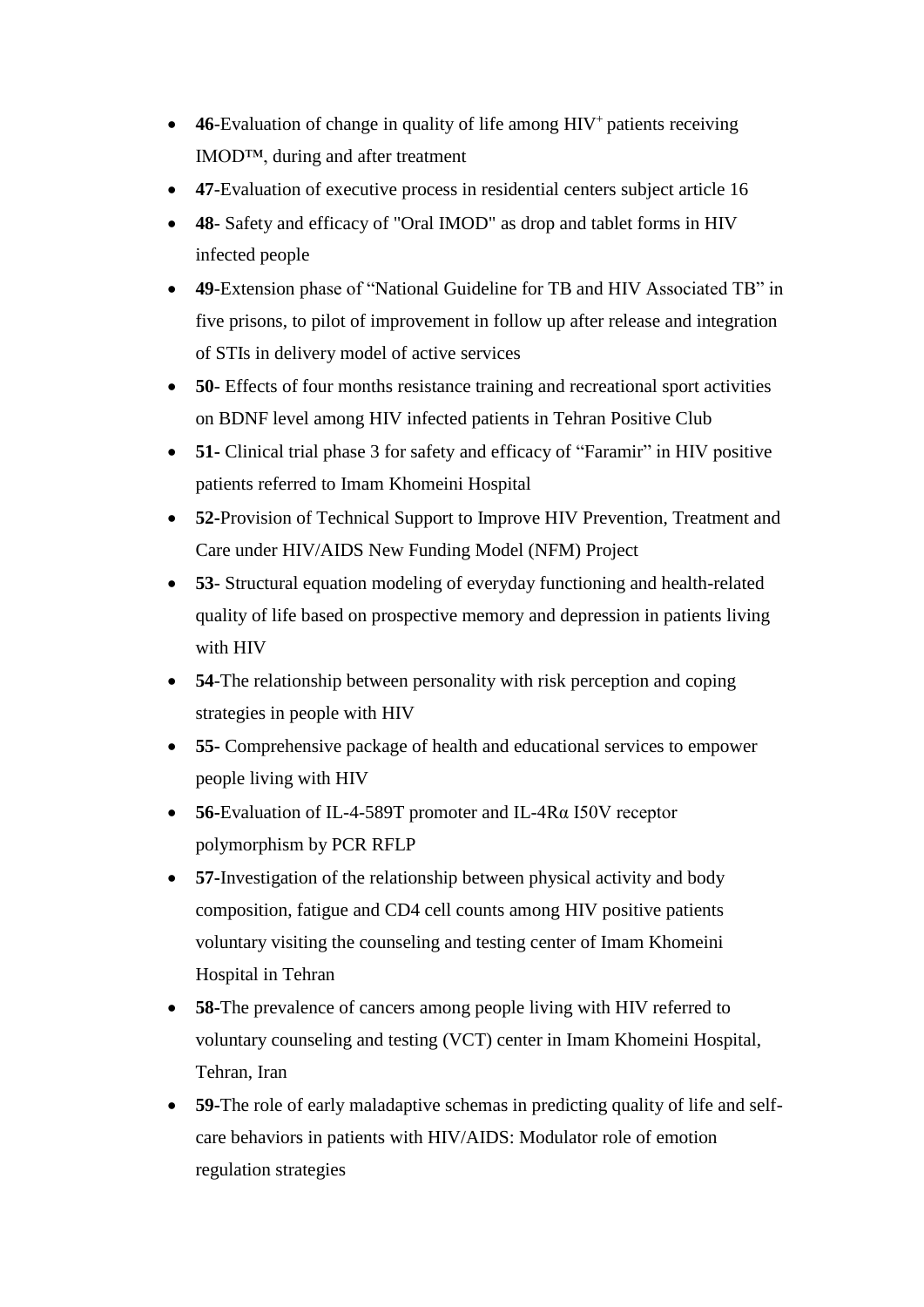- **60-**Comparison of adherence to HIV prophylaxis after sexual exposure in both full-time (28 days) and weekly (4 week) groups and the reasons for not adhering to treatment in Imam Khomeini Hospital in 2017
- **61-**Comparison of adherence to HIV prophylaxis treatment after non-sexual exposure in two groups of full-time and weekly recipients and the reasons for not adhering to treatment in Imam Khomeini Hospital in 2017
- **62-** Designing, creating and evaluating a smart, and self-management system based on mobile and web for people living with HIV
- **63** Comparison of CXR and Chest CT among HIV positive patients with TB in patients of infectious diseases ward of Imam Khomeini Hospital and the VCT center
- **64-** Comparison of the pattern of high-risk behaviors associated with HIV in Tehran's prisoners with men referring to Tehran's VCT center using hidden class analysis
- **65** Prevalence of HIV and pattern of high-risk behaviors among men who have sex with men (MSM) in Tehran
- **66** Evaluation of hematologic and hepatic enzymes disorders and its associated factors in patients with influenza admitted in Imam Khomeini Hospital in 2015-2016
- **67-** Virologic failure in different antiretroviral regimens among patients living with HIV referring to the VCT center in Tehran, Iran (2004-2017)
- **68** Immunologic-Virologic Discordance outcome following the use of antiretroviral drugs in HIV infected patients in the VCT center, Tehran (2012- 2016)
- **69** Virologic failure in different antiretroviral regimens among pediatric patients with HIV referring to the Voluntary Counseling and Testing center in Tehran, Iran (2004-2017)
- **70** The effect of six months of combined exercise training on inflammatory factors, growth factors and bone density in patients with HIV
- **71-** Prevalence and associated factors of liver fibrosis using fibro scan in HIV patients taking ART referred to Imam Khomeini Hospital in Tehran in 2018
- **72-** Safety and efficacy of Caspofungin in patients with invasive fungal infections in ICU wards of Imam Khomeini Hospital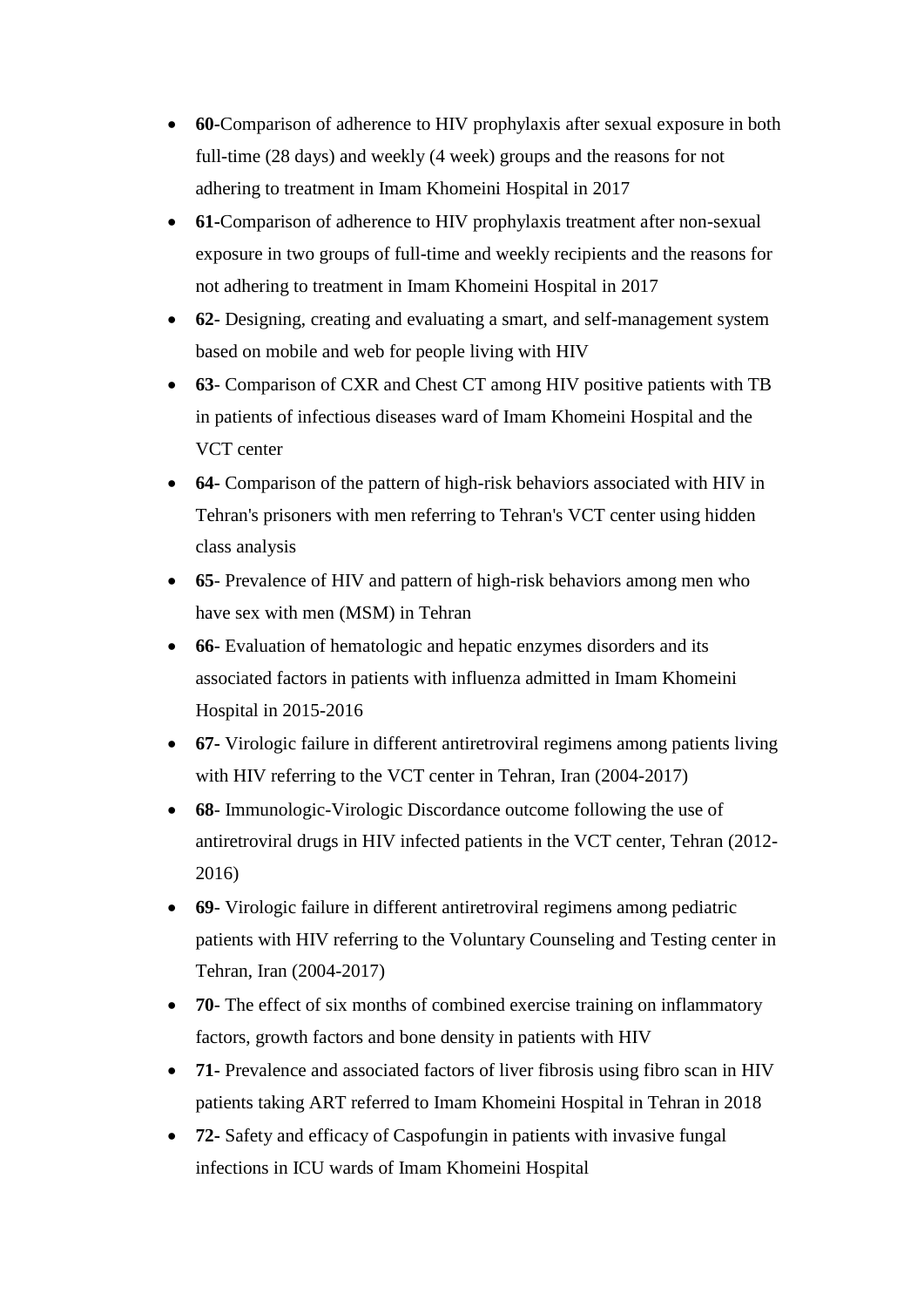- **73-** Prevalence and associated factors of HIV infection among prisoners' family in the Great Tehran Prison, Iran
- **74-** Prevalence and associated factors of Hepatitis A Ab among HIV-positive patients referred to the VCT center of Imam Khomeini Hospital in 2018
- **75-** Antimicrobial susceptibility pattern of Staphylococcus aureus isolates from patients at a Tertiary Hospital in Tehran, Iran, 2018
- **76**-Assesment of expanding HIV testing in Iran by HIV self-testing
- **77**-Cascade analysis of HIV diagnosis, care and treatment services in Iran, 2018
- **78-**Analysis of inflammatory activity in patients infected with HIV-1 with cognitive impairment
- **79-** Comparison cognitive impairment in the psychotic patients who use methamphetamine, patients with hepatitis C, patients living with HIV and normal population
- **80-** Prediction of drug adherence based on cognitive function, apathy and major depression disorder in HIV positive people

# **Grants**

I received 16 grants from Razi, and Avicenna Festivals and Tehran University of Medical Sciences for being member of the superior researchers and also UNAIDS regarding Red Ribbon Award 2016.

# **Publications**

### *Link of scientometrics in TUMS***:**

https://isid.research.ac.ir/SeyedAmad\_SeyedAlinaghi *H index (in Google Scholar): 32, Total Citations: 3073* Link: [https://scholar.google.com/citations?user=kvk\\_4rUAAAAJ&hl=en](https://scholar.google.com/citations?user=kvk_4rUAAAAJ&hl=en) *H index (in Scopus): 22, Total Citations: 1612, and RG score: 37.81 Link1:* https://www.scopus.com/authid/detail.uri?authorId=26647754800 *Link2:* [https://www.researchgate.net/profile/Seyedahmad\\_Seyedalinaghi](https://www.researchgate.net/profile/Seyedahmad_Seyedalinaghi) *Link3:* <https://publons.com/researcher/2073787/seyedahmad-seyedalinaghi/> *Link4:* https://pubmed.ncbi.nlm.nih.gov/?term=seyedalinaghi&sort=date <https://pubmed.ncbi.nlm.nih.gov/?term=seyed+alinaghi&sort=date>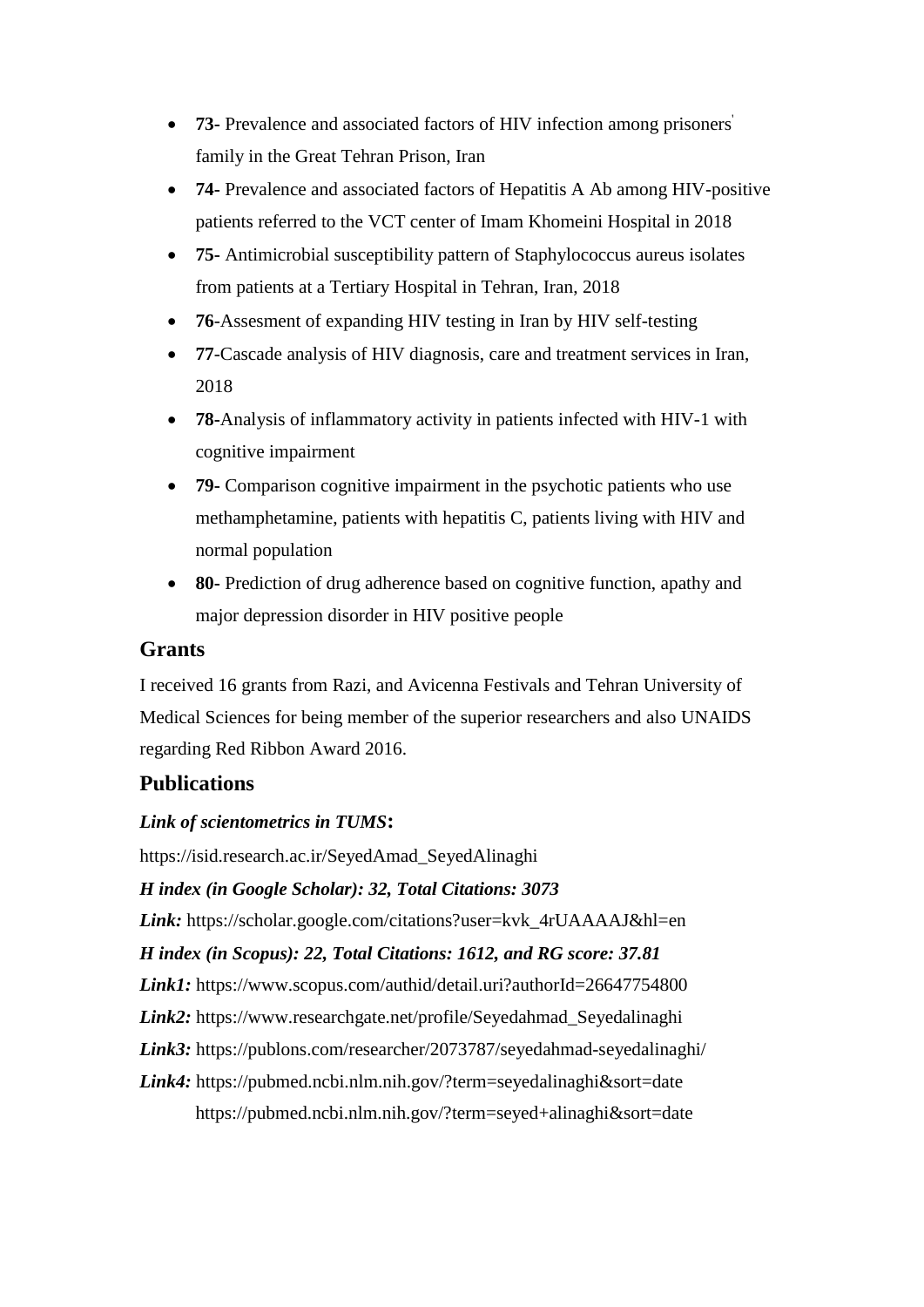### **A) HIV/AIDS Related Articles**

**1**-Dehghan Manshadi SA, **SeyedAlinaghi S**, Mousavi SA, Salehi MR, Asadollahi-Amin A, Keyvani H. John Cunningham virus large T antigen detection in brain biopsy of an HIV-infected patient with glioblastoma multiforme: more than a coincidental finding. *AIDS*. 2018; 32(6):830-833.

**2**-Minoo Mohraz, Katayoun Tayeri, Hengameh Namdari Tabar, Zahra Bayat Jozani, Leila Sadeghi, **SeyedAhmad SeyedAlinaghi**, Ali Esmaeilzadeh, Reza Adl Tabatabai, Mansour Sajjadipour, Mohammad Gholami, Saeed Bayanolhagh. Evaluation of acquired HIV drug resistance among people living with HIV who have taken antiretroviral therapy for 9-15 months in 14 Triangular Clinics in Iran, 2015- 2016. *Intervirology*. 2018;61(6):292-300.

**3-**Maryam Sadat MOSTAFA, Zohreh OSTOVAR, Esmat DANESH, Pegah MIRZAPOUR, **SeyedAhmad SEYEDALINAGHI (Correspondence Author)**, Minoo MOHRAZ. Comparing Social Problem Solving Ability, Copying Styles and Risk-Taking Behaviors between People Living with HIV and Healthy Individuals, Tehran, Iran. *Journal of International Translational Medicine* 2018; 6 (4): 159-166.

**4-**[Saeed Ghodrati,](javascript:ShowAffiliation() [Zahra Shahabinezhad,](javascript:ShowAffiliation() **[Seyed Ahmad Seyed Alinaghi](javascript:ShowAffiliation() [\(Correspondence Author\).](javascript:ShowAffiliation()** Association between Immunologic and Virologic [Functioning and Health-Related Quality of Life among](javascript:ShowAffiliation() People Living with HIV, Tehran, Iran. *[Infectious Disorders -](javascript:ShowAffiliation() Drug Targets* 2018 Dec 21. doi: [10.2174/1871526519666181221123932. \[Epub ahead of print\]](javascript:ShowAffiliation()

**5-** Ghayomzadeh, Morteza, Earnest, Conrad P, **SeyedAlinaghi, SeyedAhmad (Correspondence Author)**, Wesson, Paul, Taj, Leila, Rezaei, Sajjad, Navalta, James Wilfred, Mohraz, Minoo, Gharakhanlou, Reza, Voltarelli, Fabrício Azevedo. Effects of Aerobic Dance Training on Psychological Well-Being and Immune Function of Women Living With HIV. *Journal of the Association of Nurses in AIDS Care*. 2019 Mar-Apr;30(2):238-244.

**6-** Esmaeil MEHRAEEN, Reza SAFDARI, Seyed Mohammad GHAVAM, Jebraeil FARZI, Tayebeh NOORI, **SeyedAhmad SEYEDALINAGHI (Correspondence Author)**. Usability Evaluation of a Mobile-based Self-management Application from the Perspective of People Living with HIV. *Journal of International Translational Medicine*, 2019, Vol.7, No. 1.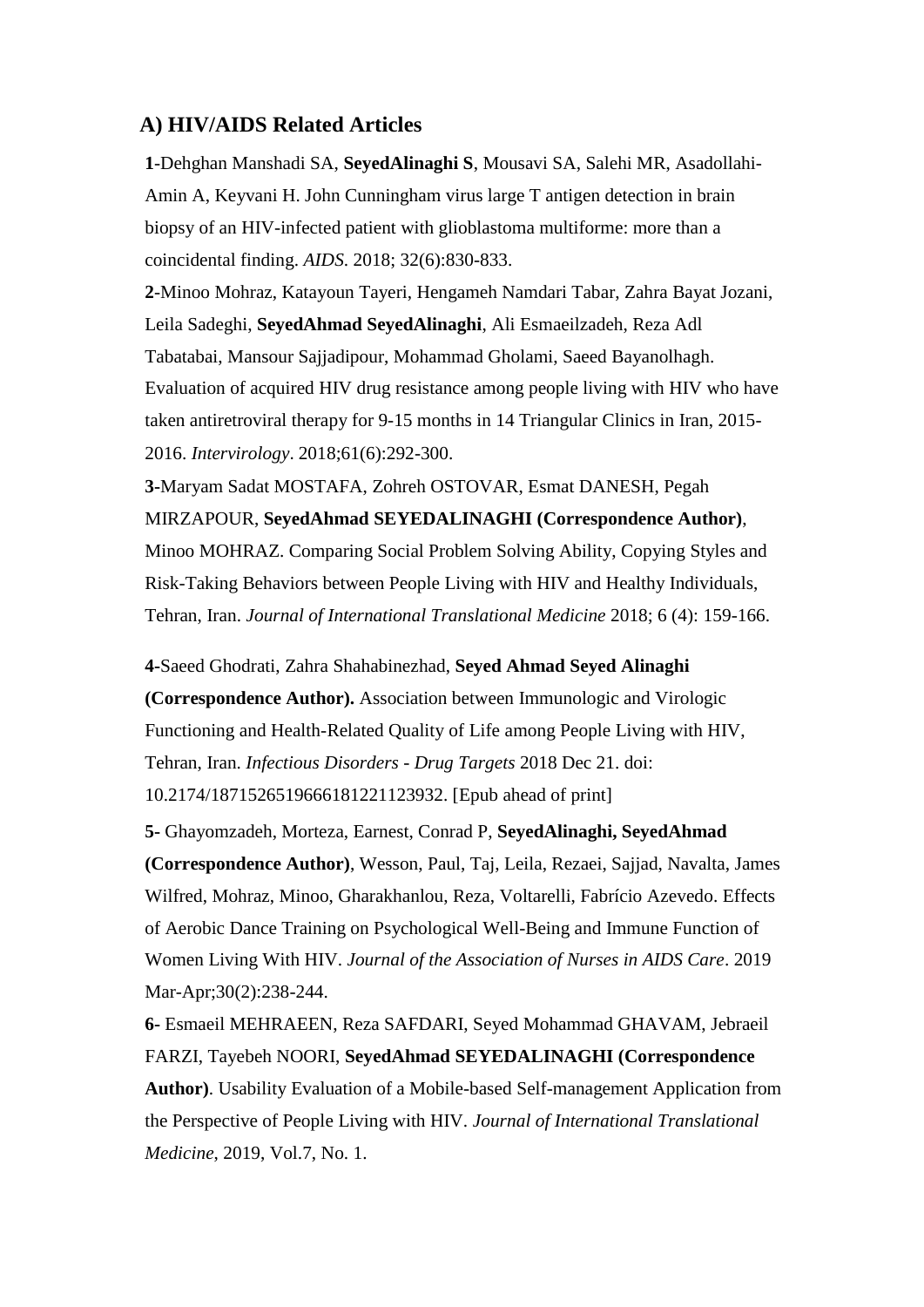**7-SeyedAhmad SeyedAlinaghi**, Minoo Mohraz, Ebrahim Farzam, Hamid Reza Khorram Khorshid, Koorosh Kamali, Leila Sadeghi, Saeed Bayanolhagh and Fatemeh Golsoorat Pahlaviani. Preclinical and Clinical Safety and Efficacy of Faramir Treatment: A Novel Anti-Retroviral Drug. *Journal of Therapy and Management in HIV Infection* 2018; 6: 28-34.

**8-**Ladan ABBASIAN, Masoumeh Farrokh ASHTIANI, Zeinab NAJAFI,

**SeyedAhmad SEYEDALINAGHI (Correspondence Author)**. Clinical Outcome of HIV Infected Patients Receiving Antiretroviral Therapy with Immunologic-Virologic Discordance (2012-2016). *Journal of International Translational Medicine*, 2019, Vol.7, No. 1.

**9-**Behnam FARHOUDI, Mehrzad TASHAKORIYAN, Mohammad NAZARI POUYA, Masoud JAFARINASAB, Maryam SARGOLZAEI MOGHADDAM, Saeed SHARAFI, Sepideh ALIZADEH, **SeyedAhmad SEYEDALINAGHI (Correspondence Author)**. Active Health Service Provision Scale up for HIV and Tuberculosis in 16 Prisons, Iran. *Journal of International Translational Medicine* 2019, Vol.7, No. 1.

**10-**Mehrnaz RASOOLINEJAD, Babak Naghib SADAT, Zeinab NAJAFI, Kazem BAESI, Hajar HEIDARI, **SeyedAhmad SEYEDALINAGHI (Correspondence Author)**. Epidemiological and Clinical Information of People At Risk for HIV Referred to the Voluntary Counseling and Testing Center, Tehran, Iran, 2013-2014. *Journal of International Translational Medicine* 2018; 6 (4): 176-180.

**11-** Leila Sadeghi, **SeyedAhmad SeyedAlinaghi**, Ali Asadollahi Amin, Zahra Bayat Jozani, Minoo Mohraz. Comparing Salivary Flow Rate Between HIV Positive Patients and Healthy Controls. *J Mazandaran Univ Med Sci* 2019; 28 (169).

**12**[-Mehraeen E,](https://www.ncbi.nlm.nih.gov/pubmed/?term=Mehraeen%20E%5BAuthor%5D&cauthor=true&cauthor_uid=30345930) [Safdari R,](https://www.ncbi.nlm.nih.gov/pubmed/?term=Safdari%20R%5BAuthor%5D&cauthor=true&cauthor_uid=30345930) **[SeyedAlinaghi S](https://www.ncbi.nlm.nih.gov/pubmed/?term=SeyedAlinaghi%20S%5BAuthor%5D&cauthor=true&cauthor_uid=30345930)**, [Mohammadzadeh N.](https://www.ncbi.nlm.nih.gov/pubmed/?term=Mohammadzadeh%20N%5BAuthor%5D&cauthor=true&cauthor_uid=30345930) Exploring and prioritization of mobile-based self-management strategies for HIV care. *[Infect Disord](https://www.ncbi.nlm.nih.gov/pubmed/30345930)  [Drug Targets](https://www.ncbi.nlm.nih.gov/pubmed/30345930)*. 2018 Oct 22. doi: 10.2174/1871526518666181022113900.

**13**[-Mehraeen E,](https://www.ncbi.nlm.nih.gov/pubmed/?term=Mehraeen%20E%5BAuthor%5D&cauthor=true&cauthor_uid=29726434) [Safdari R,](https://www.ncbi.nlm.nih.gov/pubmed/?term=Safdari%20R%5BAuthor%5D&cauthor=true&cauthor_uid=29726434) [Mohammadzadeh N,](https://www.ncbi.nlm.nih.gov/pubmed/?term=Mohammadzadeh%20N%5BAuthor%5D&cauthor=true&cauthor_uid=29726434) **[Seyedalinaghi SA](https://www.ncbi.nlm.nih.gov/pubmed/?term=Seyedalinaghi%20SA%5BAuthor%5D&cauthor=true&cauthor_uid=29726434)**, [Forootan S,](https://www.ncbi.nlm.nih.gov/pubmed/?term=Forootan%20S%5BAuthor%5D&cauthor=true&cauthor_uid=29726434) [Mohraz M.](https://www.ncbi.nlm.nih.gov/pubmed/?term=Mohraz%20M%5BAuthor%5D&cauthor=true&cauthor_uid=29726434) Mobile-Based Applications and Functionalities for Self-Management of People Living with HIV. *[Stud Health Technol Inform](https://www.ncbi.nlm.nih.gov/pubmed/29726434)*. 2018; 248:172-179.

**14**[-Sadeghi L,](https://www.ncbi.nlm.nih.gov/pubmed/?term=Sadeghi%20L%5BAuthor%5D&cauthor=true&cauthor_uid=29308748) [Moallemi S,](https://www.ncbi.nlm.nih.gov/pubmed/?term=Moallemi%20S%5BAuthor%5D&cauthor=true&cauthor_uid=29308748) [Tabatabai RA,](https://www.ncbi.nlm.nih.gov/pubmed/?term=Tabatabai%20RA%5BAuthor%5D&cauthor=true&cauthor_uid=29308748) [Esmaeilzadeh A,](https://www.ncbi.nlm.nih.gov/pubmed/?term=Esmaeilzadeh%20A%5BAuthor%5D&cauthor=true&cauthor_uid=29308748) [Ahsani-Nasab S,](https://www.ncbi.nlm.nih.gov/pubmed/?term=Ahsani-Nasab%20S%5BAuthor%5D&cauthor=true&cauthor_uid=29308748)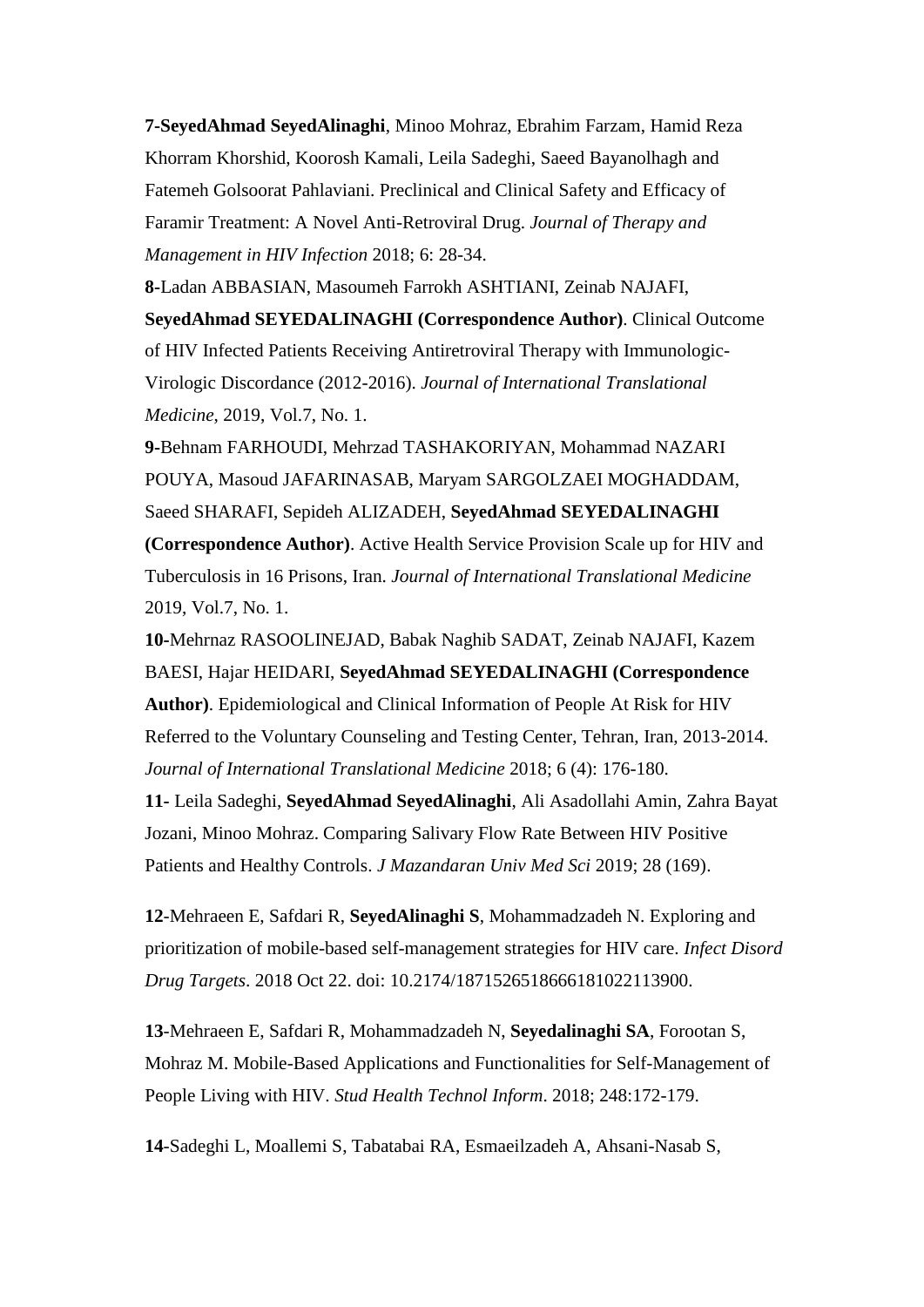[Ahmadi NE,](https://www.ncbi.nlm.nih.gov/pubmed/?term=Ahmadi%20NE%5BAuthor%5D&cauthor=true&cauthor_uid=29308748) [Bayanolhagh S,](https://www.ncbi.nlm.nih.gov/pubmed/?term=Bayanolhagh%20S%5BAuthor%5D&cauthor=true&cauthor_uid=29308748) [Lolaie M,](https://www.ncbi.nlm.nih.gov/pubmed/?term=Lolaie%20M%5BAuthor%5D&cauthor=true&cauthor_uid=29308748) [Narouei A,](https://www.ncbi.nlm.nih.gov/pubmed/?term=Narouei%20A%5BAuthor%5D&cauthor=true&cauthor_uid=29308748) **[SeyedAlinaghi S](https://www.ncbi.nlm.nih.gov/pubmed/?term=SeyedAlinaghi%20S%5BAuthor%5D&cauthor=true&cauthor_uid=29308748) (Correspondence Author)**, [Mohraz M.](https://www.ncbi.nlm.nih.gov/pubmed/?term=Mohraz%20M%5BAuthor%5D&cauthor=true&cauthor_uid=29308748) Different Degrees of Immune Recovery Using Antiretroviral Regimens with Vonavir or Zidovudine/Lamivudine/Efavirenz in HIVPositive Patients Receiving First Line Treatment in Iran. *[Infect Disord Drug](https://www.ncbi.nlm.nih.gov/pubmed/29308748)  [Targets](https://www.ncbi.nlm.nih.gov/pubmed/29308748)*. 2018;18(3):207-213.

**15**- Matin Faezipour, Afsaneh Ghanbaripanah, **SeyedAhmad SeyedAlinaghi, (Correspondence Author)**, Mahboubeh Hajiabdolbaghi, Fabricio Voltarelli. Effectiveness of Acceptance and Commitment Therapy on Reducing Depression among People Living with HIV/AIDS. *Journal of International Translational Medicine* 2018; 6(3): 125-129.

**16**[-Mehraeen E,](https://www.ncbi.nlm.nih.gov/pubmed/?term=Mehraeen%20E%5BAuthor%5D&cauthor=true&cauthor_uid=29726430) [Safdari R](https://www.ncbi.nlm.nih.gov/pubmed/?term=Safdari%20R%5BAuthor%5D&cauthor=true&cauthor_uid=29726430)**, [Seyedalinaghi SA](https://www.ncbi.nlm.nih.gov/pubmed/?term=Seyedalinaghi%20SA%5BAuthor%5D&cauthor=true&cauthor_uid=29726430)**, [Mohammadzadeh N,](https://www.ncbi.nlm.nih.gov/pubmed/?term=Mohammadzadeh%20N%5BAuthor%5D&cauthor=true&cauthor_uid=29726430) [Arji G.](https://www.ncbi.nlm.nih.gov/pubmed/?term=Arji%20G%5BAuthor%5D&cauthor=true&cauthor_uid=29726430) Identifying and Validating Requirements of a Mobile-Based Self-Management System for People Living with HIV. *[Stud Health Technol Inform.](https://www.ncbi.nlm.nih.gov/pubmed/29726430)* 2018;248:140-147. **17**-Seyyed Mossa Zeynolabedin, Hossein Jabbari, Zahra Bayat Jozani, Mahboubeh HajiAbdolbaghi, Minoo Mohraz, Arefe Arabzade, Molloud Farrokhi and **SeyedAhmad SeyedAlinaghi**. An Estimation of HIV/AIDS's Cost in the Voluntary Counseling and Testing Center of Imam Khomeini Hospital in 2010-2011. *Journal of Therapy and Management in HIV Infection* 2018; 6: 41-44.

**18**[-Najafi E,](https://www.ncbi.nlm.nih.gov/pubmed/?term=Najafi%20E%5BAuthor%5D&cauthor=true&cauthor_uid=30039766) [Rasoolinejad M,](https://www.ncbi.nlm.nih.gov/pubmed/?term=Rasoolinejad%20M%5BAuthor%5D&cauthor=true&cauthor_uid=30039766) [Majlesi F,](https://www.ncbi.nlm.nih.gov/pubmed/?term=Majlesi%20F%5BAuthor%5D&cauthor=true&cauthor_uid=30039766) [Hadadi A,](https://www.ncbi.nlm.nih.gov/pubmed/?term=Hadadi%20A%5BAuthor%5D&cauthor=true&cauthor_uid=30039766) [Banihashemian S,](https://www.ncbi.nlm.nih.gov/pubmed/?term=Banihashemian%20S%5BAuthor%5D&cauthor=true&cauthor_uid=30039766) [Najafi M,](https://www.ncbi.nlm.nih.gov/pubmed/?term=Najafi%20M%5BAuthor%5D&cauthor=true&cauthor_uid=30039766) [Badie BM,](https://www.ncbi.nlm.nih.gov/pubmed/?term=Badie%20BM%5BAuthor%5D&cauthor=true&cauthor_uid=30039766) [Kalantari S,](https://www.ncbi.nlm.nih.gov/pubmed/?term=Kalantari%20S%5BAuthor%5D&cauthor=true&cauthor_uid=30039766) [Tayeri K,](https://www.ncbi.nlm.nih.gov/pubmed/?term=Tayeri%20K%5BAuthor%5D&cauthor=true&cauthor_uid=30039766) [Mohammadinejad P,](https://www.ncbi.nlm.nih.gov/pubmed/?term=Mohammadinejad%20P%5BAuthor%5D&cauthor=true&cauthor_uid=30039766) **[SeyedAlinaghi S](https://www.ncbi.nlm.nih.gov/pubmed/?term=SeyedAlinaghi%20S%5BAuthor%5D&cauthor=true&cauthor_uid=30039766) (Correspondence Author).** Prevalence and Associated Risk Factors of Hyperglycemia and Diabetes Mellitus among HIV Positive Patients in Tehran, Iran. *[Infect Disord Drug Targets](https://www.ncbi.nlm.nih.gov/pubmed/30039766)*. 2018 Jul 23. doi: 10.2174/1871526518666180723152715.

**19**- Maryam Sadat Mostafa, Zahra Norouzizarmehr, **SeyedAhmad SeyedAlinaghi**, Pegah Mirzapour, Zeinab Najafi, Omid Dadras. Effects of Life Skills and Twelve Steps on Problem Solving and Risk-taking Behaviors among People Living with HIV, Tehran, Iran. *Journal of International Translational Medicine*, 2018; 6(2): 70- 75.

**20-** [Golrokhi R,](https://www.ncbi.nlm.nih.gov/pubmed/?term=Golrokhi%20R%5BAuthor%5D&cauthor=true&cauthor_uid=30369993) [Farhoudi B,](https://www.ncbi.nlm.nih.gov/pubmed/?term=Farhoudi%20B%5BAuthor%5D&cauthor=true&cauthor_uid=30369993) [Taj L,](https://www.ncbi.nlm.nih.gov/pubmed/?term=Taj%20L%5BAuthor%5D&cauthor=true&cauthor_uid=30369993) [Pahlaviani FG,](https://www.ncbi.nlm.nih.gov/pubmed/?term=Pahlaviani%20FG%5BAuthor%5D&cauthor=true&cauthor_uid=30369993) [Mazaheri-Tehrani E,](https://www.ncbi.nlm.nih.gov/pubmed/?term=Mazaheri-Tehrani%20E%5BAuthor%5D&cauthor=true&cauthor_uid=30369993) [Cossarizza](https://www.ncbi.nlm.nih.gov/pubmed/?term=Cossarizza%20A%5BAuthor%5D&cauthor=true&cauthor_uid=30369993)  [A,](https://www.ncbi.nlm.nih.gov/pubmed/?term=Cossarizza%20A%5BAuthor%5D&cauthor=true&cauthor_uid=30369993) **[SeyedAlinaghi S](https://www.ncbi.nlm.nih.gov/pubmed/?term=SeyedAlinaghi%20S%5BAuthor%5D&cauthor=true&cauthor_uid=30369993) (Correspondence Author)**, [Mohraz M,](https://www.ncbi.nlm.nih.gov/pubmed/?term=Mohraz%20M%5BAuthor%5D&cauthor=true&cauthor_uid=30369993) [Voltarelli FA.](https://www.ncbi.nlm.nih.gov/pubmed/?term=Voltarelli%20FA%5BAuthor%5D&cauthor=true&cauthor_uid=30369993) HIV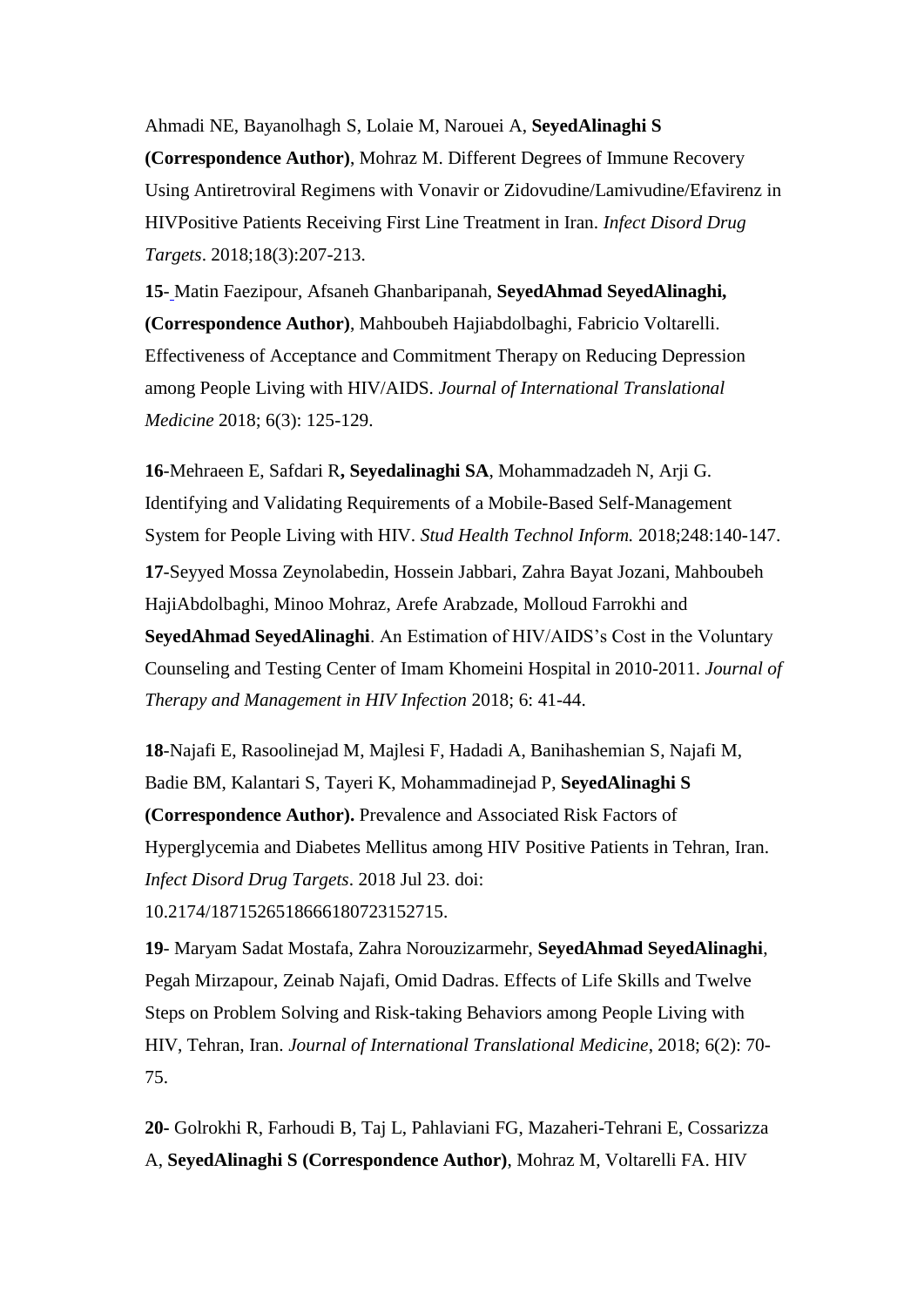Prevalence and Correlations in Prisons in Different Regions of the World: A Review Article. *[Open AIDS J.](https://www.ncbi.nlm.nih.gov/pubmed/30369993)* 2018; 12: 81-92.

**21-**[Mehraeen E,](https://www.ncbi.nlm.nih.gov/pubmed/?term=Mehraeen%20E%5BAuthor%5D&cauthor=true&cauthor_uid=29881528) [Safdari R](https://www.ncbi.nlm.nih.gov/pubmed/?term=Safdari%20R%5BAuthor%5D&cauthor=true&cauthor_uid=29881528)**, [SeyedAlinaghi S](https://www.ncbi.nlm.nih.gov/pubmed/?term=SeyedAlinaghi%20S%5BAuthor%5D&cauthor=true&cauthor_uid=29881528)**, [Mohammadzadeh N,](https://www.ncbi.nlm.nih.gov/pubmed/?term=Mohammadzadeh%20N%5BAuthor%5D&cauthor=true&cauthor_uid=29881528) [Mohraz M.](https://www.ncbi.nlm.nih.gov/pubmed/?term=Mohraz%20M%5BAuthor%5D&cauthor=true&cauthor_uid=29881528) Common elements and features of a mobile-based self-management system for people living with HIV. *[Electron Physician](https://www.ncbi.nlm.nih.gov/pubmed/29881528)*. 2018;10(4):6655-6662.

**22-**Behnam Farhoudi, Amin Alipour, Saeed Ghodrati, **SeyedAhmad SeyedAlinaghi (Correspondence Author)**, Mehrangiz Zanganeh, Minoo Mohraz. Barriers to Adherence of Antiretroviral Treatment in a Prison of Tehran: A Qualitative Study. *Arch Clin Infect Dis*. 2018; 13(2):e57911.

**23**-Ghayomzadeh M, **SeyedAlinaghi S**, Shamsi MM, Rezaei S, Earnest CP, Akbarnejad S, Taj L, Mohraz M, Navalta JW, Ghasemi P, Voltarelli FA. Effect Of 8- Week of Hospital-Based Resistance Training Program on TCD4+ Cell Count and Anthropometric Characteristic of HIV Patients in Tehran, Iran: A Randomized Controlled Trial. *J Strength Cond Res.* 2019 Apr;33(4):1146-1155.

**24**- Elham Sadat Jozi, Roya Koochak Entezar, Zeinab Najafi, Sivash Eskandari, Leila Taj, **SeyedAhmad SeyedAlinaghi (Correspondence Author)**, Minoo Mohraz, Fabricio Voltarelli. Relation between Personality Dimensions, Risk Perception and Coping Strategies in People Living with HIV. *Journal of International Translational Medicine* 2018; 6(2): 80-86.

**25**-Safdari R, Mehraeen E, Mohraz M, Mohammadzadeh N, **SeyedAlinaghi S.A**. [Data Requirements and Technical Capabilities of Mobile-Based Self-Management System for People Living with Human Immunodeficiency Virus (HIV)]. *Journal of Paramedical Science and Rehabilitation* 2018; 7(3):68-77.

**26**- Zahra Bayat jozani, **SeyedAhmad seyedAlinaghi**, Saeedeh Moayedi-Nia, Mohadese behtaj, Mostafa Shokoohi, Minoo Mohraz, Farzaneh Vakili, Hoorvash Fraji Dana. Efficacy of a Condom Negotiation Intervention among High Risk Iranian Women in Tehran, Iran. *Journal of International Translational Medicine* 2018; 6(3): 105-112.

**27**-Mehraeen E, Safdari R, Mohraz M, Mohammadzadeh N, **SeyedAlinaghi SA**. [Identifying requirements of mobile-based self-management system for people living with HIV]. *Health Information Management Journal*. 2018; 15(1):20-24. **28**-Saeed Ghodrati, Zahra Shahabinezhad, **SeyedAhmad SeyedAlinaghi**, Nadia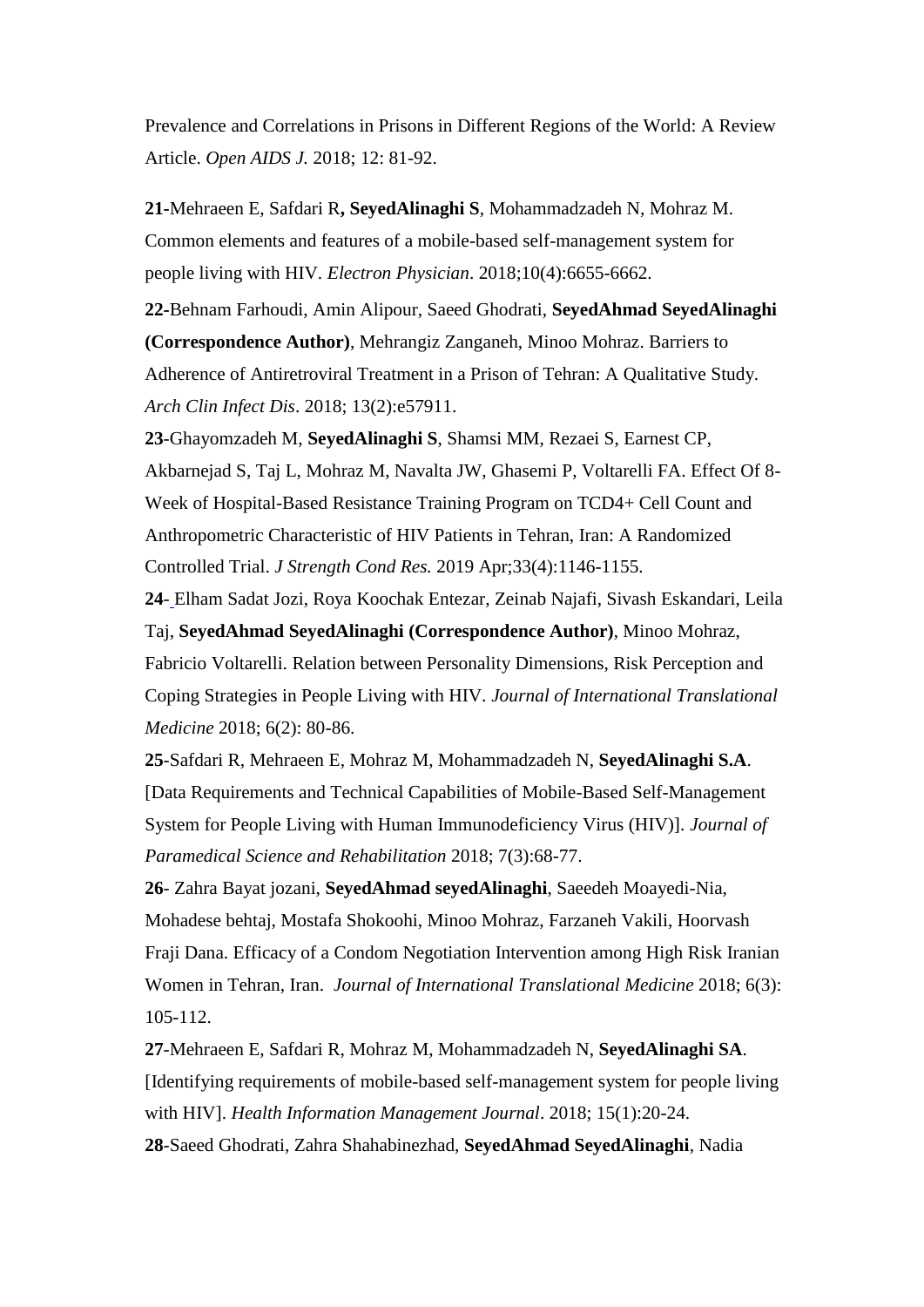Sadeghi, Kazem Baesi, Fabricio Voltarelli. Cognitive, Immunologic, Virologic, Functional, and Demographic Predictors of Health-related Quality of Life in People Living with HIV. *Journal of International Translational Medicine*, 2018, 6(3): 136- 140.

**29-**Behnam Farhoudi, **SeyedAhmad SeyedAlinaghi (Correspondence Author)**, Fatemeh Golsoorat Pahlaviani, Sirous Jafari and Minoo Mohraz. Frequency of HIV Risk Factors in a Prison of Tehran, Iran. *Journal of HIV and STD Research*. 2017; 1:e001.

**30-SeyedAhmad SeyedAlinaghi**, Behnam Farhoudi, Minoo Mohraz, Fatemeh Golsoorat Pahlaviani, Mostafa Hosseini, Marzieh Farnia, Mohammad Shahbazi, Ramin Alasvand, Mehrzad Tashakoriyan. Prevalence and Associated Factors of HIV Infection among Male Prisoners in Tehran, Iran. *Archives of Iranian Medicine*. 2017; 20(6):356-360.

**31-** Behnam Farhoudi, **SeyedAhmad SeyedAlinaghi (Correspondence Author)**, Minoo Mohraz, Raheleh Golrokhy, Marzieh Farnia, Mohammad Shahbazi, Ramin Alasvand, Bahman Ebrahimi, Jafar Esfehani, Mehrzad Tashakoriyan**.** Revision and Implementation of "Clinical Guideline for Tuberculosis and HIV in Prisons", Great Tehran Prison, Iran**.** *Infectious Disorders - Drug Targets* 2018; 18(1):72-80.

**32-** Shahram Mohammadkhani, Ali Akbar Haddadi Kuhsar, Hamide Soleimani, Amir Eatemadi, **Seyed Ahmad Seyd Ali Naghei**. A Prediction of resilience from cognitive emotion regulation in individuals with HIV infection. *Health Psychology*. 2017; 6(1): 104-15.

**33-SeyedAhmad SeyedAlinaghi**, Behnam Farhoudi, Minoo Mohraz, Mona Mohammadi Firouzeh, Mostafa Hosseini, Kianoush Kamali. Prevalence of HIV in a Prison of Tehran by Active Case Finding. *[Iran J Public Health.](https://www.ncbi.nlm.nih.gov/pubmed/28435834)* 2017; 46(3):431-432.

**34-**Koochak HE, Babaii A, Pourdast A, Golrokhy R, Rasoolinejad M, Khodaei S, Moghadam SRJ, Taheri RR, **Seyed Alinaghi SA**. [Prevalence of Adverse Drug](https://www.ncbi.nlm.nih.gov/pubmed/28164754)  [Reactions to Highly Active Antiretroviral Therapy \(HAART\) among HIV Positive](https://www.ncbi.nlm.nih.gov/pubmed/28164754)  [Patients in Imam Khomeini Hospital of Tehran, Iran.](https://www.ncbi.nlm.nih.gov/pubmed/28164754) *[Infect Disord Drug Targets](https://www.ncbi.nlm.nih.gov/pubmed/28164754)*. 2017;17 (2):116-119.

**35**[-Badie SM,](https://www.ncbi.nlm.nih.gov/pubmed/?term=Badie%20SM%5BAuthor%5D&cauthor=true&cauthor_uid=27919209) [Rasoulinejad M,](https://www.ncbi.nlm.nih.gov/pubmed/?term=Rasoulinejad%20M%5BAuthor%5D&cauthor=true&cauthor_uid=27919209) [Salehi M,](https://www.ncbi.nlm.nih.gov/pubmed/?term=Salehi%20M%5BAuthor%5D&cauthor=true&cauthor_uid=27919209) [Kochak HE,](https://www.ncbi.nlm.nih.gov/pubmed/?term=Kochak%20HE%5BAuthor%5D&cauthor=true&cauthor_uid=27919209) **[SeyedAlinaghi S](https://www.ncbi.nlm.nih.gov/pubmed/?term=SeyedAlinaghi%20S%5BAuthor%5D&cauthor=true&cauthor_uid=27919209)**, [Manshadi](https://www.ncbi.nlm.nih.gov/pubmed/?term=Manshadi%20SA%5BAuthor%5D&cauthor=true&cauthor_uid=27919209)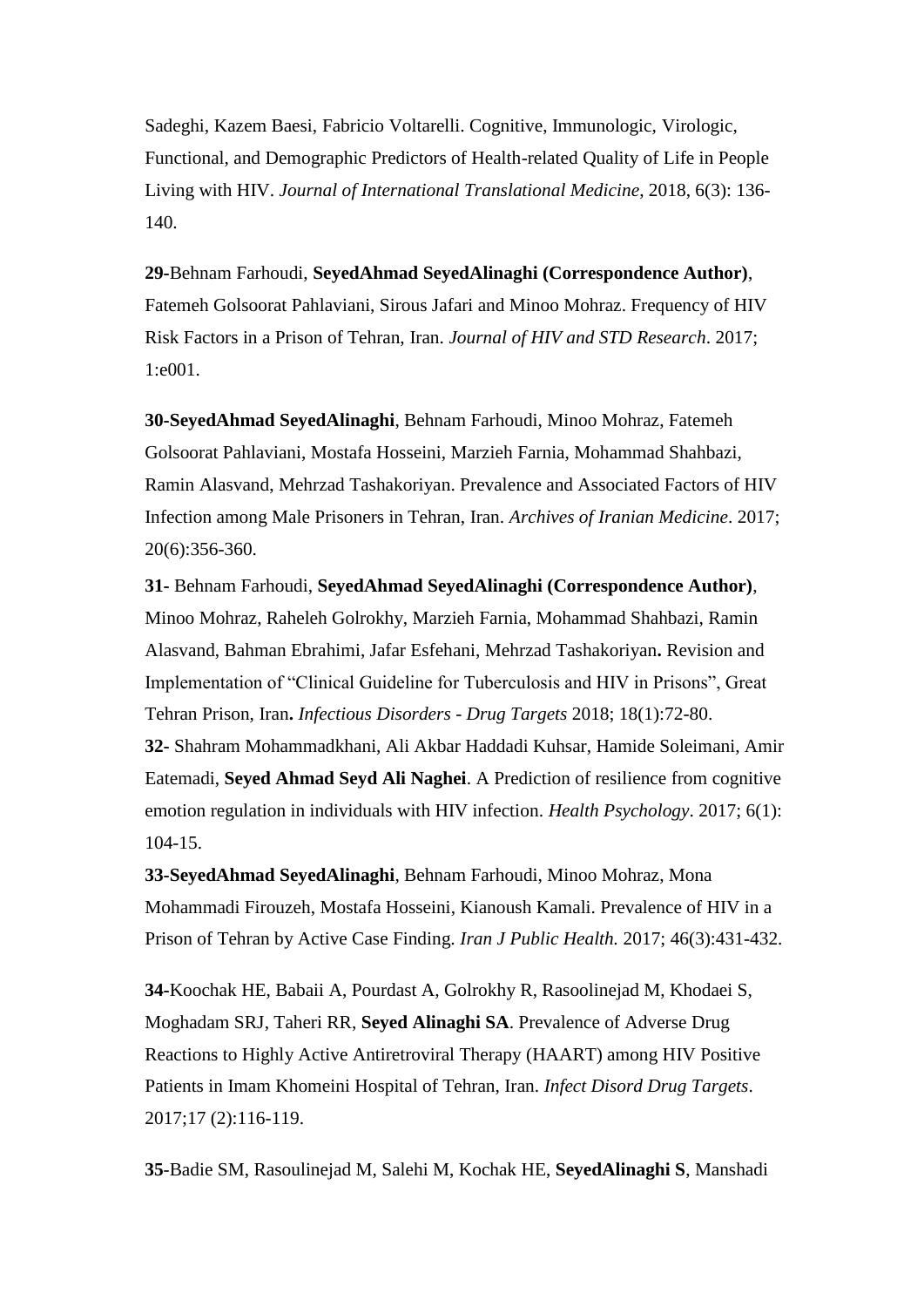[SA,](https://www.ncbi.nlm.nih.gov/pubmed/?term=Manshadi%20SA%5BAuthor%5D&cauthor=true&cauthor_uid=27919209) [Abad FJ,](https://www.ncbi.nlm.nih.gov/pubmed/?term=Abad%20FJ%5BAuthor%5D&cauthor=true&cauthor_uid=27919209) [Badie BM.](https://www.ncbi.nlm.nih.gov/pubmed/?term=Badie%20BM%5BAuthor%5D&cauthor=true&cauthor_uid=27919209) Evaluation of Echocardiographic Abnormalities in HIV Positive Patients Treated with Antiretroviral Medications. *[Infect Disord Drug](https://www.ncbi.nlm.nih.gov/pubmed/27919209)  [Targets](https://www.ncbi.nlm.nih.gov/pubmed/27919209)*. 2017; 17: 1-9.

**36**-**SeyedAhmad SeyedAlinaghi**, Behnam Farhoudi, Minoo Mohraz, Amin Alipour, Raheleh Golrokhy, Mostafa Hosseini and Jamal Miri. Adherence to Antiretroviral Therapy and Tuberculosis Treatment in a Prison of Tehran, Iran. *Infectious Disorders - Drug Targets*, 2016; 16: 1-5.

**37**- Rahim Khodayari Zarnaq, Hamid Ravaghi , Alimohammad Mosaddeghrad , Abbas Sedaghat , Homeira Fallahi, **Ahmad Seyed Ali Naghi** , Minoo Mohraz. HIV/AIDS Policy Making Process in Iran: Analysis of HIV/AIDS Agenda Setting Based on Kingdon's Framework. *[Depiction of Health,](http://www.magiran.com/magtoc.asp?mgID=7282&Number=703&Appendix=0&lanf=En)* 2016; 7(3): 1-14.

**38-SeyedAhmad SeyedAlinaghi**, Behnam Farhoudi, Saeed Ghodrati, Mostafa Hosseini, Minoo Mohraz, Ramin Alasvand. HIV-related risk behaviors among male inmates of Tehran, Iran. *Asian Pac J Trop Dis* 2016; 6(5): 339-340.

**39-**Paydary K, Mahin Torabi S, **SeyedAlinaghi SA**, Noori M, Noroozi A, Ameri S, Ekhtiari H. Impulsivity, Sensation Seeking, and Risk-Taking Behaviors among HIV-Positive and HIV-Negative Heroin Dependent Persons. *AIDS Research and Treatment*. Article ID 698581

**40**-Behnam Farhoudi, **SeyedAhmad SeyedAlinaghi (Correspondence Author)**, Minoo Mohraz, Mostafa Hosseini, Marzieh Farnia. Tuberculosis, hepatitis C and hepatitis B co-infections in patients with HIV in the Great Tehran Prison, Iran. *Asian Pac J Trop Dis* 2016; 6(1): 82-83.

**41[-SeyedAlinaghi S](http://www.ncbi.nlm.nih.gov/pubmed/?term=SeyedAlinaghi%20S%5BAuthor%5D&cauthor=true&cauthor_uid=26728922)**, [Farhoudi B,](http://www.ncbi.nlm.nih.gov/pubmed/?term=Farhoudi%20B%5BAuthor%5D&cauthor=true&cauthor_uid=26728922) [Hosseini M,](http://www.ncbi.nlm.nih.gov/pubmed/?term=Hosseini%20M%5BAuthor%5D&cauthor=true&cauthor_uid=26728922) [Firouzeh MM,](http://www.ncbi.nlm.nih.gov/pubmed/?term=Firouzeh%20MM%5BAuthor%5D&cauthor=true&cauthor_uid=26728922) [Mohraz M,](http://www.ncbi.nlm.nih.gov/pubmed/?term=Mohraz%20M%5BAuthor%5D&cauthor=true&cauthor_uid=26728922) [Tashakoriyan](http://www.ncbi.nlm.nih.gov/pubmed/?term=Tashakoriyan%20M%5BAuthor%5D&cauthor=true&cauthor_uid=26728922) M. Quickness of HIV and Tuberculosis Diagnostic Procedures in Prison of Tehran, Iran*. [Infect Disord Drug Targets.](http://www.ncbi.nlm.nih.gov/pubmed/26728922)* 2016 Jan 4. [Epub ahead of print]

**42**[-Firouzeh MM,](http://www.ncbi.nlm.nih.gov/pubmed/?term=Firouzeh%20MM%5BAuthor%5D&cauthor=true&cauthor_uid=26715444) [Moradbeigi M,](http://www.ncbi.nlm.nih.gov/pubmed/?term=Moradbeigi%20M%5BAuthor%5D&cauthor=true&cauthor_uid=26715444) **[SeyedAlinaghi S](http://www.ncbi.nlm.nih.gov/pubmed/?term=SeyedAlinaghi%20S%5BAuthor%5D&cauthor=true&cauthor_uid=26715444)**, [Khodaei S,](http://www.ncbi.nlm.nih.gov/pubmed/?term=Khodaei%20S%5BAuthor%5D&cauthor=true&cauthor_uid=26715444) [Sadrpour P,](http://www.ncbi.nlm.nih.gov/pubmed/?term=Sadrpour%20P%5BAuthor%5D&cauthor=true&cauthor_uid=26715444) [Bayanolhagh S,](http://www.ncbi.nlm.nih.gov/pubmed/?term=Bayanolhagh%20S%5BAuthor%5D&cauthor=true&cauthor_uid=26715444) [Ahsani-Nasab S,](http://www.ncbi.nlm.nih.gov/pubmed/?term=Ahsani-Nasab%20S%5BAuthor%5D&cauthor=true&cauthor_uid=26715444) [Sadeghi L,](http://www.ncbi.nlm.nih.gov/pubmed/?term=Sadeghi%20L%5BAuthor%5D&cauthor=true&cauthor_uid=26715444) [Mohraz M.](http://www.ncbi.nlm.nih.gov/pubmed/?term=Mohraz%20M%5BAuthor%5D&cauthor=true&cauthor_uid=26715444) Demographic, clinical and laboratory profiles of HIV Infected patients admitted into Imam Khomeini Hospital of Tehran, Iran. *[Infect Disord Drug Targets](http://www.ncbi.nlm.nih.gov/pubmed/26715444)*. 2015 Dec 29. [Epub ahead of print] **43**-Dejman M, Ardakani HM, Malekafzali B, Moradi G, Gouya MM, Shushtari ZJ, **Seyed Alinaghi SA**, Mohraz M. Psychological, social, and familial problems of people living with HIV/AIDS in Iran: A qualitative study*. Int J Prev Med* 2015;6:126.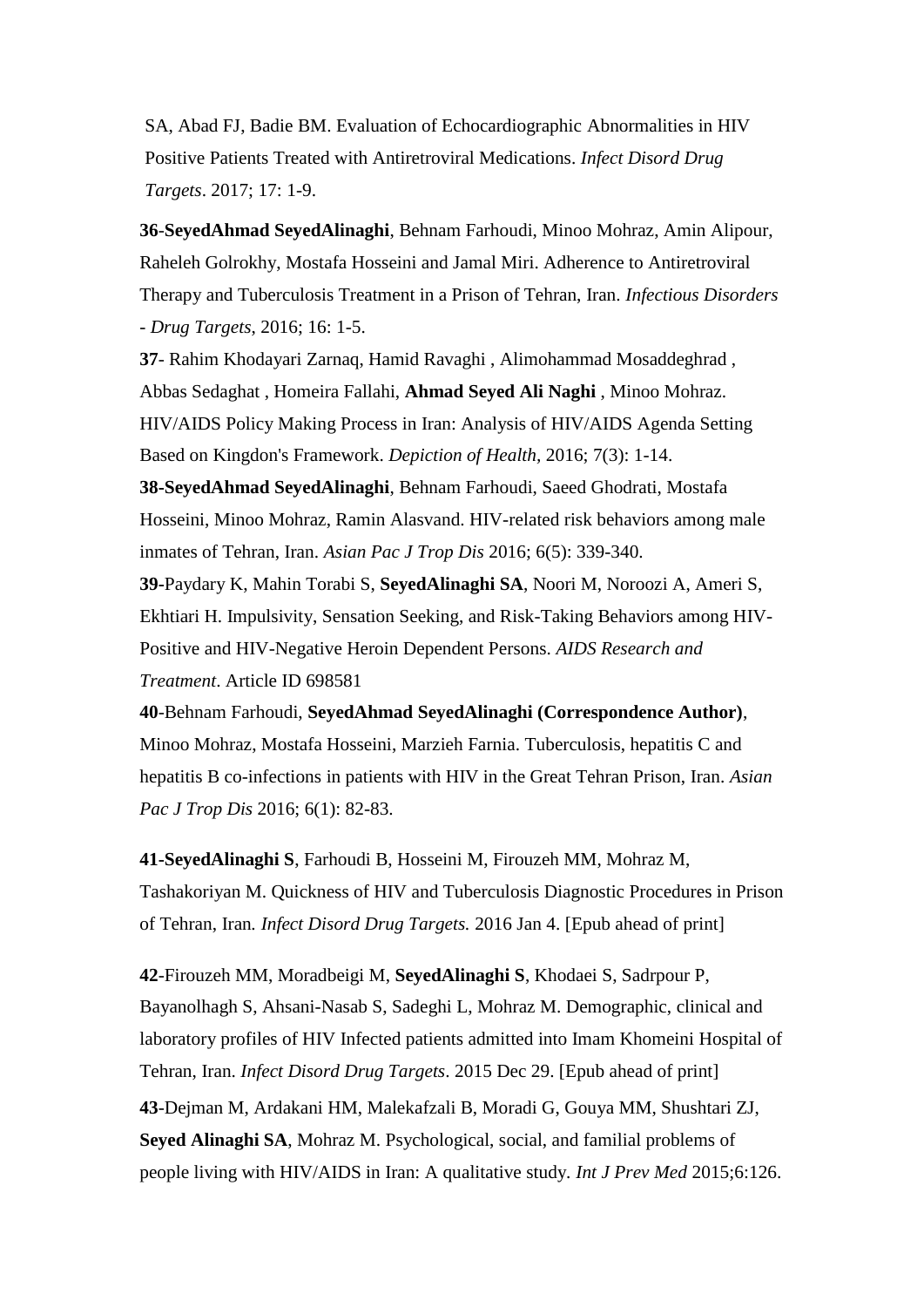**44**-Farhoudi B, **SeyedAlinaghi SA (Correspondence Author)**, Hosseini M, Mohammadi Firouzeh M, Mohraz M, Tashakoriyan M. A follow-up program after prison release for HIV-positive patients. *Asian Pac J Trop Dis* 2015; 5(12): 1001- 1002.

**45**[-Paydary K,](http://www.ncbi.nlm.nih.gov/pubmed/?term=Paydary%20K%5BAuthor%5D&cauthor=true&cauthor_uid=26411558) [Ekhtiari H,](http://www.ncbi.nlm.nih.gov/pubmed/?term=Ekhtiari%20H%5BAuthor%5D&cauthor=true&cauthor_uid=26411558) [Noori M,](http://www.ncbi.nlm.nih.gov/pubmed/?term=Noori%20M%5BAuthor%5D&cauthor=true&cauthor_uid=26411558) [Rad MV,](http://www.ncbi.nlm.nih.gov/pubmed/?term=Rad%20MV%5BAuthor%5D&cauthor=true&cauthor_uid=26411558) [Hajiabdolbaghi M,](http://www.ncbi.nlm.nih.gov/pubmed/?term=Hajiabdolbaghi%20M%5BAuthor%5D&cauthor=true&cauthor_uid=26411558) **[SeyedAlinaghi S](http://www.ncbi.nlm.nih.gov/pubmed/?term=SeyedAlinaghi%20S%5BAuthor%5D&cauthor=true&cauthor_uid=26411558) (Correspondence Author).** Evaluation of the Association between Addiction Severity Index and Depression with Adherence to Anti-retroviral Therapy among HIV Infected Patients. *[Infect Disord Drug Targets](http://www.ncbi.nlm.nih.gov/pubmed/26411558)* 2015; 15(3):177-83.

**46**- Bahareh Malekafzali, Armin Mirfasihi, Bahar Ataeinia, **SeyedAhmad SeyedAlinaghi (Correspondence Author)**. A new method to study knowledge, attitude and practice regarding HIV/AIDS in Iranian general population. *Asian Pac J Trop Dis* 2015; 5(Suppl 1): S13-S14.

**47-** Moradi G, Malekafzali-Ardakani H, Gouya MM, Dejman M, Foroughi M, **SeyedAlinaghi S**, Khoshravesh S, Mohraz M. [Evaluation of Quality Health services delivered to HIV/AIDS Patients: A Qualitative Study in Iran]. *Iranian journal of Infectious Disease and Tropical Medicine* 2015; 19 (67):13-20.

**48-** G. Moradi, M. Mohraz, M.M. Gouya, M. Dejman, **S.S. Alinaghi**, K. Rahmani and H. Malekafzali-Ardakani. Problems of providing services to people affected by HIV/AIDS: service providers and recipients perspectives. *Eastern Mediterranean Health Journal* 2015; 21(1): 20-28.

**49**- Sara Sardashti, Mehrnoosh Samaei, Mona Mohammadi Firouzeh, Seyed Ali Mirshahvalad, Fatemeh Golsoorat Pahlaviani, **SeyedAhmad SeyedAlinaghi**

**(Correspondence Author)**. Early initiation of antiretroviral treatment: Challenges in the Middle East and North Africa. *World J Virology* 2015; 4(2): 134-141.

**50**-Elham Faraji, Sara Sardashti, Mona Mohammadi Firouzeh, Fatemeh Jahanjoo Aminabad, **SeyedAhmad SeyedAlinaghi**, Mahboobeh Hajiabdolbaghi. Perceived social support affects disease coping among people living with HIV: a study in Tehran, Iran. *Asian Pac J Trop Dis* 2015; 5(5): 412-417.

**51-** [Rasoulinejad M,](http://www.ncbi.nlm.nih.gov/pubmed?term=Rasoulinejad%20M%5BAuthor%5D&cauthor=true&cauthor_uid=25415815) [Moradmand Badie S,](http://www.ncbi.nlm.nih.gov/pubmed?term=Moradmand%20Badie%20S%5BAuthor%5D&cauthor=true&cauthor_uid=25415815) [Salehi MR,](http://www.ncbi.nlm.nih.gov/pubmed?term=Salehi%20MR%5BAuthor%5D&cauthor=true&cauthor_uid=25415815) **[Seyed Alinaghi SA](http://www.ncbi.nlm.nih.gov/pubmed?term=Seyed%20Alinaghi%20SA%5BAuthor%5D&cauthor=true&cauthor_uid=25415815)**, [Dehghan](http://www.ncbi.nlm.nih.gov/pubmed?term=Dehghan%20Manshadi%20SA%5BAuthor%5D&cauthor=true&cauthor_uid=25415815)  [Manshadi SA,](http://www.ncbi.nlm.nih.gov/pubmed?term=Dehghan%20Manshadi%20SA%5BAuthor%5D&cauthor=true&cauthor_uid=25415815) [Zakerzadeh N,](http://www.ncbi.nlm.nih.gov/pubmed?term=Zakerzadeh%20N%5BAuthor%5D&cauthor=true&cauthor_uid=25415815) [Foroughi M,](http://www.ncbi.nlm.nih.gov/pubmed?term=Foroughi%20M%5BAuthor%5D&cauthor=true&cauthor_uid=25415815) [Jahanjo Amin Abad F,](http://www.ncbi.nlm.nih.gov/pubmed?term=Jahanjo%20Amin%20Abad%20F%5BAuthor%5D&cauthor=true&cauthor_uid=25415815) [Moradmand Badie](http://www.ncbi.nlm.nih.gov/pubmed?term=Moradmand%20Badie%20B%5BAuthor%5D&cauthor=true&cauthor_uid=25415815)  [B.](http://www.ncbi.nlm.nih.gov/pubmed?term=Moradmand%20Badie%20B%5BAuthor%5D&cauthor=true&cauthor_uid=25415815) Echocardiographic Assessment of Systolic Pulmonary Arterial Pressure in HIV-Positive Patients. *[Acta Med Iran.](http://www.ncbi.nlm.nih.gov/pubmed/25415815)* 2014; 52(11):827-30.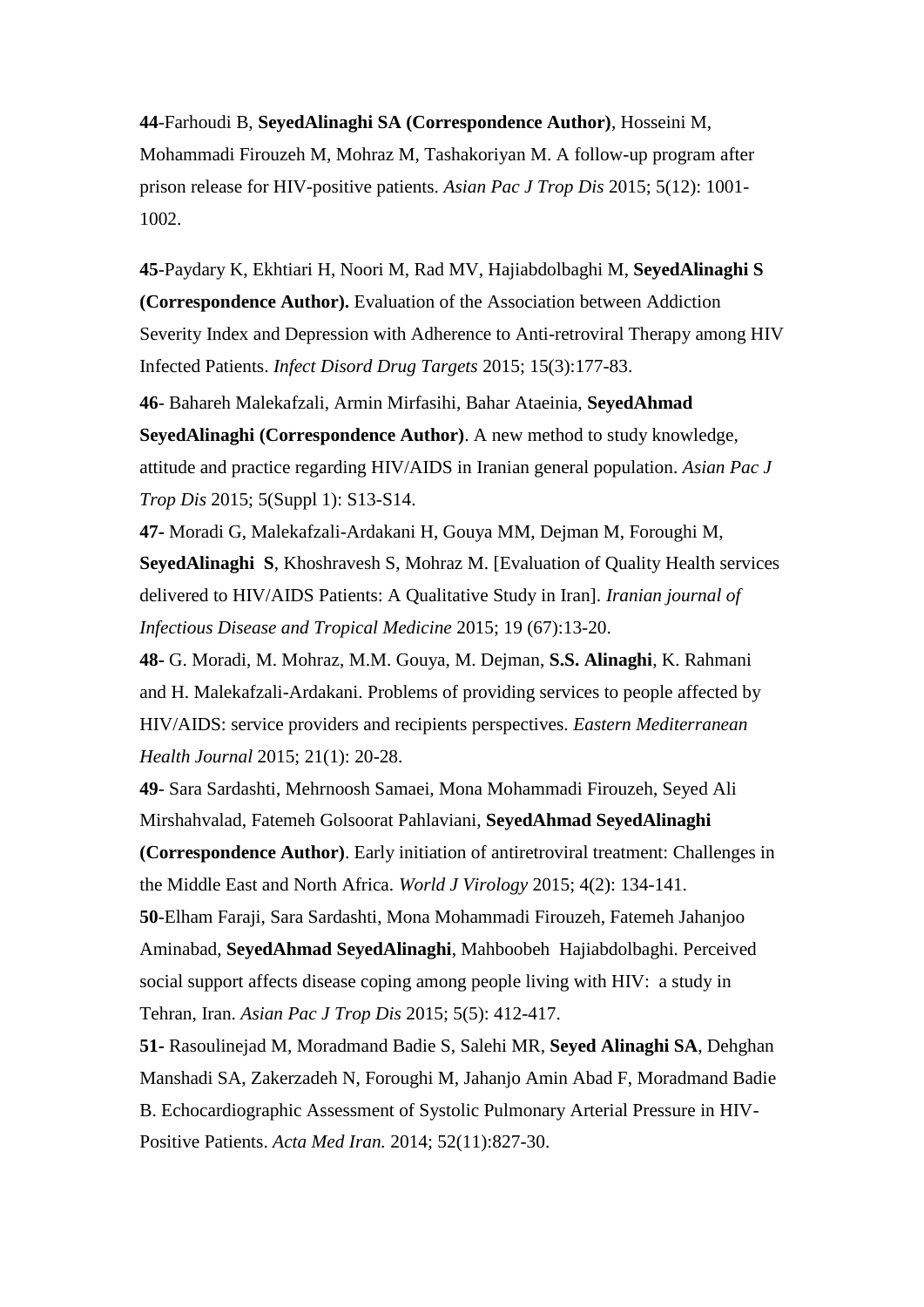**52**-Moradi GH, Mohraz M, Gouya MM, Dejman M, **SeyedAlinaghi SA**, Khosh ravesh S, Malekafzali H. The view of point and perspective of policy makers about HIV/AIDS control policies in Iran-a qualitative study. *Journal of School of Public Health and Institute of Public Health Research* 2014; 12 (2):13-24.

**53-** [Zandmomen Z,](http://www.ncbi.nlm.nih.gov/pubmed?term=Zandmomen%20Z%5BAuthor%5D&cauthor=true&cauthor_uid=25182509) [Sardashti S,](http://www.ncbi.nlm.nih.gov/pubmed?term=Sardashti%20S%5BAuthor%5D&cauthor=true&cauthor_uid=25182509) [Firouzeh MM,](http://www.ncbi.nlm.nih.gov/pubmed?term=Firouzeh%20MM%5BAuthor%5D&cauthor=true&cauthor_uid=25182509) [Aminabad FJ,](http://www.ncbi.nlm.nih.gov/pubmed?term=Aminabad%20FJ%5BAuthor%5D&cauthor=true&cauthor_uid=25182509) [Ghanbariragheb H,](http://www.ncbi.nlm.nih.gov/pubmed?term=Ghanbariragheb%20H%5BAuthor%5D&cauthor=true&cauthor_uid=25182509) **[SeyedAlinaghi S](http://www.ncbi.nlm.nih.gov/pubmed?term=SeyedAlinaghi%20S%5BAuthor%5D&cauthor=true&cauthor_uid=25182509)**, [Mohraz M.](http://www.ncbi.nlm.nih.gov/pubmed?term=Mohraz%20M%5BAuthor%5D&cauthor=true&cauthor_uid=25182509) Addressing predictors of HIV related risk behaviors: Demographic and psychosocial profile of Iranian patients. *[J Infect Public Health](http://www.ncbi.nlm.nih.gov/pubmed/25182509)*. 2014 Aug 30. pii: S1876-0341(14)00114-2.

**54-SeyedAhmad SeyedAlinaghi**, Bijan Sadrizadeh, Minoo Mohraz, Mohammad Mehdi Gouya, Abbas Sedaghat, Abolhassan Nadim, Mehrnoosh Samaei, Hossein Malekafzali Ardakani. A study of the knowledge on HIV in regards to routes of transmission and sexual practices in men between the ages of 20 to 50 in Tehran. *Asian Pac J Trop Dis*. 2014; [4 \(Supp2\)](http://www.sciencedirect.com/science/journal/22221808/4/supp/S2): S621-S623.

**55**[-Baesi K,](http://www.ncbi.nlm.nih.gov/pubmed?term=Baesi%20K%5BAuthor%5D&cauthor=true&cauthor_uid=25188443) [Moallemi S,](http://www.ncbi.nlm.nih.gov/pubmed?term=Moallemi%20S%5BAuthor%5D&cauthor=true&cauthor_uid=25188443) [Farrokhi M,](http://www.ncbi.nlm.nih.gov/pubmed?term=Farrokhi%20M%5BAuthor%5D&cauthor=true&cauthor_uid=25188443) **[Alinaghi SA](http://www.ncbi.nlm.nih.gov/pubmed?term=Alinaghi%20SA%5BAuthor%5D&cauthor=true&cauthor_uid=25188443)**, [Truong HH.](http://www.ncbi.nlm.nih.gov/pubmed?term=Truong%20HH%5BAuthor%5D&cauthor=true&cauthor_uid=25188443) Subtype Classification of Iranian HIV-1 Sequences Registered in the HIV Databases, 2006- 2013.*[PLoS One.](http://www.ncbi.nlm.nih.gov/pubmed/25188443)* 2014; 9(9): e105098.

**56-**Ghobad Moradi, Minoo Mohraz, Mohammad Mehdi Gouya, Masoumeh Dejman, **SeyedAhmad SeyedAlinaghi**, Sahar Khoshravesh , Hossein Malekafzali Ardakani. Health Needs of People Living with HIV/AIDS: From the Perspective of Policy Makers, Physicians and Consultants, and People Living with HIV/AIDS. *Iranian J Publ Health* 2014; 43 (10): 1424-1435.

**57-**Shahram Mohammadkhani, Hamide Soleimani, **Seyed Ahmad Seyed Ali Naghei**. The Role of Emotional Schemas in Resilience of People living with HIV. *Journal of Knowledge & Health* 2014; 9(3):1-10.

**58**-Elmira Kianpour, Shahrbanoo Ghahari, **Seyed Ahmad Seyed Alinaghi**, Minoo Mohraz. The Study of Relationship between Public Health and the Anxiety of Death in AIDS Patients of Tehran. *J. Life Sci. Biomed.* 2014: 4(3); 216-219.

**59**-Mehrdad Hasibi, Mahboubeh Hajiabdolbaghi, Shahin Hamzelou, Sara Sardashti, Maryam Foroughi, Zahra Bayat Jozani, **SeyedAhmad SeyedAlinaghi**. Impact of Age on CD4 Response to Combination Antiretroviral Therapy: A Study in Tehran, Iran. *World Journal of AIDS* 2014; 4:156-162.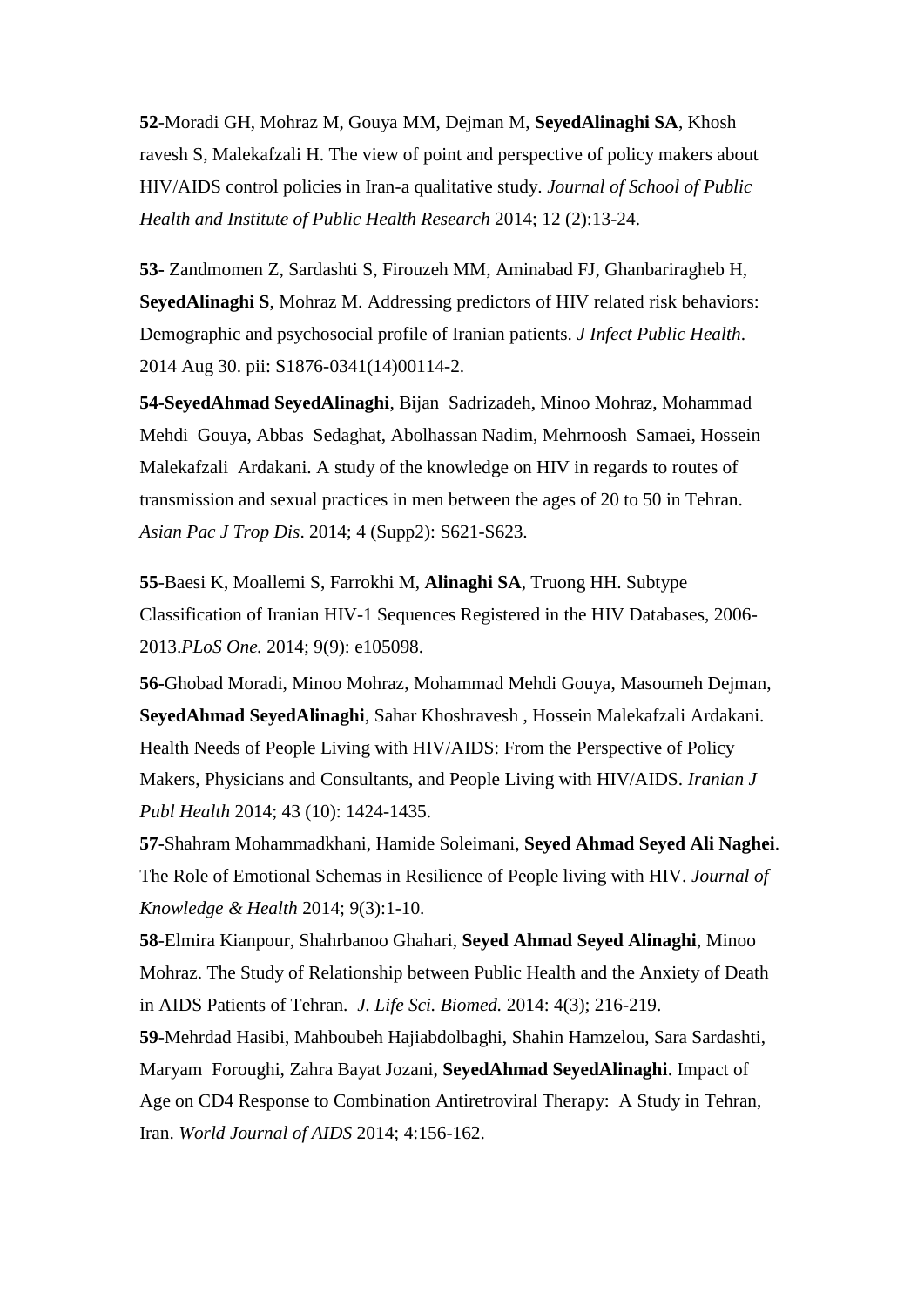**60-** Sahra Emamzadeh-Fard, Shooka Esmaeeli, Khalil Arefi, Majedeh Moradbeigi, Behnam Heidari, Sahar E. Fard, Koosha Paydary, **SeyedAhmad SeyedAlinaghi**. Mechanisms of Anti-retroviral Drug Resistance: Implications for Novel Drug Discovery and Development. *Infectious Disorders – Drug Targets*, 2013 Oct;13(5):330-6.

**61-**Minoo Mohraz, Zahra Bayat Jozani, Mohadeseh Behtaj, Shooka Esmaeeli, **SeyedAhmad SeyedAlinaghi**, Hossain Jabbari, Asiyeh Ghorbani. Neurological manifestations in HIV positive patients in Tehran, Iran. *Asian Pac J Trop Dis* 2014; 4(Suppl 1): S481-S485.

**62-** Kazem Baesi, Mehrdad Ravanshad, Maryam Ghanbarisafari, Esmaeil Saberfar, **SeyedAhmad SeyedAlinaghi**, Jonathan E. Volk. Antiretroviral drug resistance among antiretroviral-naïve and treatment experienced patients infected with HIV in Iran*. Journal of Medical Virology.* 2014 Jul; 86(7):1093-8.

**63-**Ali Behrooz, Shooka Esmaeeli, Leila Riyahi**, SeyedAhmad SeyedAlinaghi**, Maryam Foroughi. The effects of a social-cognitive method based education on knowledge and attitudes intentions with respect to HIV transmission among school learners in Maragheh, Iran. *Asian Pac J Trop Dis* 2014; 4(2): 166-168.

**64-**Abbas Ostad Taghi zadeh, **SeyedAhmad SeyedAlinaghi**, Farshad Fakhimi Hassanzad, Mehdi Hajizadeh, SeyedNajmeddin Mohamadi, Sahra Emamzadeh-Fard, Koosha Paydary, Mostafa Hosseini. Prevalence of HIV infection and the correlates among homeless in Tehran, Iran. *Asian Pac J Trop Biomed* 2014; 4(1): 65-68. **65-** Koosha Paydary, Parisa Khaghani, Sahra Emamzadeh-Fard, **SeyedAhmad SeyedAlinaghi**, Kazem Baesi .The Emergence of Drug Resistant HIV Variants and Novel Anti-retroviral Therapy. *Asian Pac J Trop Biomed* 2013; 3(7): 515-522.

**66**- **SeyedAhmad SeyedAlinaghi**, Koosha Paydary, Parvin Afsar Kazerooni, Mostafa Hosseini ,Abbas Sedaghat, Sahra Emamzadeh-Fard, Minoo Mohraz. Evaluation of Stigma Index Among People Living With HIV/AIDS (PLWHA) in Six Cities in Iran. Thrita. 2013 November; 2(2): 69-75.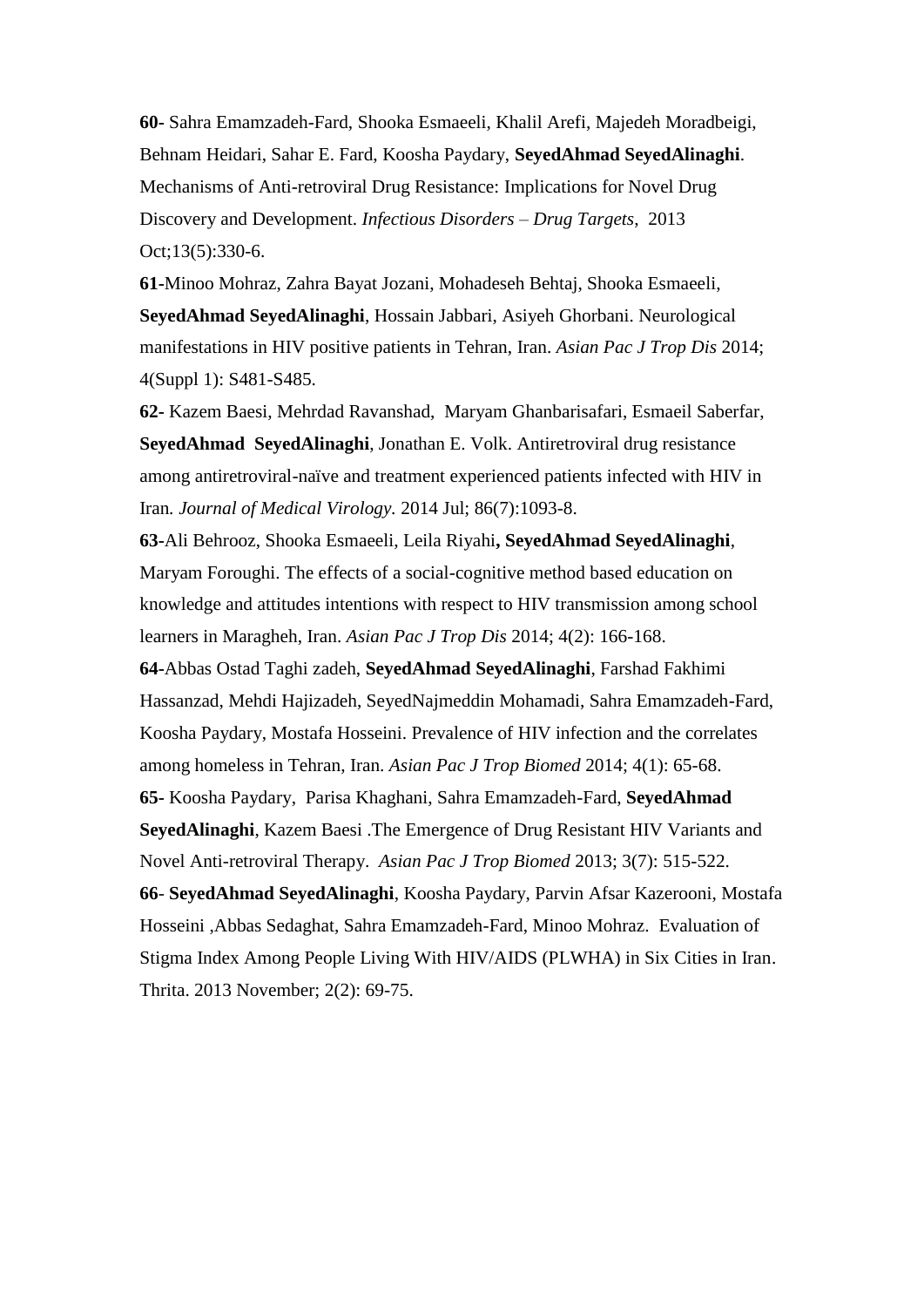**67-**Minoo Mohraz, Abbas Sedaghat, **SeyedAhmad SeyedAlinaghi**, Hossein Asheri, Saeid Mohammaddoust, Farhad Gharibdoost, Hamid Reza Khorram Khorshid, Mohammad Farhadi, Seyed Hesamedin Madani, Koorosh Kamali. Post marketing surveillance on safety and efficacy of IMOD in Iranian patients with HIV/AIDS. *Infectious Disorders – Drug Targets*, 2013, Vol. 13, No. 1

**68**- Koosha Paydary, Shooka Esmaeeli, **SeyedAhmad SeyedAlinaghi,** Pouria Rouzrokh and Sahra Emamzadeh-Fard. Emerging HIV Drug Resistance in the Resource-Poor World: Challenges and Strategies. J AIDS Clinic Res S5: 006. doi:10.4172/2155-6113.S5-006

**69**-**Seyed Ahmad Seyed Alinaghi**, Abbas Ostad Taghi Zadeh, Hossein Zaresefat, Mehdi Hajizadeh, Seyed Najmeddin Mohamadi, Koosha Paydary, Sahra Emamzadeh Fard, Mostafa Hosseini. Prevalence of HIV infection and the correlates among beggars in Tehran, Iran. *Asian Pac J Trop Dis* 2013; 3(1): 76-78.

**70**- [Ahad Azami,](http://thritajournal.com/?page=search&authors_q=Azami&do_search=1&type=authors) [Koosha Paydary,](http://thritajournal.com/?page=search&authors_q=Paydary&do_search=1&type=authors) [Sanam Ladi Seyedian,](http://thritajournal.com/?page=search&authors_q=Ladi%20Seyedian&do_search=1&type=authors) [Hamid Emadi Koochak,](http://thritajournal.com/?page=search&authors_q=Emadi%20Koochak&do_search=1&type=authors) [Ali Khalvat,](http://thritajournal.com/?page=search&authors_q=Khalvat&do_search=1&type=authors) [Seyed Reza Najafizade,](http://thritajournal.com/?page=search&authors_q=Najafizade&do_search=1&type=authors) **[SeyedAhmad SeyedAlinaghi](http://thritajournal.com/?page=search&authors_q=Seyed%20Alinaghi&do_search=1&type=authors)**. Rheumatologic Manifestations among HIV-positive Patients, Tehran, Iran. *Thrita Journal of Medical Sciences* 2012; 1(4): 145-148.

**71**-**SeyedAhmad SeyedAlinaghi**, Koosha Paydary, Sahra Emamzadeh- Fard, Minoo Mohraz. Treatment with  $MOD^{TM}$  as a Novel Immune Modulator in HIV Positive Patients. *Journal of AIDS and Clinical Research*. 2012, 3: 180

**72**-Banafsheh Moradmand Badie, Zeinab Yavari, Shooka Esmaeeli, Koosha Paydary, Sahra Emamzadeh-Fard, **SeyedAhmad SeyedAlinaghi**, Mehrnaz Rasoulinejad. Prevalence survey of infection with Treponema pallidum among HIVpositive patients in Tehran. *Asian Pac J Trop Biomed* 2013; 3(4): 941-943.

**73***-*Sahra Emamzadeh-Fard, Sahar E. Fard, **SeyedAhmad SeyedAlinaghi**, Koosha Paydary. Adherence to Anti-retroviral Therapy and Its Determinants in HIV/AIDS Patients: A Review. *Infectious Disorders-Drug Targets* 2012; 12 (5): 346-356.

**74-** Sirous Jafari, Ebrahim Razmpa, Zaker Saeedinejad, Mosa Sadrhosseini, Koosha Paydary, Behtash Saedi, Gholamreza Esmaeeli Djavid, **SeyedAhmad SeyedAlinaghi (Correspondence Author)**, Maryam Foroughi, May Sudhinaraset . Otolaryngological Manifestations in HIV Infected Patients, Tehran, Iran. *J AIDS Clinic Res* 2012, 3:6.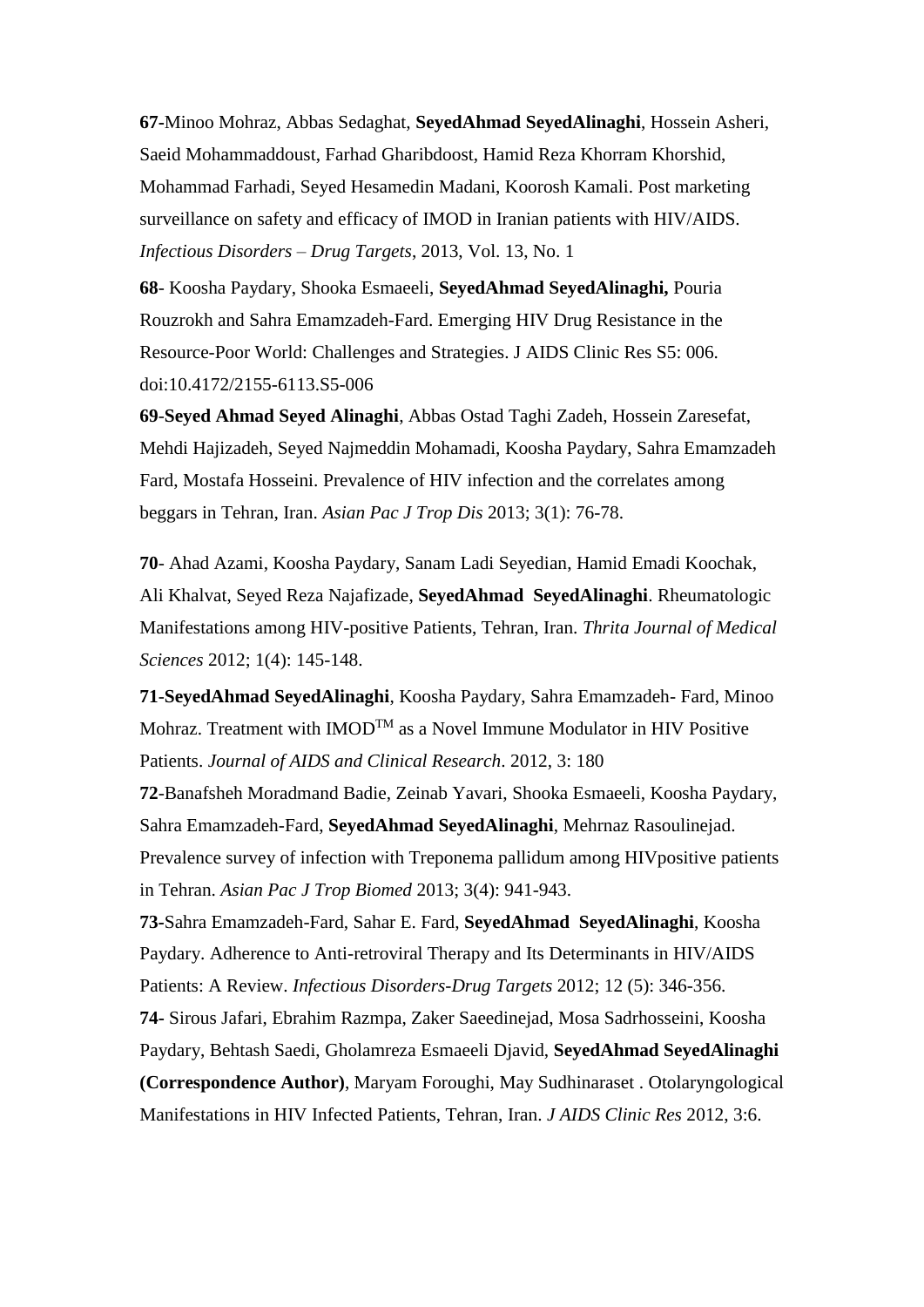**75**-**SeyedAhmad SeyedAlinaghi**, Reza B. Daraei, Minoo Mohraz. A new social modeling approach for reduction of HIV related stigma and discrimination. *Global Advanced Research Journal of Social Science* Vol. 1(1) pp.009-011, June, 2012 **76**- **SeyedAhmad SeyedAlinaghi**, PegahValiollahi, Koosha Paydary, Sahra Emamzadeh-Fard, Minoo Mohraz. Prevalence of hepatitis B (HBV) and C (HCV) viruses co-infections among HIV infected people in Iran. *Journal of AIDS and HIV Research*. Vol. 4(6), pp.181-186, June 2012.

**77**- **SeyedAhmad SeyedAlinaghi**, Sara Jam, Maryam Foroughi, AmirHossein Imani, Minoo Mohraz, Gholamreza Esmaeeli Djavid, David S. Black. Randomized Controlled Trial of Mindfulness-Based Stress Reduction Delivered to Human Immunodeficiency Virus-Positive Patients in Iran: Effects on CD4+ T Lymphocyte Count and Medical and Psychological Symptoms. *[Psychosom Med](http://www.ncbi.nlm.nih.gov/pubmed/22753635)*. July 2012; 74: 620-627.

**78-**[Khalili H,](http://www.ncbi.nlm.nih.gov/pubmed?term=%22Khalili%20H%22%5BAuthor%5D) [Rohani R,](http://www.ncbi.nlm.nih.gov/pubmed?term=%22Rohani%20R%22%5BAuthor%5D) **[Seyedalinaghi S](http://www.ncbi.nlm.nih.gov/pubmed?term=%22Seyedalinaghi%20S%22%5BAuthor%5D)**, [Hajiabdolbaghi M,](http://www.ncbi.nlm.nih.gov/pubmed?term=%22Hajiabdolbaghi%20M%22%5BAuthor%5D) [Dashti-Khavidaki S,](http://www.ncbi.nlm.nih.gov/pubmed?term=%22Dashti-Khavidaki%20S%22%5BAuthor%5D) [Talasaz AH.](http://www.ncbi.nlm.nih.gov/pubmed?term=%22Talasaz%20AH%22%5BAuthor%5D) Adherence to Antiretroviral Therapy Among Iranian HIV/AIDS Patients. *[Curr Clin Pharmacol.](http://www.ncbi.nlm.nih.gov/pubmed/22432842)* 2012 May; 7(2):111-5.

**79**- [Paydary K,](http://www.ncbi.nlm.nih.gov/pubmed?term=%22Paydary%20K%22%5BAuthor%5D) [Emamzadeh-Fard S,](http://www.ncbi.nlm.nih.gov/pubmed?term=%22Emamzadeh-Fard%20S%22%5BAuthor%5D) [Khorshid HR,](http://www.ncbi.nlm.nih.gov/pubmed?term=%22Khorshid%20HR%22%5BAuthor%5D) [Kamali K,](http://www.ncbi.nlm.nih.gov/pubmed?term=%22Kamali%20K%22%5BAuthor%5D) **[Seyed Alinaghi S](http://www.ncbi.nlm.nih.gov/pubmed?term=%22Seyed%20Alinaghi%20S%22%5BAuthor%5D) (Correspondence Author)**, [Mohraz M.](http://www.ncbi.nlm.nih.gov/pubmed?term=%22Mohraz%20M%22%5BAuthor%5D) Safety and Efficacy of Setarud (IMODTM) Among People Living with HIV/AIDS: A Review. *[Recent Pat Antiinfect Drug](http://www.ncbi.nlm.nih.gov/pubmed/22353002)  [Discov](http://www.ncbi.nlm.nih.gov/pubmed/22353002)*. 2012 Apr 1; 7 (1): 66-72.

**80**- Maryam Foroughi, Hamid Emadi Koochak, Neda Roosta, Koosha Paydary, Alireza Khatami, Sogol Shahriari, Fatemeh Payvarmehr, **SeyedAhmad SeyedAlinaghi (Correspondence Author).** Prevalence of dermatologic manifestations among people living with HIV/AIDS in Imam Khomeini Hospital in Tehran, Iran. *Journal of AIDS and HIV Research.* Vol. 4(2), pp. 56-59, February 2012 **81**-Pedram Razavi, Kaveh Hajifathalian, Behtash Saeidi, Gholamreza Esmaeeli Djavid, Mehrnaz Rasoulinejad, Mahboube Hajiabdolbaghi, Koosha Paydary, Mahsa Foroughi, **SeyedAhmad SeyedAlinaghi (Correspondence Author)**, Parastoo Kheirandish, Minoo Mohraz, Willi McFarland. Quality of life among persons with HIV/AIDS in Iran: Internal reliability and validity of an international instrument and associated factors. *AIDS Research and Treatment*. Volume 2012, Article ID 849406. doi:10.1155/2012/849406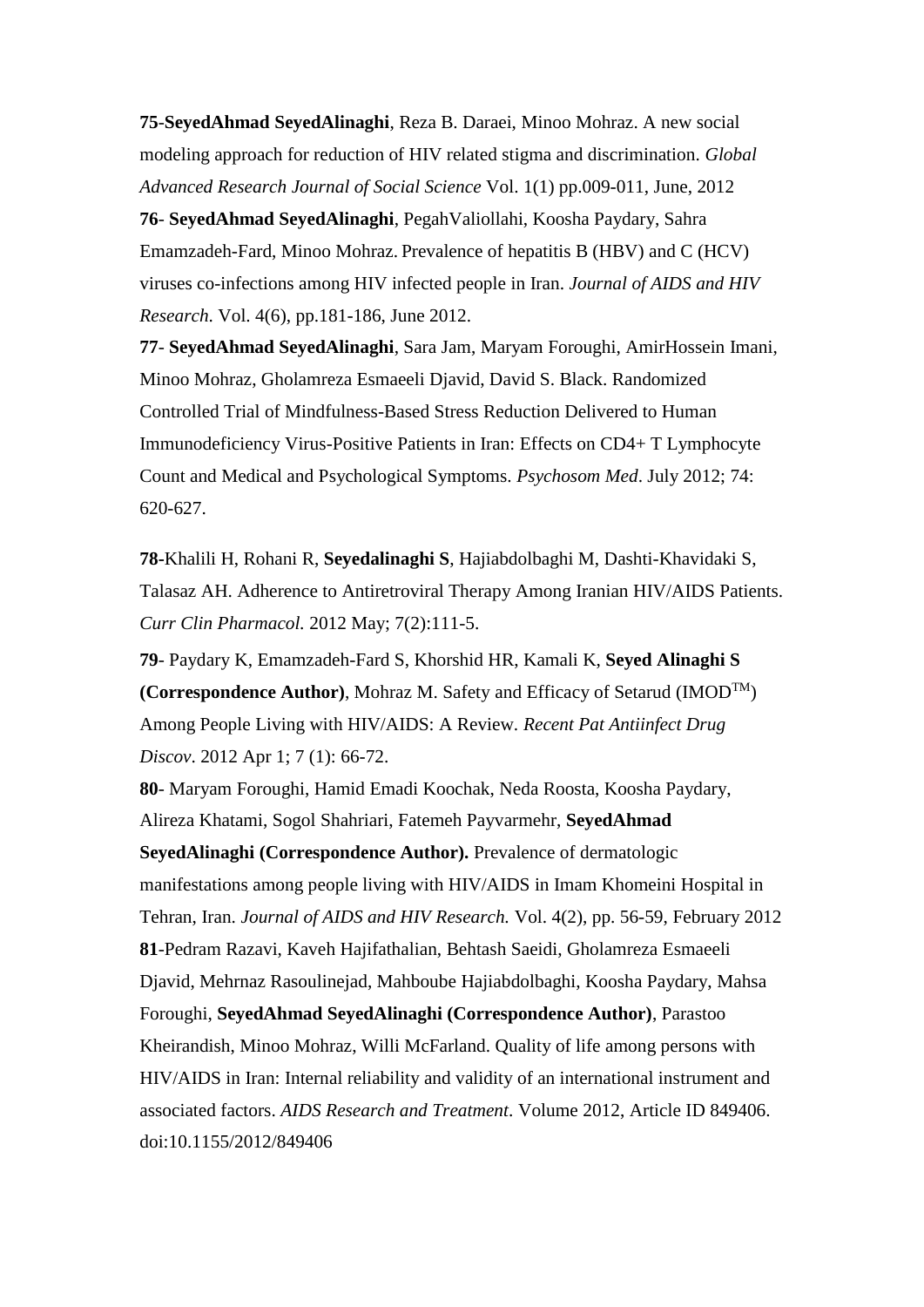**82**- Hadadi A, Rasoulinejad M, Jamali S, **SeyedAlinaghi SA**, Paydary K, Boyer MA, Shojae S, Soleimani A, Faraji S, Kalantri S, Bayrami S, Hosseini M. [Evaluation of adherence to anti-retroviral prophylaxis after occupational and non-occupational exposure to Human Immunodeficiency Virus (HIV) in referral patients to the Voluntary Counseling and Testing center (VCT) of Imam Khomeini hospital during the years 2008 and 2009]. *[Journal of School of Public Health and Institute of Public](http://journals.tums.ac.ir/description.aspx?org_id=59&culture_var=en&journal_id=11&issue_id=2429&segment=fa)  [Health Research](http://journals.tums.ac.ir/description.aspx?org_id=59&culture_var=en&journal_id=11&issue_id=2429&segment=fa)* 2012; 9 (3): 37-44.

**83**-Mahboubeh Hajiabdolbaghi, Maryam Rasoulinejad, Alireza Abdollahi, Koosha Paydary, Pegah Valiollahi**, SeyedAhmad SeyedAlinaghi**, Maziar Parsa, Sirous Jafari. Brucella infection in HIV infected patients. *Acta Medica Iranica* 2011; 49 (12): 801- 805.

**84**-Mehrkhani F, Jam S, Sabzvari D, Fattahi F, Kourorian Z, **SeyedAlinaghi S**

**(Corresponding Author)** , Jabbari H, Mohraz M. Cytomegalovirus co-infection in patients with human immunodeficiency virus in Iran. *Acta Medica Iranica* 2011; 49 (8): 551-555.

**85**-Hossain Jabbari, Amir Houshang Sharifi, **SeyedAhmad SeyedAlinaghi (Corresponding Author**)**,** Parastoo Kheirandish, Abbas Sedaghat, Maryam Sargolzaei, Gholamreza Esmaeeli Djavid, Ahmad Khanbabae, Mehrnaz Rasoolinejad, Minoo Mohraz, Willi McFarland. Assessing the prevalence of HIV among Afghan immigrants in Iran through rapid HIV testing in the field. *Acta Medica Iranica* 2011; 49 (7): 478-479.

**86**- Banafsheh Moradmand Badie, Tahereh Soori, Parastoo Kheirandish, Saeed Izadyar, **SeyedAhmad SeyedAlinaghi**, Maryam Foroughi, Alireza Rostamian, Minoo Mohraz. Evaluation of Bone Mineral Density in Iranian HIV/AIDS Patients. *Acta Medica Iranica* 2011; 49 (7): 460-467.

**87**- **SeyedAlinaghi S** , Payvarmehr F, Bayanolhagh S,Mohammdoust S, Mohraz M. Wart lesion in a patient associated with HIV infection and treatment under IMOD therapy. *Acta Medica Iranica* 2011; 49 (6): 399-401.

**88**-**SeyedAhmad SeyedAlinaghi**, Sara Jam, Farhad Mehrkhani, Fatemeh Fattahi, Duman Sabzvari, Zahra Kourorian, Hossain Jabbari, Minoo Mohraz. Hepatitis-C and Hepatitis-B Co-Infections in Patients with Human Immunodeficiency Virus in Tehran, Iran. *Acta Medica Iranica* 2011; 49 (4): 252-257.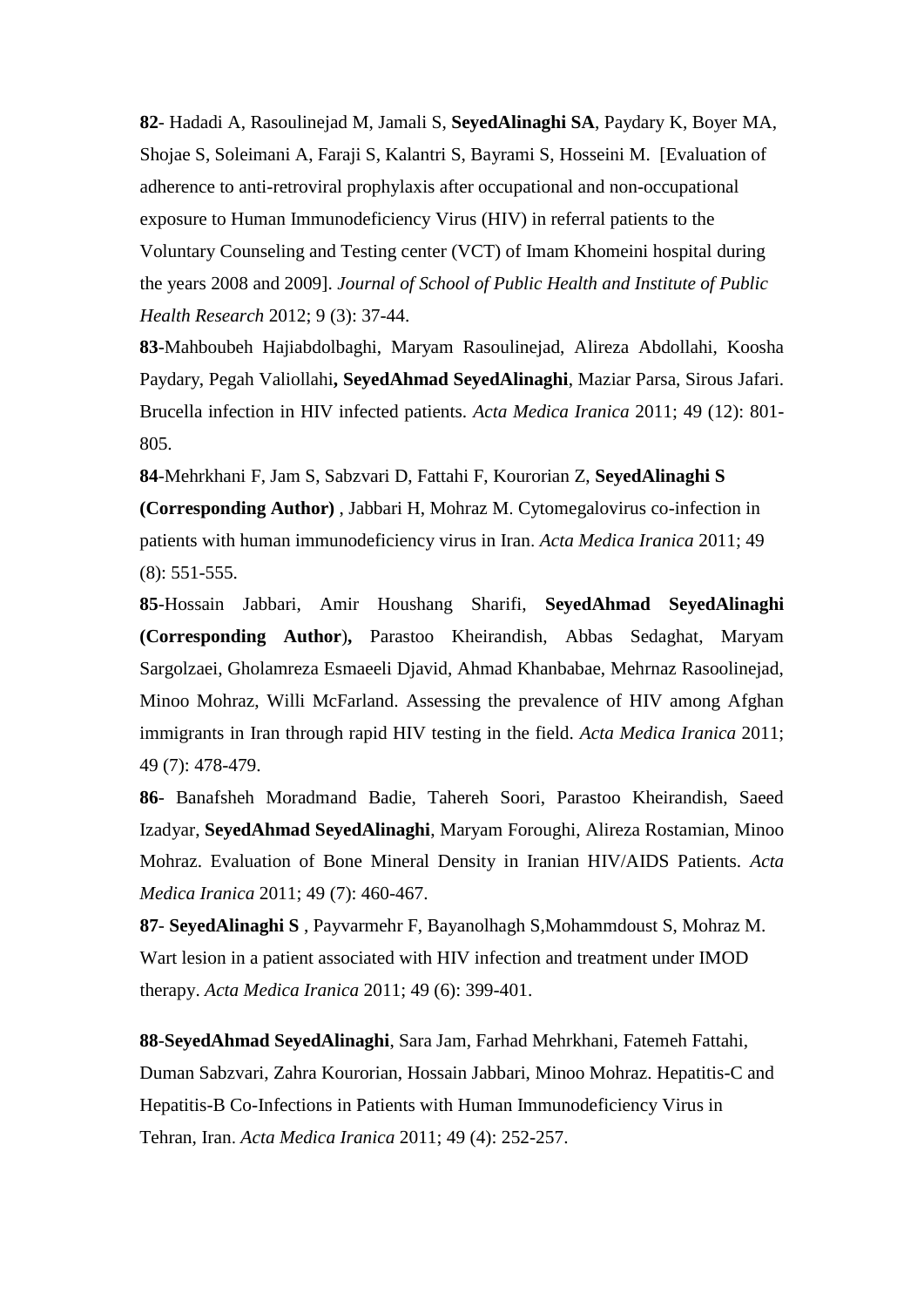**89**-Hossain Jabbari, Somayeh Aghamollaie, Gholamreza Esmaeeli Djavid, Abbas Sedaghat, Maryam Sargolzaei, **SeyedAhmad SeyedAlinaghi (Correspondence Author)**, Mehrnaz Rasoolinejad, and Minoo Mohraz. Frequency of HIV infection among sailors in south of Iran by rapid HIV Test. *AIDS Research and Treatment.*  Volume 2011, Article ID 612475, 2 pages doi:10.1155/2011/612475

**90**-Minoo Mohraz, Farhad Mehrkhani, Sara Jam, **SeyedAhmad SeyedAlinaghi (Correspondence Author)**, Duman Sabzvari, Fatemeh Fattahi, Hossain Jabbari, Mahboubeh Hajiabdolbaghi. Seroprevalence of Toxoplasmosis in HIV+/AIDS patients in Iran. *Acta Medica Iranica* 2011; 49 (4): 213-218.

**91**-Saeed Rahmani, Mahmud Mahmoudi Farahani, Mostafa Hosseini, Rabiollah Rahmani, Arash Akaberi, **SeyedAhmad SeyedAlinaghi (Correspondence Author)**. [Frequency of HIV and Hepatitis Risk Factors in Homeless Patients in Tehran, Iran]. *Sabzevar Medical Journal* 2011*;* 18 (4): 296-301.

**92**-Jam S, **SeyedAlinaghi SA,** Imani AH, Moradmand Badie B, Ramezani A, Mohraz M. [The effects of Mindfulness-Based Stress Reduction program (MBSR) upon psychological and physical status of HIV/AIDS infected patients]. *Iranian journal of Infectious Disease and Tropical Medicine* 2011; 16 (52):41-45.

**93**- **Seyed Ahmad Seyed Alinaghi**, Bahram Vaghari, Maryam Roham, Banafsheh Moradmand Badie, Sara Jam <sup>1</sup>, Maryam Foroughi, Gholamreza Esmaeeli Djavid, Mahboubeh Hajiabdolbaghi, Mostafa Hosseini, Minoo Mohraz, Willi McFarland. Respiratory complications in Iranian hospitalized patients with HIV/AIDS. *Tanaffos*  2011; 10 (3):49-54.

**94**-Banafsheh Moradmand Badie, **SeyedAhmad SeyedAlinaghi**, Reza Chaman, Mostafa Hosseini, Mehrdad Hasibi, Bahareh Moharrami, Masoumeh Janati Haris, Mehrnaz Rasoulinejad.[Frequency of hepatitis C, and hepatitis B co-infection with HIV and the correlates]. *Knowledge & Health* 2011; 6 (3):40-43.

**95**-Hossain Jabbari, Maryam Foroughi, Fatemeh Tanekar, **SeyedAhmad SeyedAlinaghi**, Mehrnaz Rasoulinejad, Mahboube Hajiabadalbaghi, Abbas Sedaghat, Maryam Sargolzaei, Pegah Valiollahi, Minoo Mohraz, Willi McFarland. Seroprevalence of HIV infection among Pregnant Women in Tehran, Iran by Rapid HIV Test. *Journal of Medicine and Medical Sciences* 2011; 2 (2): 688-689.

**96**- Kheirandish P, **Seyedalinaghi SA**, Hosseini M, Jahani MR, Shirzad H, Foroughi M, Seyed Ahmadian MR, Jabbari H, Mohraz M, McFarland W. Prevalence and Correlates of HIV Infection among Male Injection Drug Users in Detention, Tehran,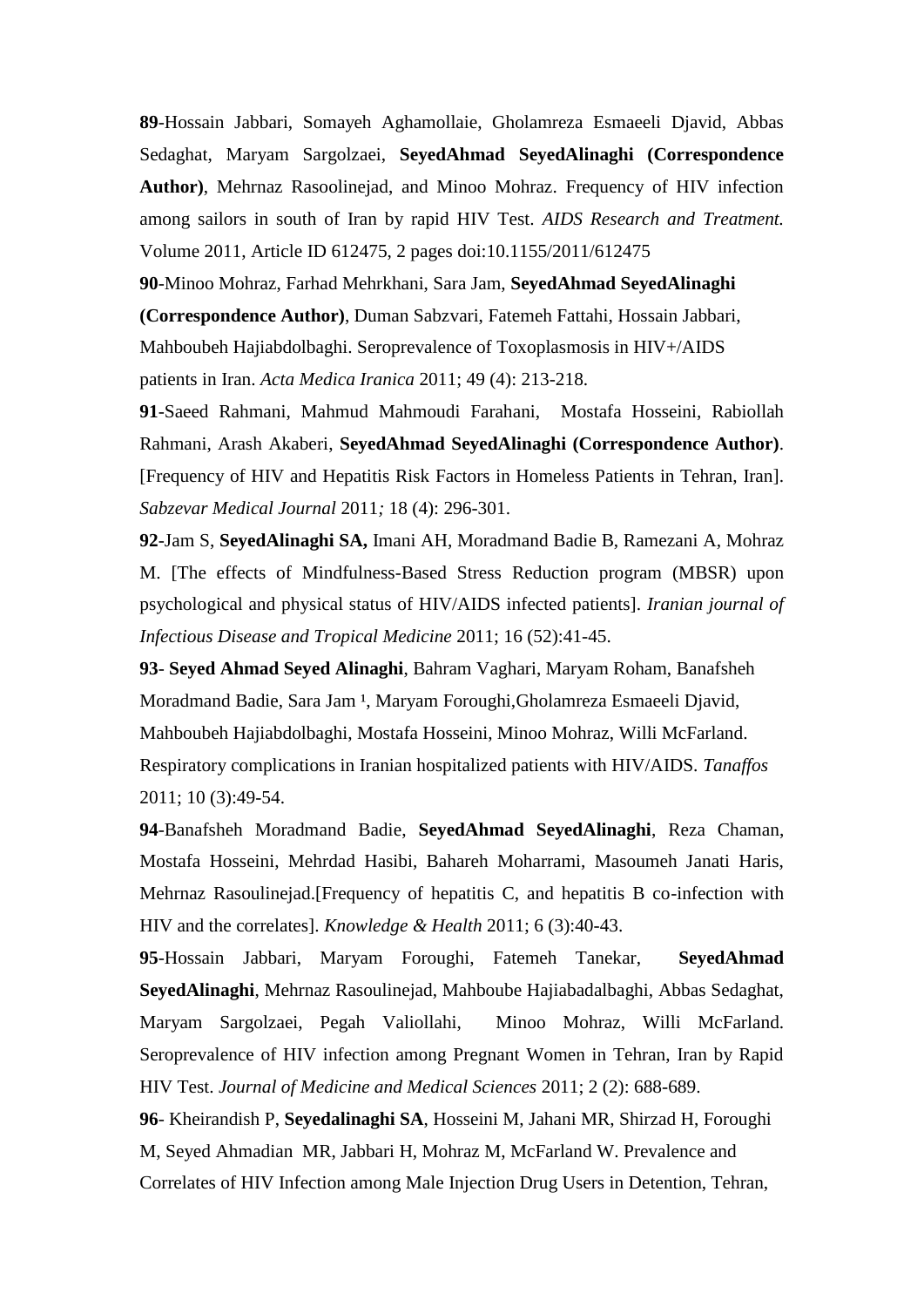#### Iran. *J Acquir Immune Defic Syndr* 2010; 53 (2):273-5.

**97**- Sara Jam, Amir Hossein Imani, Maryam Foroughi, **SeyedAhmad SeyedAlinaghi (Corresponding Author)**, Hamid Emadi Koochak, Minoo Mohraz. The effects of Mindfulness-Based Stress Reduction (MBSR) program in Iranian HIV/AIDS patients: A pilot Study. *Acta Medica Iranica.* 2010; 48 (2): 101-106.

**98**- Mahboube Hajiabdolbaghi, Sara Jam, **SeyedAhmad SeyedAlinaghi** 

**(Corresponding Author)**, Sirous Jafari, Banafshe Moradmand Badie, Duman Sabzvari. Adverse reactions of trivalent influenza vaccine in HIV-infected individuals. *Acta Medica Iranica.* 2010; 48 (2): 95-100.

**99**- Jam S, Sabzvari D, **SeyedAlinaghi SA (Correspondence Author)**, Fattahi F, Jabbari H , Mohraz M. Frequency of Mycobacterium tuberculosis infection among Iranian patients with HIV/AIDS by PPD Test. *Acta Medica Iranica* 2010; 48 (1): 67- 71.

**100**-Hossain Jabbari, **SeyedAhmad SeyedAlinaghi**, Parastoo Kheirandish, Gholam Reza Esmaeli Javid, Mehrnaz Rasolinejad , Mahboube Hajiabdalbaghi , Abbas Sedaghat, Maryam Sargolzaei, AmirHoushang Sharifi, Minoo Mohraz, Kaveh Khoshnoud. Lack of HIV infection among truck drivers in Iran using rapid HIV test. *Journal of Research in Medical Sciences* 2010; 15 (5):287-289.

**101**- Hosseini M, **SeyedAlinaghi S**, Kheirandish P, E. Javid GH, Shirzad H, Karami N, Jahani MR, Seyed Ahmadian MR, Mohraz M, Payvarmehr F, Emadi-Koochak H, McFarland W. Prevalence and Correlates of Co-infection with Human Immunodeficiency Virus and Hepatitis C Virus in Male Injection Drug Users in Iran. *Arch Iran Med* 2010; 13 (4):318-23.

**102**-Minoo Mohraz, **SeyedAhmad SeyedAlinaghi (Correspondence Author)**. Prevalence of psychosocial problems in HIV positive patients. *Tehran University Medical Journal* 2010; 8:311-313.

**103**-Negin Esmaeilpour, Nahid Mirzaei, Reza Chaman, Mehrnaz Rasoulinejad, Mahboobeh Haji-Abdolbaghi , Maryam Roham, **SeyedAhmad SeyedAlinaghi**, Seyyed Mostafa Hosseini, Mazeyar Parsa, Ladan Payvar- Mehr, Hamid Emadi-Koochak. [Immune Response to Hepatitis B Vaccination in HIV/AIDS]. *Knowledge & Health* 2010; 5 (1):1-4.

**104**-**SeyedAlinaghi SA**, N Karami, Hajiabdolbaghi M, Hosseini M. Vitiligo in a patient associated with HIV infection and repigmentation under antiretroviral therapy;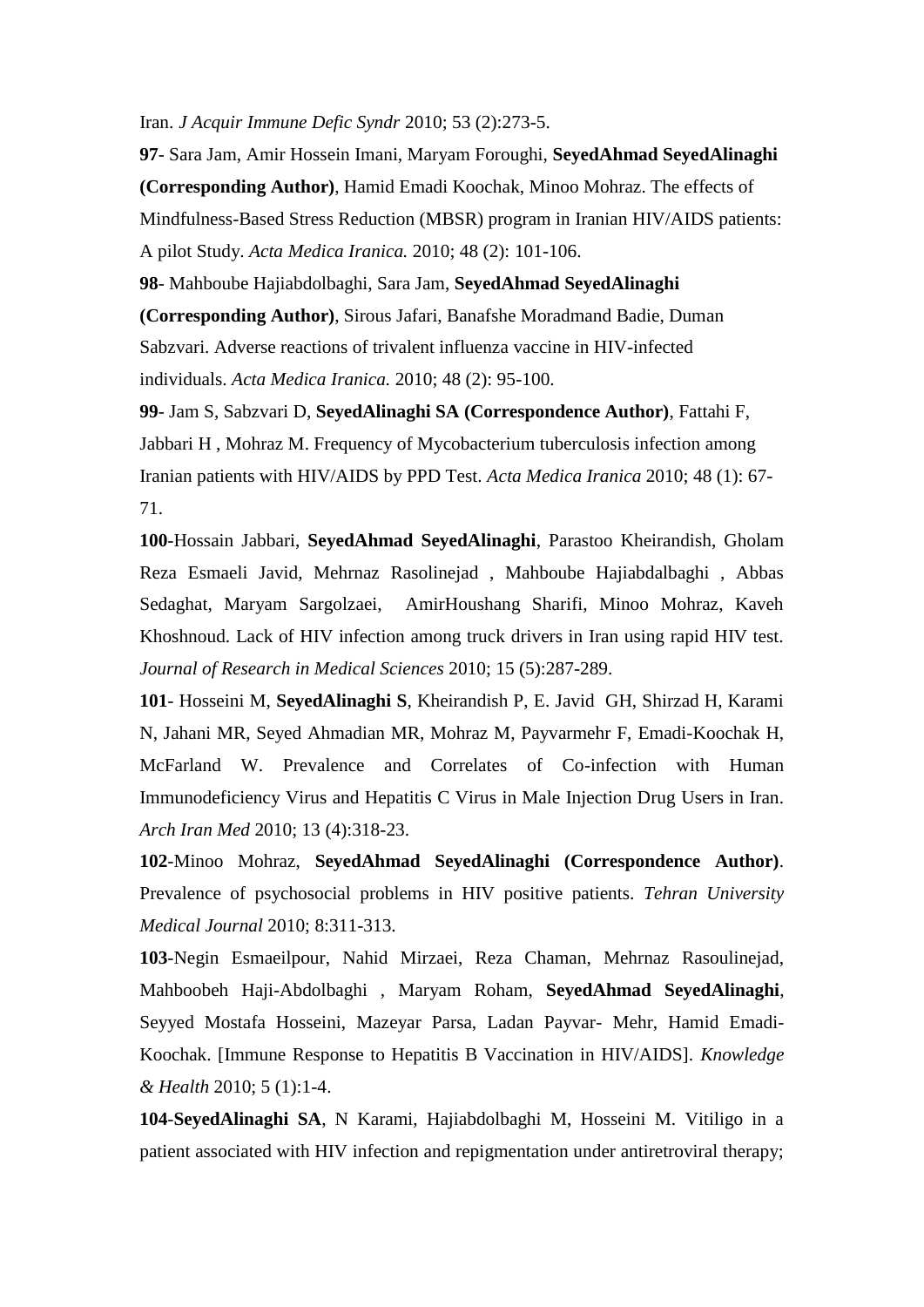a case report. *Journal of European Dermatology and Venereology* 2009; 23 (7): 840- 1.

**105**-Jahani MR, Kheirandish P, Hosseini M, Shirzad H, **SeyedAlinaghi SA (Correspondence Author)**, Karami N, Valiollahi P, Mohraz M, McFarland W. HIV Seroconversion among Injection Drug Users in Detention, Tehran, Iran. *AIDS* 2009; 23 (4):538-40.

**106**- **SeyedAlinaghi A,** Jam S, Imani AH, Moradmand Badei B, Ramezani A, Mohraz M. [The effects of Mindfulness-Based Stress Reduction program (MBSR) upon CD4 count status of HIV/AIDS infected patients]. *Iranian Journal of Infectious Disease and Tropical Medicine* 2009; 14 (45): 61-64.

**107**-Jam S, Ramezani A, Sabzvari D, Moradmand-Badie B, **SeyedAlinaghi S**, Jabbari H, Fattahi F, Mohraz M. A cross-sectional study of anemia in Human Immunodeficiency Virus (HIV) infected patients in Iran. *Arch Iran Med* 2009; 12  $(2):145-50.$ 

**108**- Yalda A, **SeyedAlinaghi SA**, Hajiabdolbaghi M. [Adherence to antiretroviral therapy and its determinants in AIDS patients: review article]. *Tehran University Medical Journal* 2008; 66: 447-455.

### **B) Other Infectious Diseases Related Articles**

**109**- [Izadi M,](https://www.ncbi.nlm.nih.gov/pubmed/?term=Izadi%20M%5BAuthor%5D&cauthor=true&cauthor_uid=30360748) [Dadsetan B,](https://www.ncbi.nlm.nih.gov/pubmed/?term=Dadsetan%20B%5BAuthor%5D&cauthor=true&cauthor_uid=30360748) [Najafi Z,](https://www.ncbi.nlm.nih.gov/pubmed/?term=Najafi%20Z%5BAuthor%5D&cauthor=true&cauthor_uid=30360748) [Jafari S,](https://www.ncbi.nlm.nih.gov/pubmed/?term=Jafari%20S%5BAuthor%5D&cauthor=true&cauthor_uid=30360748) [Mazaheri E,](https://www.ncbi.nlm.nih.gov/pubmed/?term=Mazaheri%20E%5BAuthor%5D&cauthor=true&cauthor_uid=30360748) [Dadras O,](https://www.ncbi.nlm.nih.gov/pubmed/?term=Dadras%20O%5BAuthor%5D&cauthor=true&cauthor_uid=30360748) [Heidari H,](https://www.ncbi.nlm.nih.gov/pubmed/?term=Heidari%20H%5BAuthor%5D&cauthor=true&cauthor_uid=30360748) [SeyedAlinaghi S](https://www.ncbi.nlm.nih.gov/pubmed/?term=SeyedAlinaghi%20S%5BAuthor%5D&cauthor=true&cauthor_uid=30360748) **(Correspondence Author)**, [Voltarelli F.](https://www.ncbi.nlm.nih.gov/pubmed/?term=Voltarelli%20F%5BAuthor%5D&cauthor=true&cauthor_uid=30360748) Levofloxacin versus Ceftriaxone and Azithromycin Combination in the Treatment of Community Acquired Pneumonia in Hospitalized Patients. *[Recent Pat Antiinfect Drug Discov.](https://www.ncbi.nlm.nih.gov/pubmed/30360748)* 2018; 13 (3): 228-239.

**110**- Saeedreza Jamali Moghadam Siyahkali, **SeyedAhmad SeyedAlinaghi (Correspondence Author)**, Omid Dadras, Zoha Ali, Samira Armanpour. Hematologic and Hepatic Enzymes Abnormalities and Associated Factors among Patients with Swine Influenza (H1N1) Admitted in Two Hospitals, Tehran, 2014- 2016. *Journal of International Translational Medicine* 2018; 6(3): 121-124.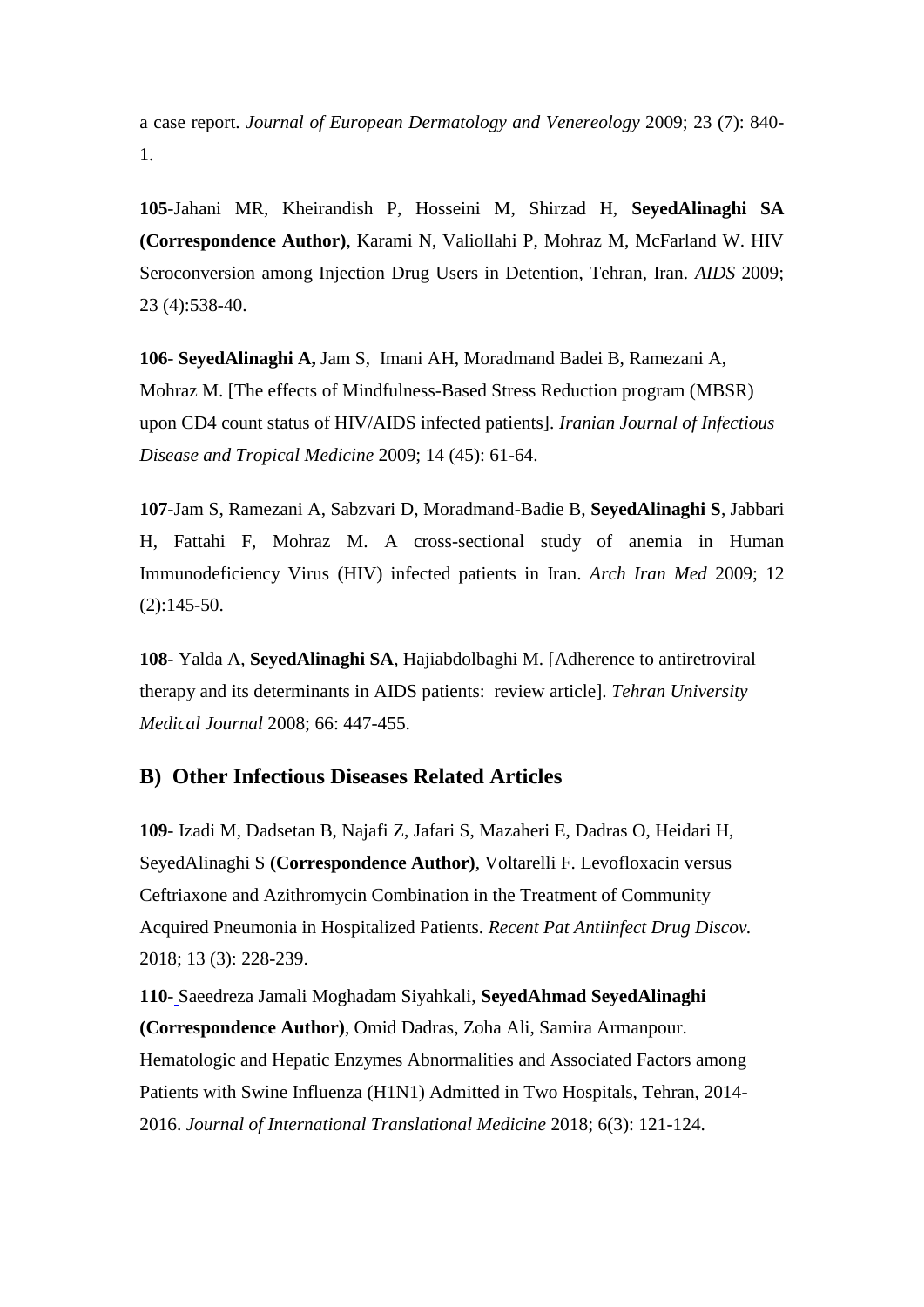# **111**[-Farhoudi B,](https://www.ncbi.nlm.nih.gov/pubmed/?term=Farhoudi%20B%5BAuthor%5D&cauthor=true&cauthor_uid=29732982) **[SeyedAlinaghi S](https://www.ncbi.nlm.nih.gov/pubmed/?term=SeyedAlinaghi%20S%5BAuthor%5D&cauthor=true&cauthor_uid=29732982) (Correspondence Author)**, [Hosseini M,](https://www.ncbi.nlm.nih.gov/pubmed/?term=Hosseini%20M%5BAuthor%5D&cauthor=true&cauthor_uid=29732982) [Pahlaviani FG,](https://www.ncbi.nlm.nih.gov/pubmed/?term=Pahlaviani%20FG%5BAuthor%5D&cauthor=true&cauthor_uid=29732982) [Firouzeh MM,](https://www.ncbi.nlm.nih.gov/pubmed/?term=Firouzeh%20MM%5BAuthor%5D&cauthor=true&cauthor_uid=29732982) [Shahbazi M,](https://www.ncbi.nlm.nih.gov/pubmed/?term=Shahbazi%20M%5BAuthor%5D&cauthor=true&cauthor_uid=29732982) [Mohraz M.](https://www.ncbi.nlm.nih.gov/pubmed/?term=Mohraz%20M%5BAuthor%5D&cauthor=true&cauthor_uid=29732982) Prevalence of Tuberculosis in a Prison in Tehran by Active Case Finding. *[Infect Disord Drug Targets.](https://www.ncbi.nlm.nih.gov/pubmed/29732982)* 2018 May 7. doi: 10.2174/1871526518666180507122425.

**112- SeyedAhmad SeyedAlinaghi**, Behnam Farhoudi, Zeinab Najafi, Sirous Jafari, Mohammad Shahbazi. Comparing Tuberculosis Incidence in a Prison with the Society, Tehran, Iran. *Arch Clin Infect Dis.* 2018 April; 13(2):e60247.

**113**-Saeedreza Jamali Moghadam Siyahkali, Omid Dadras, Zoha Ali, **SeyedAhmad SeyedAlinaghi (Correspondence Author)**, Nilofar Hejazi. Evaluation of Sensitivity and Specificity of the Method Cefoxitin-disk Diffusion in Detection of Methicillinresistant Staphylococcus Aureus in Clinical Samples of Two Hospitals, Tehran, Iran*. Journal of International Translational Medicine* 2018; 6(3): 141-143.

**114-**[Golrokhy R1](https://www.ncbi.nlm.nih.gov/pubmed/?term=Golrokhy%20R%5BAuthor%5D&cauthor=true&cauthor_uid=28707596), [Jamali S2](https://www.ncbi.nlm.nih.gov/pubmed/?term=Jamali%20S%5BAuthor%5D&cauthor=true&cauthor_uid=28707596), [Samaei M3](https://www.ncbi.nlm.nih.gov/pubmed/?term=Samaei%20M%5BAuthor%5D&cauthor=true&cauthor_uid=28707596), **[SeyedAlinaghi S](https://www.ncbi.nlm.nih.gov/pubmed/?term=SeyedAlinaghi%20S%5BAuthor%5D&cauthor=true&cauthor_uid=28707596) (Correspondence Author)**. Pseudomonas Aeruginosa Osteomyelitis of the Pubic Bone: a Case Report. *[Infect Disord Drug Targets](https://www.ncbi.nlm.nih.gov/pubmed/28707596)*. 2017 Jul 13.doi:10.2174/1871526517666170713102631.

**115-**Saeed Reza Jamali Moghadam, Samaneh Bayrami, Sepideh Jamali Moghadam, Raheleh Golrokhi, Fatemeh Golsoorat Pahlaviani, **SeyedAhmad SeyedAlinaghi (Correspondence Author)**. Zika virus: a review of literature.

*Asian Pacific Journal of Tropical Biomedicine* 2016; 6 (12): 989-994*.*

**116**-Saeed Reza Jamali Moghadam, Negar Omidi, Samaneh Bayrami, Sepideh Jamali Moghadam, **SeyedAhmad SeyedAlinaghi (Correspondence Author).** Ebola viral disease: a review literature. *Asian Pac J Trop Biomed* 2015; 5(4): 260-267.

**117**-Saeed Reza Jamali Moghadam, Yosof Mojtahedi, **SeyedAhmad SeyedAlinaghi**, Rezvan Kakavand Ghaleh-Noei. Normal CT Scan in a Patient with Pneumonia: a Case Report. *ANNALS OF BRITISH MEDICAL SCIENCES* 2015; 1(1): 4-6.

**118-**Zahra Bayat Jozani, **Seyed Ahmad Seyed Alinaghi**, Somayeh Agha Mollaie, Alireza Solaymani. Tetanus in an unvaccinated child: A case report. *Asian Pacific Journal of Tropical Disease* 2012; 2 (4): 335-336.

**119**- Somayeh Aghamollaie, Alireza Solaymani, Zahra Bayat Jozani, **SeyedAhmad SeyedAlinaghi (correspondence author)**. A 41- year-old man with tetanus: A case report. *Global Advanced Research Journal of Medicine and Medical Sciences* Vol. 1(4) pp. 075-076, May, 2012.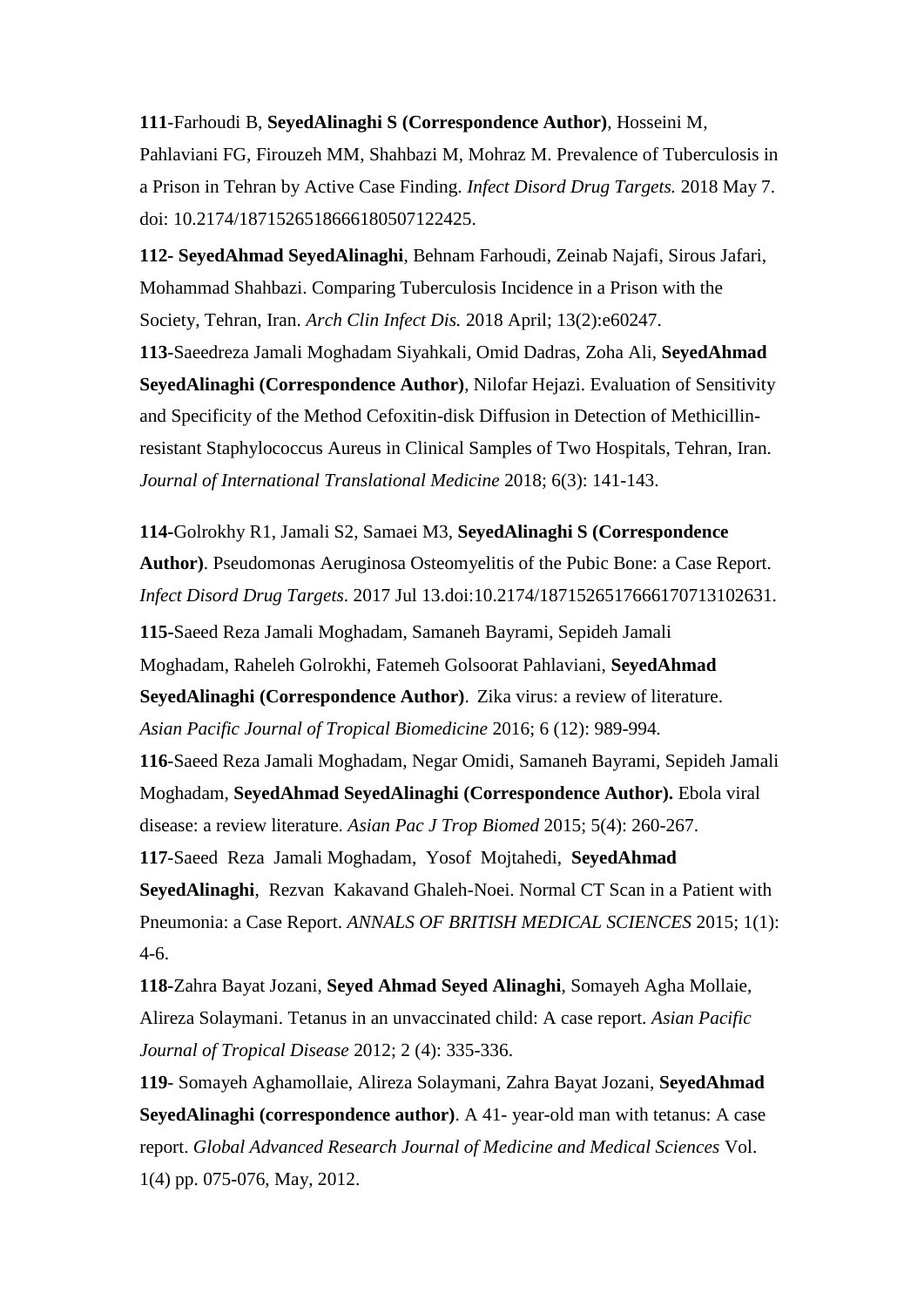**120**- Hossain Jabbari, Fatemeh Payvarmehr, **SeyedAhmad SeyedAlinaghi (correspondence author)**, Neda Roosta. A Case Report of Cyclic Neutropenia Associated with Pyoderma Gangrenosum. *Acta Medica Iranica* 2011; 49 (11): 763- 765.

**121**-Maryam Foroughi, Saman Mohaghegh Montazeri, **SeyedAhmad SeyedAlinaghi**, Banafshe Moradmand Badie, Pourya Heiydarpour, Neda Roosta, Mehrnaz Rasoolinejad, and Hamid Emadi Cochak. Incidence of isolation of Mycobacterium tuberculosis from blood samples in tuberculosis patients in Imam Khomeini Hospital, Tehran, Iran. *Acta Medica Iranica* 2011; 49 (8): 556-559.

**122**-Soudbakhsh A, Roham M, **SeyedAhmad SeyedAlinaghi (Correspondence Author),** Emadi kochak H, McFarland W. Pleural and Pericardial Effusions: rare presentations for Brucellosis, Iran. *Acta Medica Iranica.* 2011; 49 (5): 325-326*.*

**123**-Soleimani A, Bayat Z, **SeyedAlinaghi S**, Jamali S. Multi-organ echinococcosis: a case report. *Archives of Clinical Microbiology* 2011, Vol 5, No 5:1.

**124**-Ghamar Taj Khotaei, Sara Jam, **SeyedAhmad SeyedAlinaghi**, Fatemeh Motamed, Farideh Nejat, Mohammad Taghi Haghi Ashtiani, Mina Izadyar. Monitoring of Serum Vancomycin Concentrations in pediatric patients with Normal Renal Function. *Acta Medica Iranica*. 2010; 48 (2): 91-94.

**125**-**SeyedAlinaghi S**, Kheirandish P, Salem S, Karami N, Salem S, Shirzad H, Jahani MR, SeyedAhmadian MR, Valiollahi P, Hosseini M, Mohraz M, Mcfarland W. High prevalence of chronic hepatitis B infection among injection drug users in Iran: The need to increase vaccination of adults at risk. *Acta Medica Iranica* 2010; 48 (1):58-60*.*

**126**- Emadi kochak H, **SeyedAlinaghi SA,** Zarghom O, Hekmat S, Jam S, Sabzvari D, Abdi Z. Evaluation of serological Tests using A60 antigen for diagnosis of Tuberculosis. *Acta Medica Iranica* 2010; 48 (1):21-26.

**127**- Jamali A, Paydari K, **SeyedAlinaghi SA (correspondence author)**. Varicella pneumonia in an immunocompromised patient: a case report. *Archives of Clinical Microbiology*. Vol 1, No 3, 2010.

**128**-Kheirandish P, **Seyedalinaghi S**, Jahani MR, Shirzad H,SeyedAhmadian MR, Majidi A, Sharifi A, Hosseini M, Mohraz M, McFarland W. Prevalence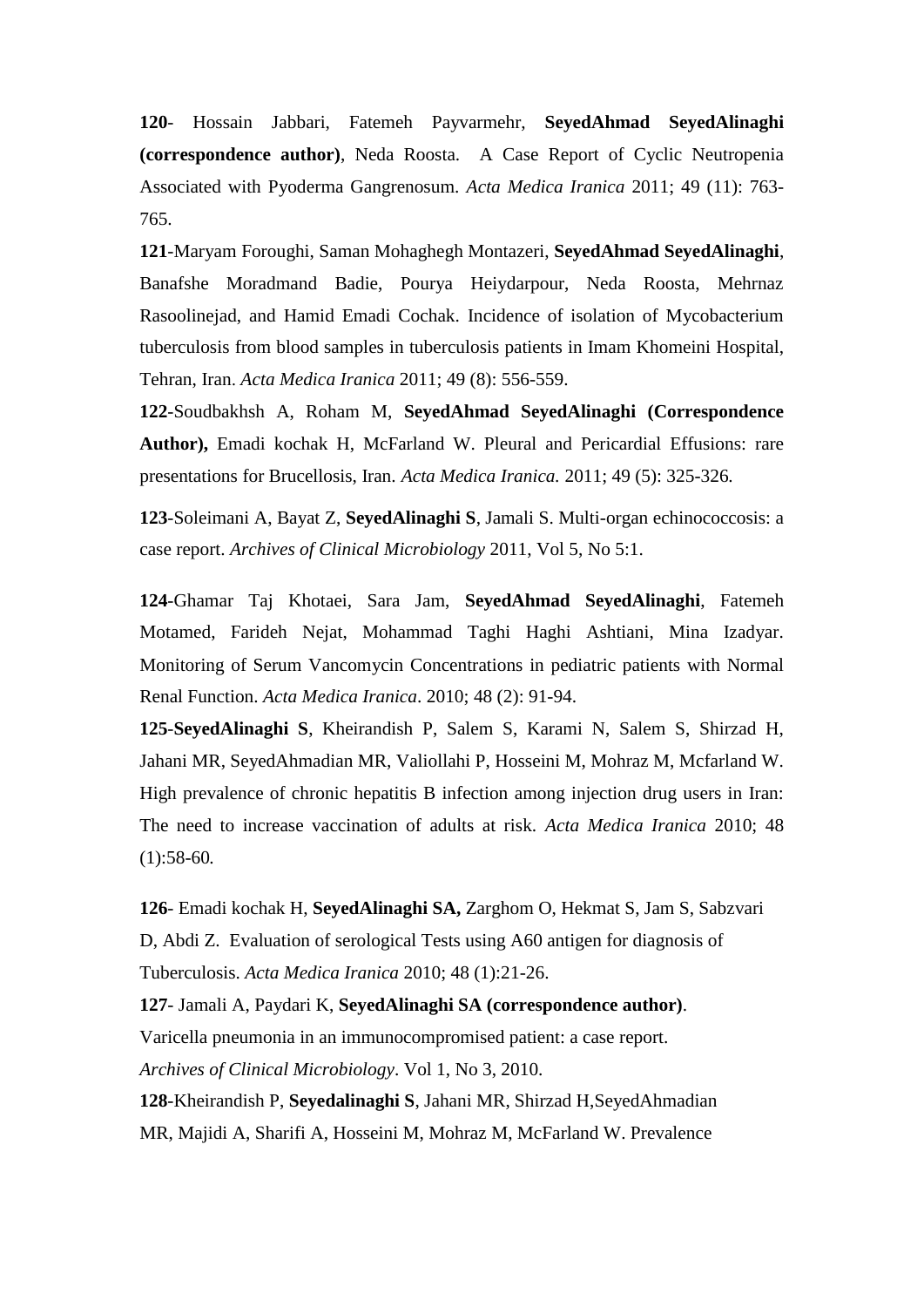and Correlates of Hepatitis C Infection among Male Injection Drug Users in Detention, Tehran, Iran. *J Urban Health* 2009; 86 (6): 902-908.

**129**- Emadi-Koochak H, Rasoulinejad M, **SeyedAlinaghi SA**, Parsa M, Salehi F, Jam S, Shakeri-Badkhor A, Rambod K, Hosseini M, McFarland W. Tuberculin Skin Test Conversion among Students during their Educational Course in Medical and Pharmacy Schools: A Multiple Cohort Study. *Tanaffos* 2009; 8 (4): 33-36.

#### **C) Non Infectious Diseases Related Articles**

**130-**Bayrami S, Esmaili Z, **SeyedAlinaghi S**, Jamali Moghadam SR, Bayrami S, Akbari Javar H, Rafiee Tehrani M, Dorkoosh FA. Fabrication of long-acting insulin formulation based on poly (3-hydroxybutyrate-co-3-hydroxyvalerate) (PHBV) nanoparticles: preparation, optimization, characterization, and in vitro evaluation. *Pharm Dev Technol*. 2018:1-13.

**131**-Rambod Mozafari, Amir Hossein Emami, Sayyed Reza Safaee Nodehi, Farhad Shahi, Jayran Zebardast, **SeyedAhmad SeyedAlinaghi**, Ali Asadollahi-Amin. Influence of HER2 Overexpression on Response to Cetuximab in Patients with Metastatic Colorectal Cancer, Tehran, Iran. *Journal of International Translational Medicine*, 2018, 6(2): 57-63.

**132**-Shiva Khaleghparast, Behrooz Ghanbari, Shamsoddin Kahani, Kazem Malakooti, **SeyedAhmad SeyedAlinaghi**, May Sudhinaraset. The Effectiveness of Discharge Planning on the Knowledge, Clinical Symptoms and Hospitalization Frequency of Persons with Schizophrenia: A Longitudinal Study in Two Hospitals in Tehran, Iran. *[J Clin Nurs.](http://www.ncbi.nlm.nih.gov/pubmed/24329909)* 2013 Dec 12. doi: 10.1111/jocn.12499.

**133**-Mitra Mahdavi Mazdeh, Gholamreza Jahed Khaniki, Masood Yunesian, Hamid Rajlani, Shahrokh Nazmara, **SeyedAhmad SeyedAlinaghi**, Noushin Rastkari, Hossain Jabbari, Mostafa Hosseini, Simin Naseri . [Quantitative Determination of Di (2-Ethylhexyl) Phthalate (DEHP) in Hemodialysis-Related Materials]. *Knowledge & Health* 2012; 7(2):40-43.

**134-**Yosefi Fard M, Bahari Far H, Hosseini M, Chaman R, Taslimi Sh, **SeyedAlinaghi SA**, Karimian M. [Evaluation of AHR structure, ligands, function, and physiological and pathological effects: a review article]. *[Iranian Journal of](http://journals.tums.ac.ir/description.aspx?org_id=59&culture_var=en&journal_id=12&issue_id=964&segment=fa)  [Diabetes and Lipid Disorders](http://journals.tums.ac.ir/description.aspx?org_id=59&culture_var=en&journal_id=12&issue_id=964&segment=fa)* 2011; 11 (1): 14-39.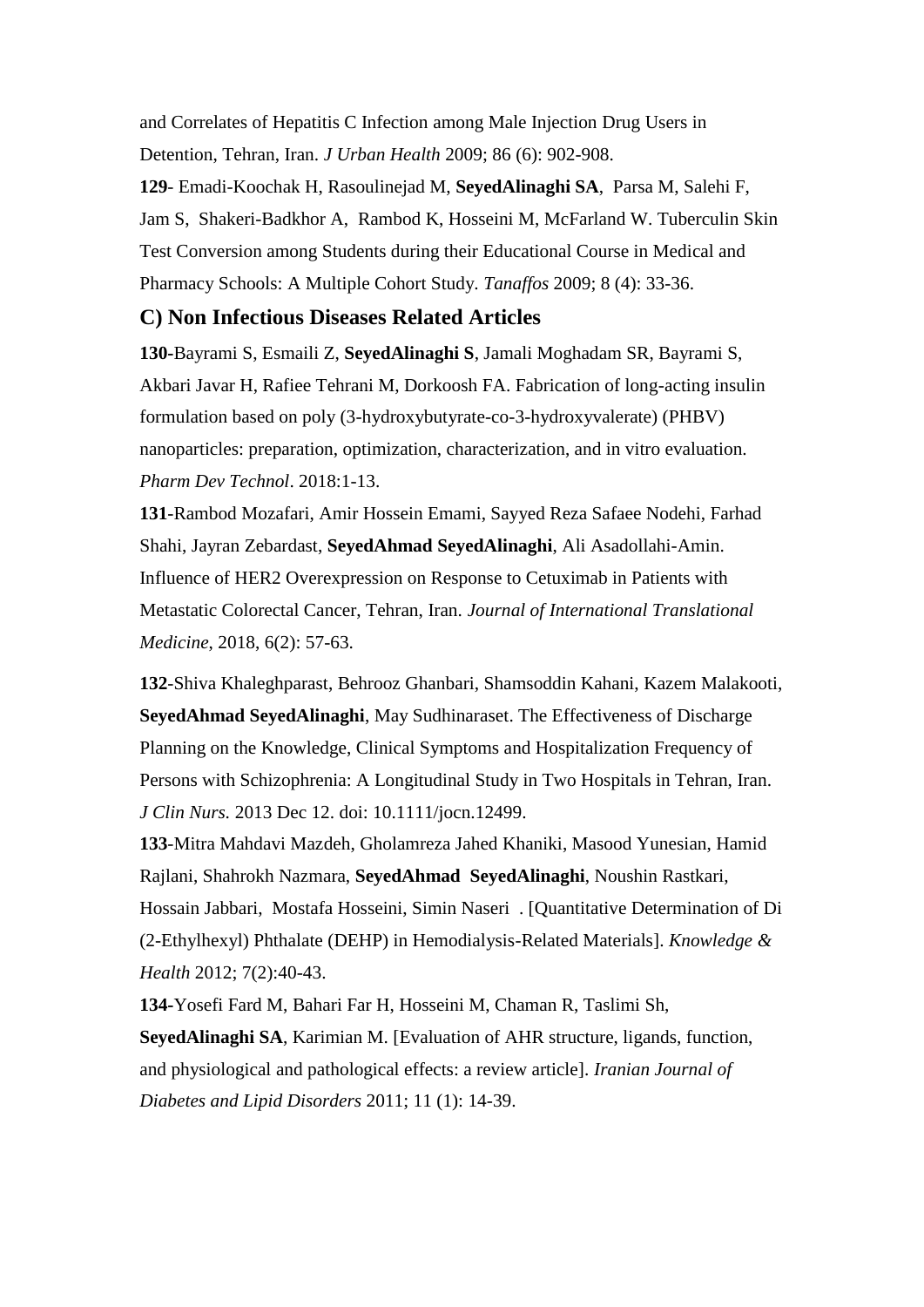**135**- Bahmani Kashkouli M, Jam S, Sabzvari D, Ketabi N, Azarinia S,

**SeyedAlinaghi SA (correspondence author)**, Mofid A. Thyroid-Associated

Ophthalmopathy in Iranian Patients. *Acta Medica Iranica* 2011; 49 (9): 612-618.

**136**-Hosseini M, Ebrahimi SM, **SeyedAlinaghi SA (Corresponding Author),**

Mahmoodi M. Sensitivity and Specificity of International Prostate Symptom Score (IPSS) for the screening of Iranian patients with prostate cancer. *Acta Medica Iranica* 2011; 49 (7): 451-455.

**137**- Hosseini M, **Seyedalinaghi SA,** Mahmoudi M, McFarland W. A Case-Control Study of Risk Factors for Prostate Cancer in Iran. *Acta Medica Iranica* 2010; 48 (1): 61-66.

**138**- Ashrafi MR, Ganjizadeh F, Shajari H, **SeyedAlinaghi SA**, Zandieh S, Hosseini M. Incidence of Mongolian spots and its common sites at two university hospitals in Tehran, Iran. *Pediatric Dermatology* 2010; 27 (4): 397-414.

**139**- **SeyedAhmad SeyedAlinaghi**, Seyed Mostafa Hosseini, Reza Chaman, MahmoudReza Ashrafi, Farahnaz GanjiZadeh, Saeed Zandieh, Abbasali Keshtkar. [Evaluation of Mongolian Spots Prevalence and Its Related Factors in Neonates in Tehran]. *Knowledge & Health* 2010; 4 (4): 35-38.

**140**-Mofid Alireza, **Seyedalinaghi SeyedAhmad**, Zandieh Saeed, Yazdani Tahereh, Jam Sara. Prevalence and Risk Factors of Erectile Dysfunction in Iranian Diabetic Men. *Acta Medica Iranica* 2009; 47 (4): 309-314.

**141**-Hosseini M, Adimi Naghan P, Karimi S, **SeyedAlinaghi SA**, Bahadori M, Khodadad K, Mohammadi F, Keynama K, Masjedi MR. Environmental risk factors of lung cancer in Iran: A case-control study. *International Journal of Epidemiology* 2009; 38 (4): 989-96.

**142**- Mofid AR, Yazdani T, Shahrzad M, **SeyedAlinaghi SA**, Zandieh S. Role of Fine-needle Aspiration in the Management of Thyroid Nodules. *Saudi Med J* 2009; 30 (4):515-8.

**143**- Hosseini M, **SeyedAlinaghi SA**, Adimi Naghan P, Karimi S, Bahadori M, Khodadad K, Mohammadi F, Keynama K, Rahmani L, Masjedi MR**.** A clinicopathologic study of lung cancer cases in Iran. *Tanaffos* 2009; 8: 28-36.

**144**- Mofid A, **SeyedAlinaghi SA**, Zandieh S, Yazdani T. [Erectile dysfunction in diabetic patients]. *Gorgan University Medical Journal* 2009; 3 (11): 39-42.

**145**- Mofid A, **SeyedAlinaghi SA**, Zandieh S, Yazdani T. Hirsutism: review article. *International Journal of Clinical Practice* 2008; 62: 433-443.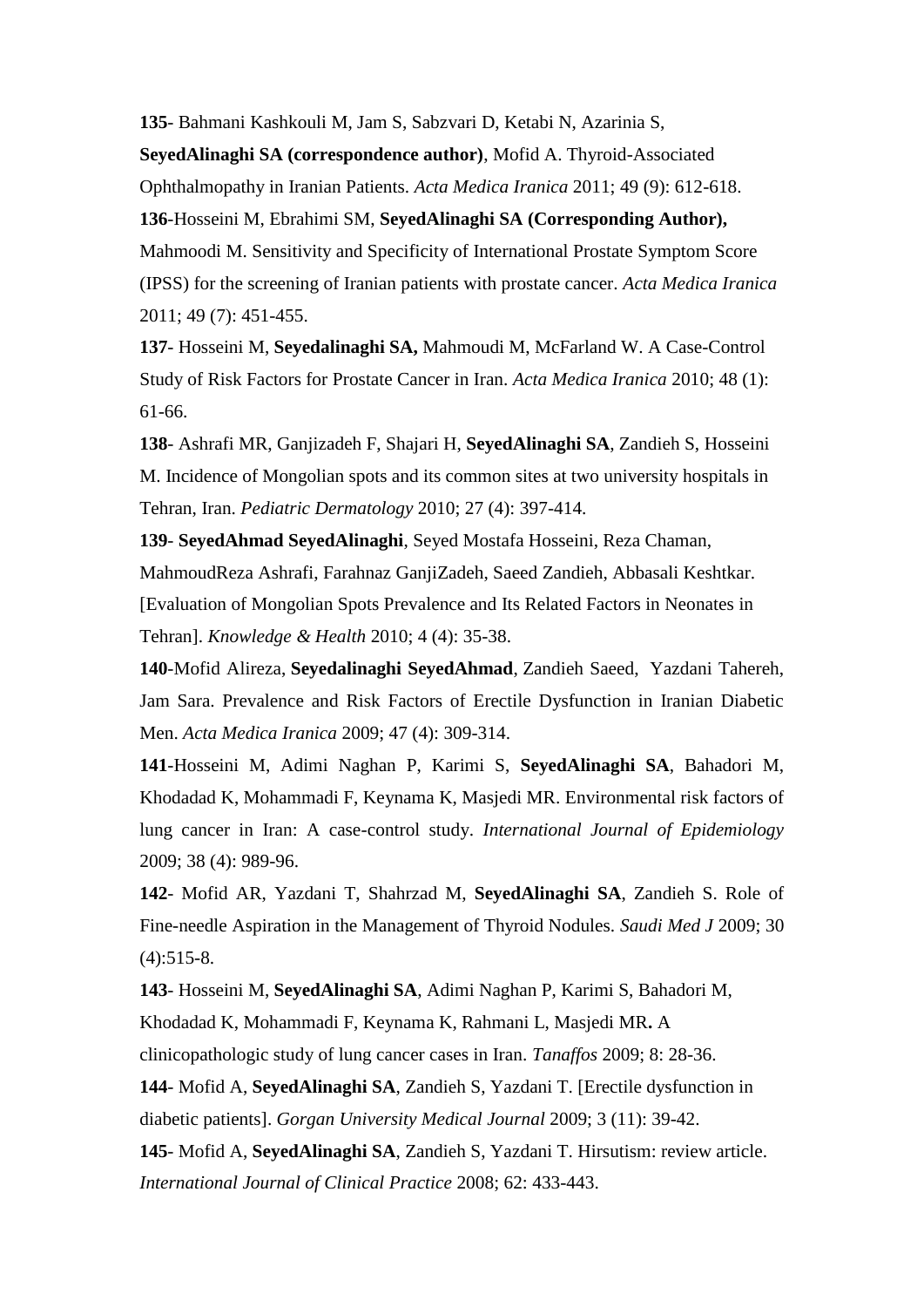**146**-Shajari H, Ashrafi MR, Ghanjizadeh F, **SeyedAlinaghi SA (correspondence author)**, Zandieh S, Hosseini SM. [Incidence and common locations of Mongolian Spots in newborns: a university hospital]. *Tehran University Medical Journal* 2007; 65 sup: 54-58.

**147**-Mofid A, Yazdani T, Dulabi H, **SeyedAlinaghi SA**, Zandieh S. [Lower limb amputation rate in diabetic foot patients: a five year study]. *Tehran University Medical Journal* 2007; 65 sup: 38-41.

**148**- Mofid A, Zandieh S, **SeyedAlinaghi SA**, Yazdani T. [Prevalence of Erectile Dysfunction in Diabetic Men at Sina Hospital and Abouzahr Health Center]. *South Medicine Journal* 2007; 10: 140-146.

#### **D) Articles were presented in National or International Conferences**

**1-** Elham Mazaheri-Tehrani, Vahid Nejati, **SeyedAhmad SeyedAlinaghi**, Andrea Cossarizza, Maryam Sharifian, Hanieh Golchehregan, Sara Ahsani Nasab, Leila Sadeghi, Mohammad Gholami, Farrokhzad Marvi and Minoo Mohraz. Prediction and Classification of Neurocognitive Impairment among HIV Positive Individuals in Tehran-Iran. 16th European AIDS Clinical Society, October 25-27, 2017, Milan, Italy

**2-**Fatemeh Mahjob, Shahla Kamarei, Alireza Abdollahi, Mahboubeh Hajiabdolbaghi, **SeyedAhmad SeyedAlinaghi**, Saeed Zandieh. The prevalence of allergic diseases in HIV positive patients and its relationship to the level of CD4 <sup>+</sup> cells, eosinophils, basophils and serum tryptase. Poster Presentation at the Ninth International and Fourteenth National Congress on Quality Improvement in Clinical Laboratories. April 19-22, 2016-Tehran, Iran

**3**-Ghobad Moradi, Hossein Malekafzali, Minoo Mohraz, Mohammad Mehdi Gouya, Masoumeh Dejman, Abbas Sedaghat, **SeyedAhmad SeyedAlinaghi**, Maryam Kandi. Participatory based policies to control HIV/AIDS in Iran: a qualitative study. Oral Presentation at 1<sup>st</sup> International and 5<sup>th</sup> National HIV/AIDS Congress. 22-25 October 2012-Tehran, Iran.

**4-SeyedAhmad SeyedAlinaghi**, Koosha Paydary, Sahra Emamzadeh Fard, Parvin Afsar Kazerooni, Mostafa Hosseini, Abbas Sedaghat, Minoo Mohraz. Evaluation of Stigma Index among People Living with HIV/AIDS in Six Cities in Iran. Oral Presentation at 1<sup>st</sup> International and 5<sup>th</sup> National HIV/AIDS Congress. 22-25 October 2012-Tehran, Iran.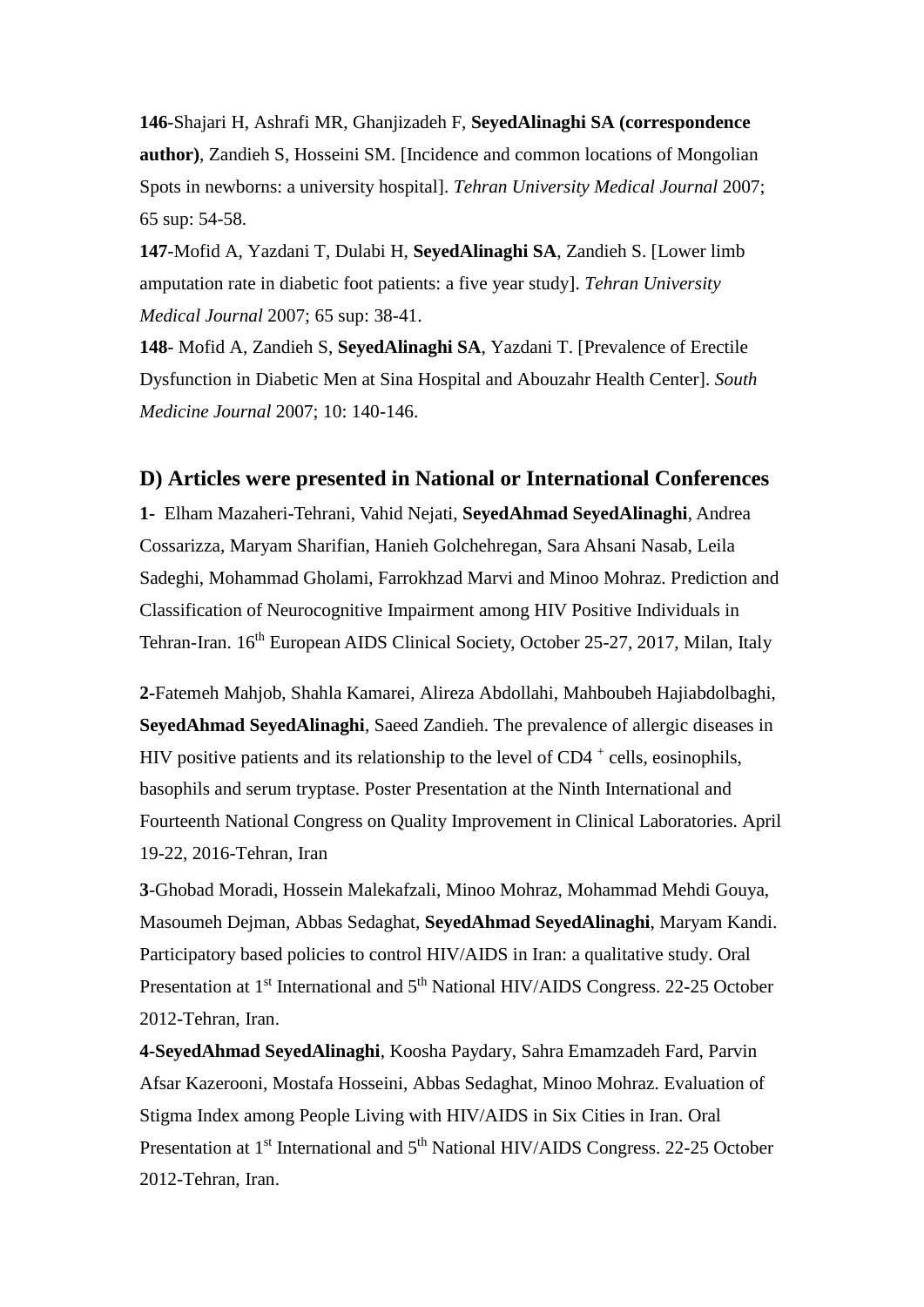**5**-Hossein Malekafzali, Minoo Mohraz, Mohammad Mehdi Gouya, Ghobad Moradi, Masoumeh Dejman, Abbas Sedaghat, **SeyedAhmad SeyedAlinaghi**, Hengameh Namdari, Maryam Foroughi, Banafsheh Moradmand. Socioeconomic problems of People Living With HIV/AIDS in Iran: a qualitative study. Poster Presentation at 1<sup>st</sup> International and 5<sup>th</sup> National HIV/AIDS Congress. 22-25 October 2012-Tehran, Iran. **6**- **S. seyedalinaghi**, K.Hajifathalian, B. Moradmand Badie, M. Foroughi, B.Saedi, K.Paydari, G.Esmaeeli Djavid, Z.Bayat Jozani. Quality of Life among persons with HIV/AIDS in Iran: internal reliability and validity of an international instrument and associated factors. Poster Exhibition at 6<sup>th</sup> IAS Conference on HIV Pathogenesis, Treatment and Prevention. 17-20 July 2011-Rome, Italy

**7**-M. Hajizadeh, **S.SeyedAlinaghi**, M.Foroughi, B.Moradmand Badie, Z.Bayat, M.Akhlaghkhah, F.Marvi. Prevalence of HIV infection and the correlates among homeless in Tehran, Iran. 21<sup>st</sup> European Congress of Clinical Microbiology and Infectious Diseases (ECCMID), 7-10 May 2011.

<http://onlinelibrary.wiley.com/doi/10.1111/j.1469-0691.2011.03559.x/pdf>

**8**-Black D, **SeyedAlinaghi S**, Jam S, Foroughi M, Imani A.H, Mohraz M. (2011, March). A randomized controlled trial of mindfulness-based stress reduction on CD4+ lymphocytes among Iranian HIV+ patients. Poster presentation at the UMASS Medical School Center for Mindfulness in Medicine, Health Care, and Society 9<sup>th</sup> Annual Scientific Conference, Boston, MA.

**9-**Bayat Z, **SeyedAlinaghi S**, Foroughi M, Esmaeli Djavid G, Emadi Koochak H. Rheumatological Manifestations in HIV positive patients referred to VCT in Imam Khomeini Hospital in 2009. The 4<sup>th</sup> Annual Iranian Seminar on HIV/AIDS, 29-30 Nov. 2010.

**10**-**Seyed Ahmad Seyed Alinaghi**, Hossain Jabbari, Somaye Aghamollaei, Minoo Mohraz. Frequency of HIV infection among sailors in south of Iran by rapid HIV test. The 4 th Annual Iranian Seminar on HIV/AIDS, 29-30 Nov. 2010.

**11**- Maryam Foroughi, Banafsheh Moradmand Badie, **SeyedAhmad SeyedAlinaghi**, Hamid Emadi Koochak, Mehrnaz Rasoulinejad. Prevalence of Syphilis among HIV positive patients referred to VCT in Imam Khomeini Hospital during 2004-2007. The 4 th Annual Iranian Seminar on HIV/AIDS, 29-30 Nov. 2010.

**12**- Fatemeh Nimroozi, **SeyedAhmad Seyed Alinaghi**, Somaye AghaMollaei. Psychological disturbance in HIV/AIDS: a review article. The 4<sup>th</sup> Annual Iranian Seminar on HIV/AIDS, 29-30 Nov. 2010.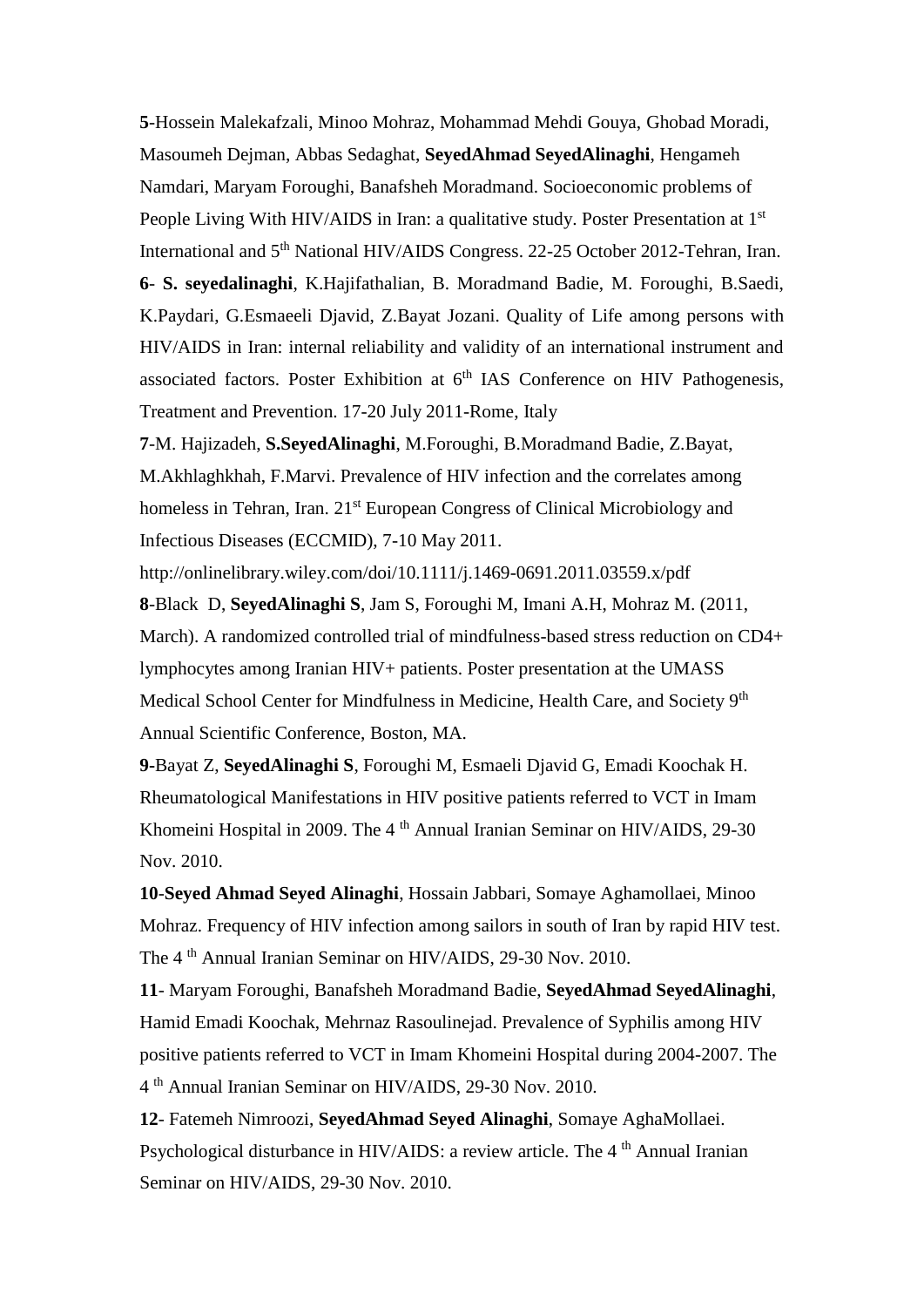**13**-**S. Seyed Alinaghi**, P. Kheirandish, G. Esmaeili Djavid, H. Shirzad, N. Karami, M. Hosseini, M. Jahani, S. Azimi, F. Payvarmehr, M. Mohraz, W. McFarland. Prevalence and correlates of co-infection with human immunodeficiency virus and hepatitis C virus in male injection-drug users in Iran. 20th European Congress of Clinical Microbiology and Infectious Diseases (ECCMID), 10-13 April 2010.

**14**-Hamid Emadi-Koochak, Alireza Abdollahi, Mehrnaz Rasoulinejad, Sirous Jafari, Tannaz Asadi, **Seyed Ahmad Alinaghi**, Atefe Mohammadi, Arash ghaliyan chi. Comparison of Lipid Profile in Two Different Groups of AIDS Patients on Different ART Regimens. The 18<sup>th</sup> Iranian Congress on Infectious Disease and Tropical Medicine 12-16 December 2009.

**15**- Hossain Jabbari, Parastoo Keirandish, AmirHoushang Sharifi, Abbas Sedaghat, Maryam Sargolzaei, GholamReza Esmaeli Javid, Mehrnaz Rasolinejad, **SeyedAhmad SeyedAlinaghi (Poster presentation)**, Minoo Mohraz, Willi Mc Farland. Assessing the prevalence of HIV among Afghani immigrants in Iran through rapid HIV testing in the field. The 3rd Annual Iranian Seminar on HIV/Aids, 29-30 November 2009. **16**- Mofid A, Yazdani T, Shahrzad M, **SeyedAlinaghi SA**, Zandieh S, Mofid R. Our experience in role of Fine Needle Aspiration in the Management of Thyroid Nodules.

Published as poster in "National Congress of Endocrinology & Metabolism Updates" Oct 31- Nov 1, 2007, Esfahan, Iran.

#### **E) Books**

**1- [Harm]** (in 2021) published

**2- [Afghanistan and its history**], (in 2021) published

**3- It is not a story: a narrative of the lives of people with HIV**, (in 2020) published **4- [Clinical Guideline for TB/HIV in Prisons]** (in 2018) published by Prisons **Organization** 

**5- [Assessing the Feasibility of Clinical Guideline for "Tuberculosis and HIVassociated Tuberculosis in Prisons"]** (in 2017) Published by *Osaneh*

**6-Current Studies in HIV Research (**in 2016) Published by *Bentham Science Publishers*.

**7**- [**Applied Manual in Nutrition for People Living with HIV**] (in 2012) Published by *Osaneh*

**8**- [*Psychosocial aspects of HIV/AIDS*] (in 2011) Published by *Osaneh*

**9**- [*Side Effects of Antiretroviral Drugs*] (in 2010) Published by *Osaneh*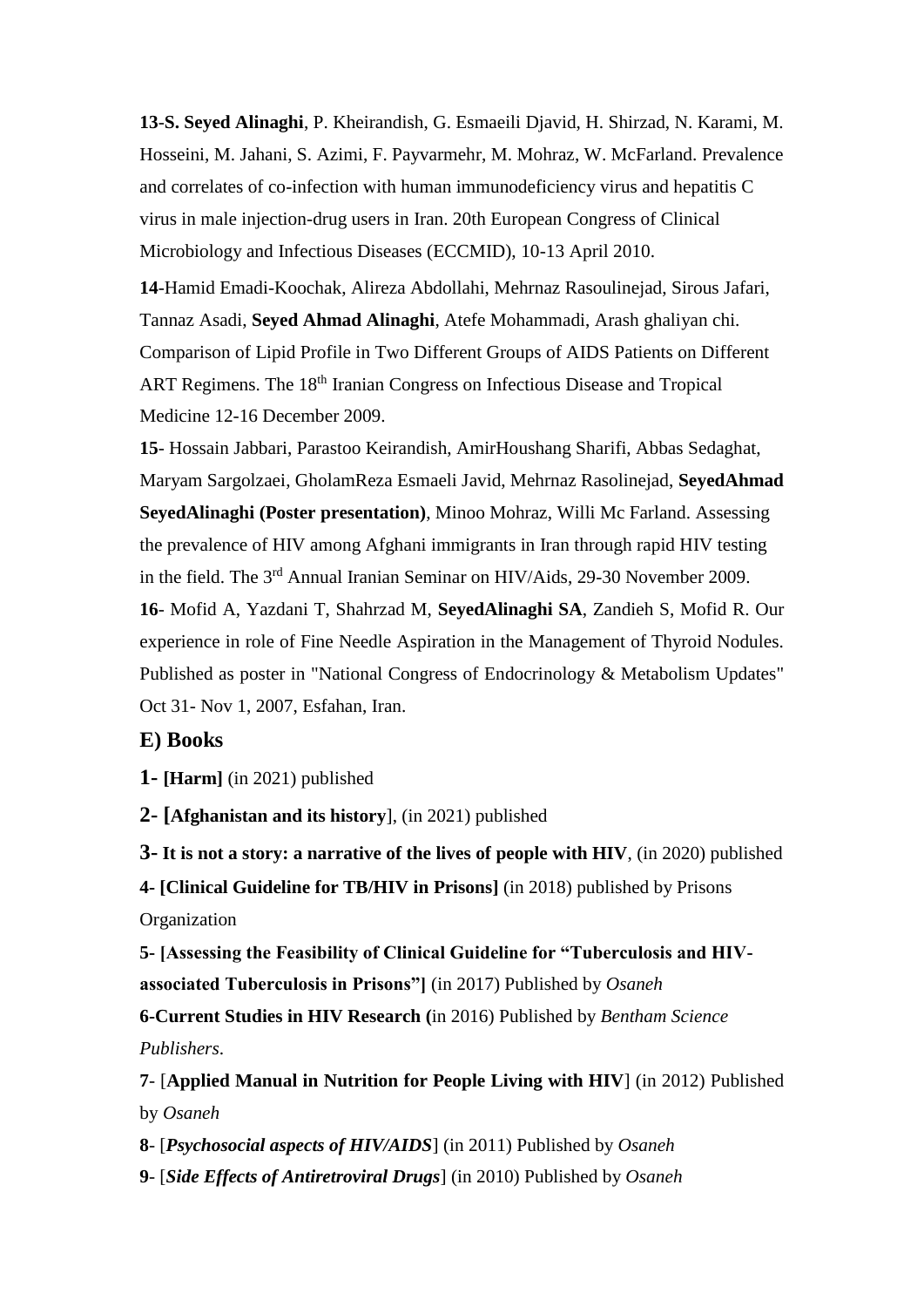- **10** [*Applied Guidance of HIV/AIDS*] (in 2009) Published by *Osaneh*
- **11** [*Tips on HIV/AIDS*] (in 2009) Published by *Osaneh*
- **12***-[Diabetes]* (in 2008) Published by *Osaneh*
- **13** *[Thyroid and its Diseases*] (in 2007) Published by *Osaneh*
- **14**-*[Hirsutism]* (in 2006) Published by *Osaneh*
- **15**-*[Obesity*] (in 2006) Published by *Osaneh*

### **F) Pamphlets, Posters and Banners**

The subjects are:

- AIDS and Sport
- Adherence to HIV/AIDS Treatment
- Ways to Prevent HIV Infection
- Education for Using Condom
- Positive View to Positive Life
- The Red Ribbon Posters
- World AIDS Day Posters
- Banners under title "Protect the Goal"
- Banners to Introduce the Activities of Tehran Positive Club
- Banners to Introduce the Goals of Tehran Positive Club

# **G) Magazine and Mass Media**

- We have prepared and published a quarterly journal with title "*AIDS"* and then distributed among health providers in the country.
- I wrote the subjects about HIV infection (*HIV, Information and Victims, HIV and Juveniles, HIV and nutrition, HIV Treatment*) to notify the public. These subjects were published in Magazines *"Health Family", "Anjoman Ehya" and "Sepid"*. Also we published Tehran Positive Club activities in *"Hidden Harm Newsletter"* affiliated to center for disease control and prevention (CDC) of Iran.
- $\triangleright$  I attended in several TV and Radio programs about HIV/AIDS. In these programs, I talked about different aspects of HIV/AIDS for the general population.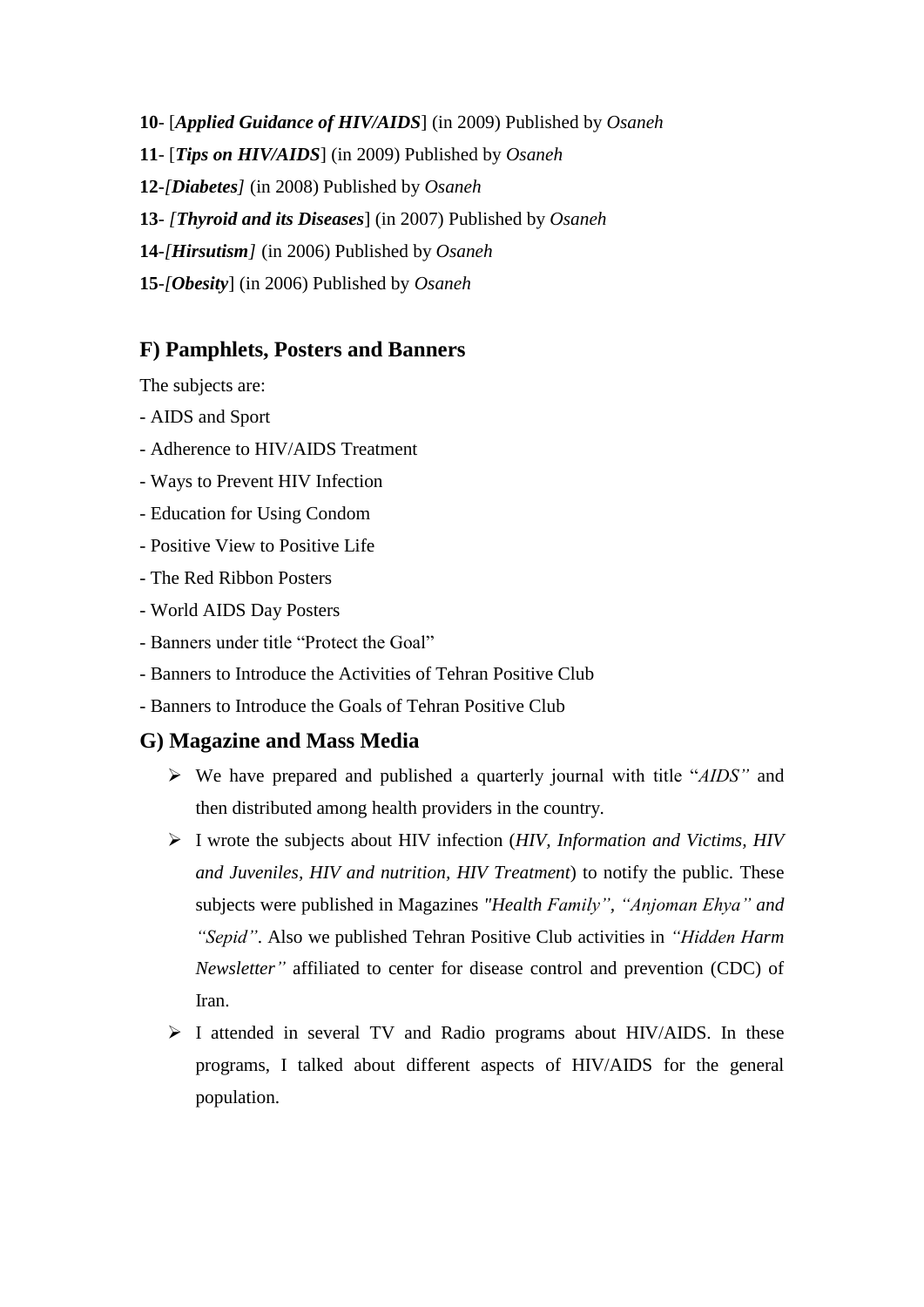#### **Work Experience**

- From 2006 to now as *Medical Researcher*, I have served at IRCHA. I worked on many projects at IRCHA, for example; Adherence to ART and its determinants and examination of cognitive aspects in HIV positive patients. I also worked on HIV rapid test among low risk groups (immigrant workers, truck drivers, sailors, and pregnant women) and neurologic manifestations in HIV/AIDS patients.
- $\checkmark$  In 2008-2017, I have written eleven proposals for UNAIDS about the programs for Tehran Positive Club at Imam Khomeini Hospital. In the programs, I taught "HIV and Epidemiology", "HIV and Transmission", "HIV and Prevention", "HIV and Opportunistic Infections", "HIV and treatment", "HIV and Nutrition" to patients infected with HIV and hot line consultants. Also, I wrote Stigma Index Proposal under titled: "Calculation the Stigma Index among people living with HIV (PLHIV) in six-cities in Iran". After that by positive club team I implemented the project, did analyses and prepared the final report.
- $\checkmark$  In 2015, working as facilitator in prisons organization workshop under title: "Improvement of TB and HIV Programs in Prisons"
- $\checkmark$  Manager of Triangular Clinic at Great Tehran Prison in 2013 and 2014
- $\checkmark$  Chief for Scientific Writing and Education team at IRCHA. I taught Scientific Writing and Epidemiological studies at IRCHA twice a week.
- $\checkmark$  UNAIDS Representative of IRCHA in Iran
- $\checkmark$  Manager of Tehran Positive Club which is related to IRCHA. The Positive Club was nominated for Red Ribbon Award in 2010, 2012, 2014 and 2016 from Iran. We won Red Ribbon Award in 2016, receiving the formal letter from UNAIDS as well as I was invited to attend in International AIDS Conference (IAC) 2016, South Africa, Durban, to present our experiences regarding HIV/AIDS services. More details are available at: http://www.redribbonaward.org/
- $\checkmark$  Working in Department of Epidemiology and Biostatistics at Tehran University of Medical Sciences; write articles and do analyses.
- $\checkmark$  Responsible for evaluation of IRCHA in 2011 so that gather documents and calculate the scores for reporting to Tehran University of Medical Sciences.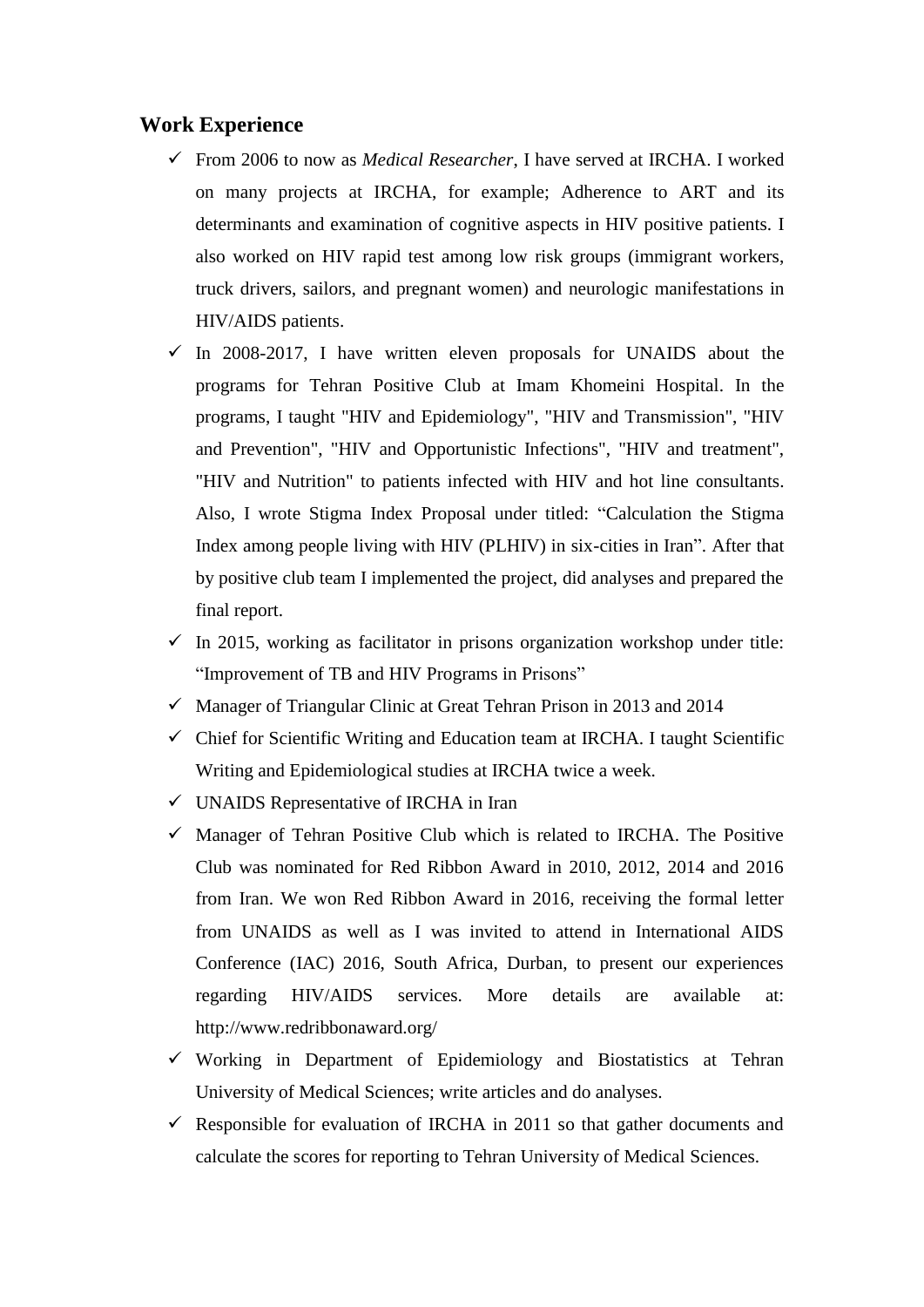- $\checkmark$  Physician of two Narcotic Anonymous (NA) Camps in Alborz Province
- $\checkmark$  Member of psychosocial committee for supporting HIV/AIDS patients in Iran
- $\checkmark$  Member of AIDS council
- $\checkmark$  Member of young medical committee in fifth network in 2002.
- $\checkmark$  Coordinator at 1<sup>st</sup> International and 5<sup>th</sup> National HIV/AIDS Congress, 22-25 October 2012-Tehran, Iran
- $\checkmark$  In 2012, 2014, 2017-2020, I was member of technical committee for preparing "Global AIDS Response Progress Reporting 2012, 2014 and 2017-2020" in Ministry of Health (MOH). In this committee, I performed "National Commitments and Policy Instrument (NCPI)" by interview with key people (government officials, representatives from civil society organizations, bilateral agencies, and UN organizations). After the interviews, I did qualitative analysis and then wrote the report based on the analysis.
- $\checkmark$  I held Scientific Writing Classes at IRCHA as a teacher for researchers and physicians.
- $\checkmark$  I held Scientific Writing Workshop e.g. in Shariati Hospital, Tehran (Rheumatology Research Center) as a teacher for researchers and physicians.
- $\checkmark$  Working at Golzar Physician Building as a general practitioner from 23/09/2010 to 21/01/2012.
- $\checkmark$  Working at Shahid Nazaran Clinic as physician from 04/05/2007 to 21/10/2008. I was also teaching public health subjects for the staff in there.
- $\checkmark$  Teaching English Language at Tehran Positive Club for the members
- $\checkmark$  I taught biology in high school in 2000.

### **Skills Profile**

IT Skills include:

- 1- Confident Internet user
- 2- Confident in Windows, Microsoft words, Excel, Power point, Microsoft Project Manager and GPower software
- 3- Knowledge of using SPSS and STATA
- 4- End Note and Reference Manager